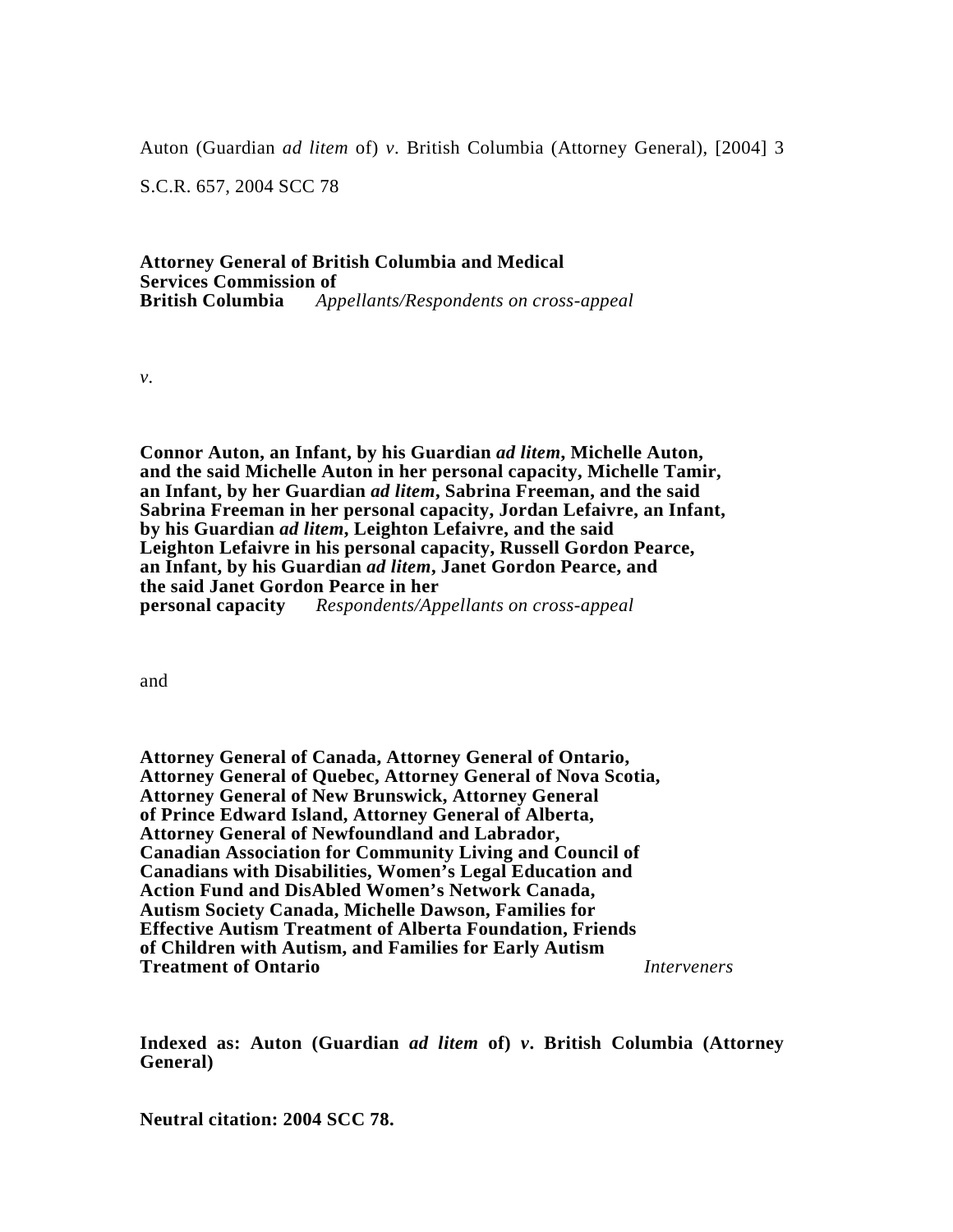File No.: 29508.

2004: June 9; 2004: November 19.

Present: McLachlin C.J. and Major, Bastarache, Binnie, LeBel, Deschamps and Fish JJ.

on appeal from the court of appeal for british columbia

*Constitutional law — Charter of Rights — Equality rights — Mental disability — Province not providing for controversial intensive behavioural therapy for preschool-aged autistic children — Whether Province's refusal to fund treatment violates equality rights — Canadian Charter of Rights and Freedoms, s. 15(1) — Medicare Protection Act, R.S.B.C. 1996, c. 286, s. 1 "benefits", "health care practitioner" — Medical and Health Care Services Regulation, B.C. Reg. 426/97, ss. 17-29.*

*Constitutional law — Charter of Rights — Equality rights — Appropriate comparator group — Canadian Charter of Rights and Freedoms, s. 15(1).*

*Constitutional law — Charter of Rights — Fundamental justice — Province not providing for controversial intensive behavioural therapy for preschool-aged autistic children — Whether Province's refusal to fund treatment violates s. 7 of Canadian Charter of Rights and Freedoms — Medicare Protection Act, R.S.B.C. 1996, c. 286, s. 1 "benefits", "health care practitioner" — Medical and Health Care Services Regulation, B.C. Reg. 426/97, ss. 17-29.*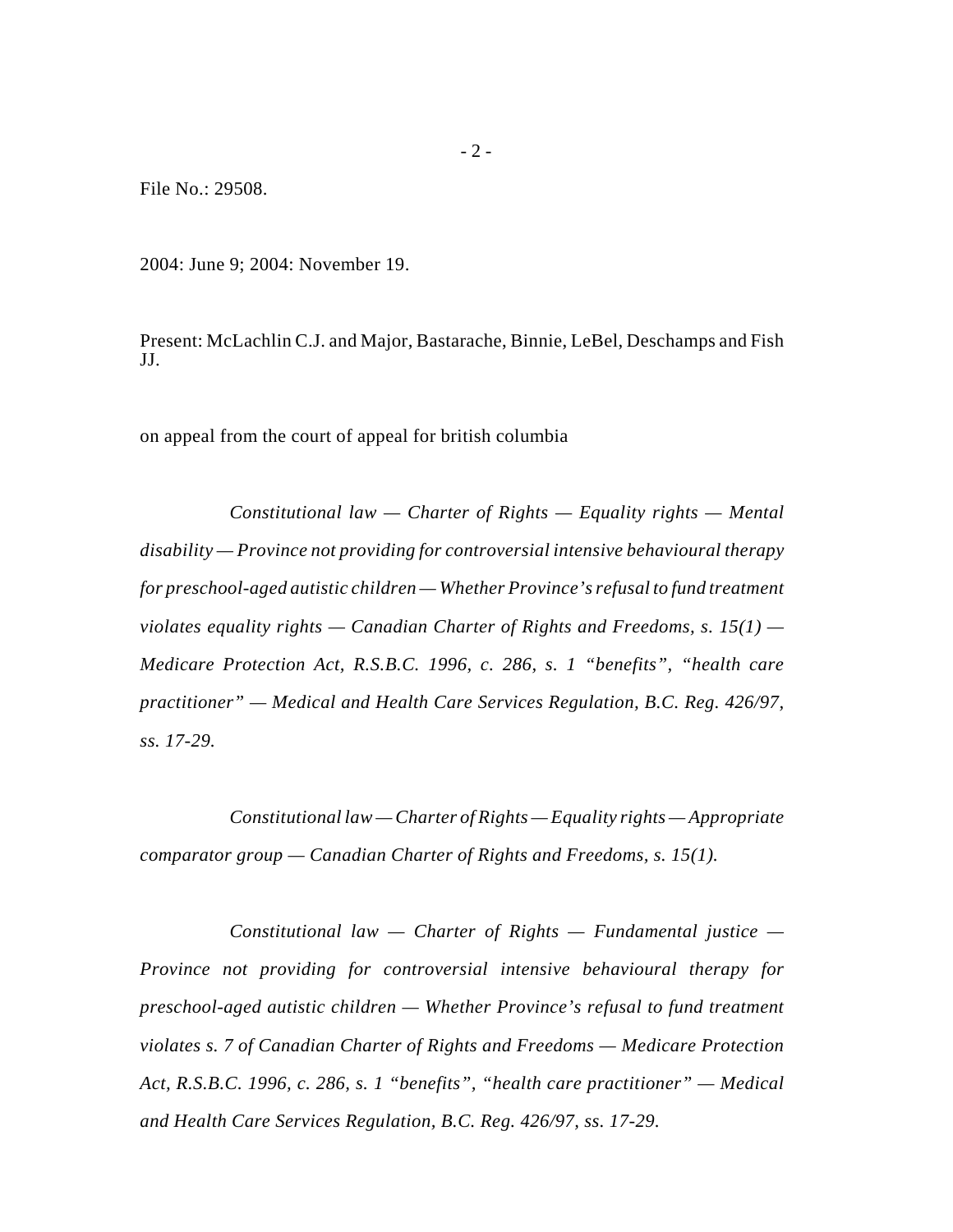The infant petitioners suffer from autism, a neuro-behavioural syndrome that impairs social interaction, hinders communication and results in repetitive behaviour. They brought an action against the province of British Columbia, alleging that its failure to fund applied behavioral therapy for autism violated s. 15(1) of the *Canadian Charter of Rights and Freedoms*. In the years leading up to the trial, the government acknowledged the importance of early intervention, diagnosis and assessment for autistic children but stated that services for their needs had to be balanced with services to children with other special needs. The government funded a number of programs for autistic children but did not establish funding for ABA/IBI therapy for all autistic children between the ages of three and six because of, *inter alia*, financial constraints and the emergent and controversial nature of this therapy. At the time of the trial, ABA/IBI funding for autistic children was not universal and was only beginning to be recognized as desirable. The trial judge found that the failure to fund ABA/IBI therapy violated the petitioners' equality rights, directed the province to fund early ABA/IBI therapy for children with autism and awarded \$20,000 in damages to each of the adult petitioners. The Court of Appeal upheld the judgment and added funding for ABA/IBI treatment pursuant to medical opinion.

*Held*: The appeal should be allowed; the cross-appeal should be dismissed.

A person claiming a violation of s. 15(1) of the *Charter* must establish: (1) differential treatment under the law, (2) on the basis of an enumerated or analogous ground,  $(3)$  which constitutes discrimination. The specific role of s. 15(1) in achieving its equality objective is to ensure that when governments choose to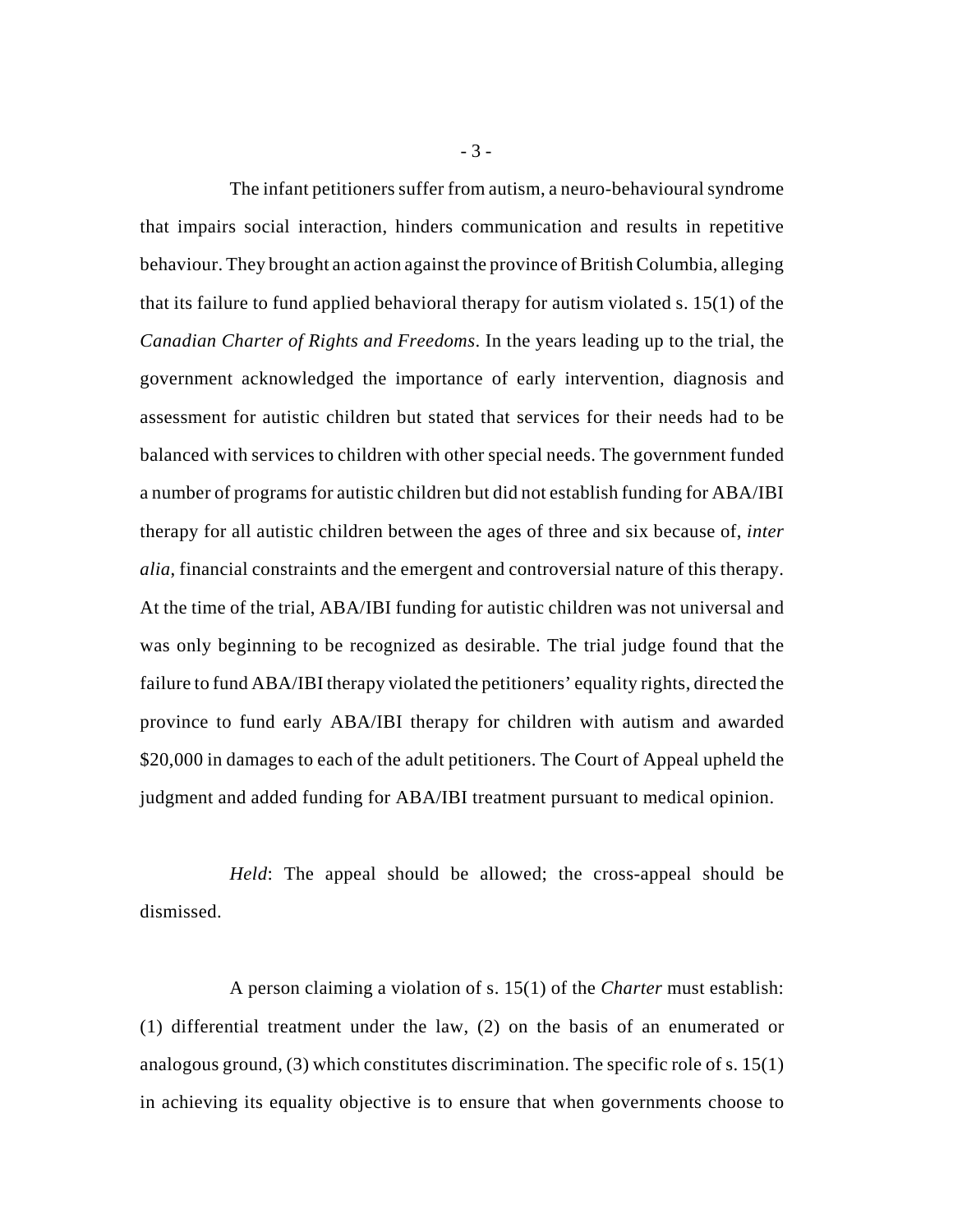enact benefits or burdens, they do so on a non-discriminatory basis. This confines s. 15(1) claims to benefits and burdens imposed by law.

In this case, the government's conduct did not infringe the petitioners' equality rights. The benefit claimed — funding for all medically required treatment — is not provided by law. The *Canada Health Act* and the relevant British Columbia legislation do not promise that any Canadian will receive funding for all medically required treatment. All that is conferred is core funding for services delivered by medical practitioners and, at a province's discretion, funding or partial funding for non-core services, which in the case of British Columbia are delivered by classes of "health care practitioners" named by the province. More specifically, the law did not provide for funding for ABA/IBI therapy for autistic children. At the time of the trial, the province had not designated providers of ABA/IBI therapy as "health care practitioners" whose services could be funded under the plan. Since the government had not designated ABA/IBI therapists as "health care practitioners", the administrative body charged with administration of the provincial legislation had no power to order funding for ABA/IBI therapy.

The legislative scheme is not itself discriminatory in providing funding for non-core services to some groups while denying funding for ABA/IBI therapy to autistic children. The scheme is, by its very terms, a partial health plan and its purpose is not to meet all medical needs. It follows that exclusion of particular noncore services cannot, without more, be viewed as an adverse distinction based on an enumerated ground. Rather, it is an anticipated feature of the legislative scheme. One cannot therefore infer from the fact of exclusion of ABA/IBI therapy for autistic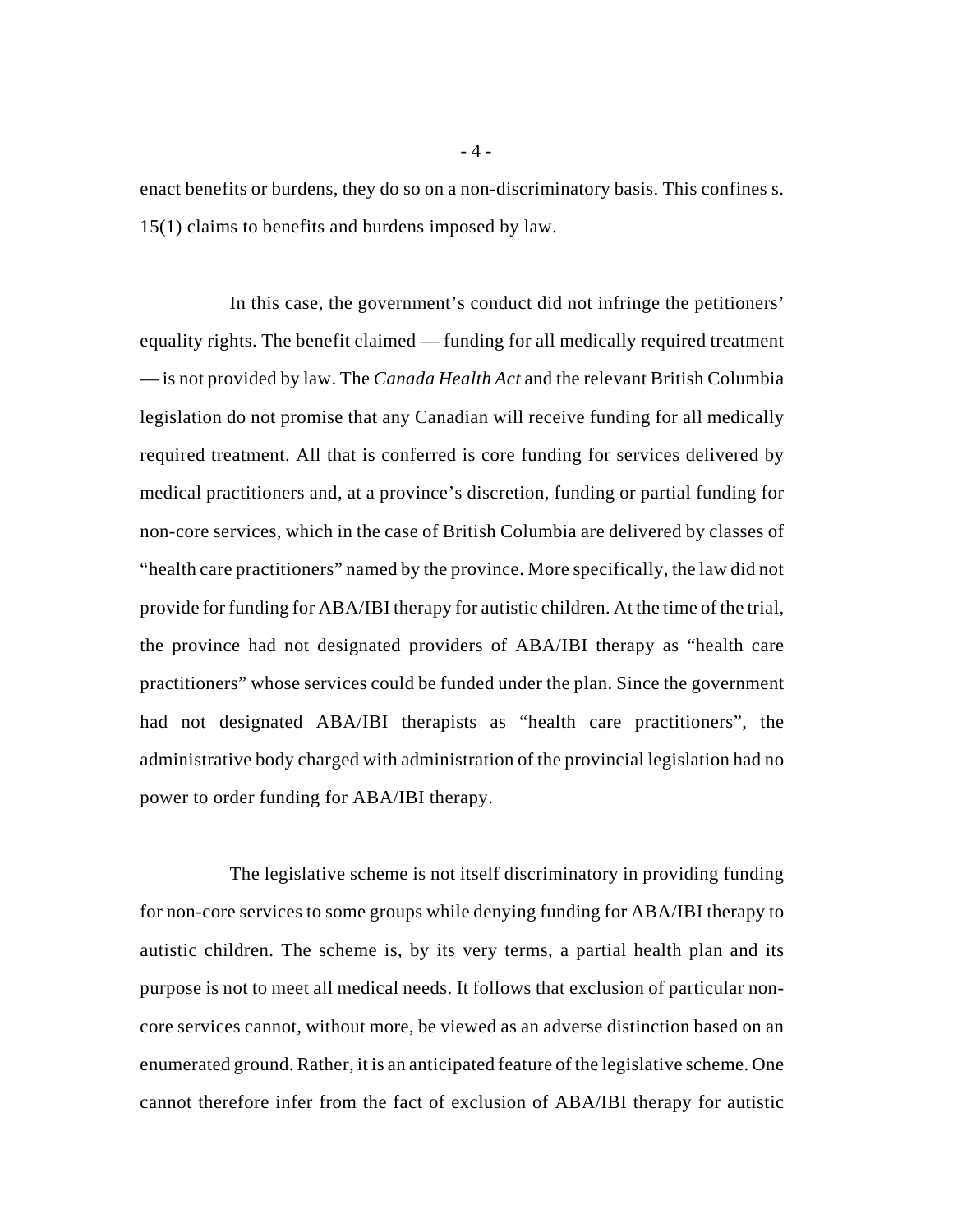children from non-core benefits that this amounts to discrimination. There is no discrimination by effect.

Nor has it been established on the facts of this case that the government excluded autistic children on the basis of disability. When the relevant criteria are applied, the appropriate comparator for the petitioners is a non-disabled person, or a person suffering a disability other than a mental disability, who seeks or receives funding for a non-core therapy that is important for his or her present and future health, is emergent and has only recently began to be recognized as medically required. The claimant or claimant group was not denied a benefit made available to the comparator group. In the absence of evidence suggesting that the government's approach to ABA/IBI therapy was different than its approach to other comparable, novel therapies for non-disabled persons or persons with a different type of disability, a finding of discrimination cannot be sustained.

The government's conduct did not infringe the petitioners' rights under s. 7 of the *Charter*.

# **Cases Cited**

**Applied:** *Andrews v. Law Society of British Columbia*, [1989] 1 S.C.R. 143; *Law v. Canada (Minister of Employment and Immigration)*, [1999] 1 S.C.R. 497; *Hodge v. Canada (Minister of Human Resources Development)*, [2004] 3 S.C.R. 357, 2004 SCC 65; **distinguished:** *Eldridge v. British Columbia (Attorney General)*, [1997] 3 S.C.R. 624; **referred to:** *R. v. Turpin*, [1989] 1 S.C.R. 1296; *Corbiere v. Canada (Minister of Indian and Northern Affairs)*, [1999] 2 S.C.R. 203; *Granovsky*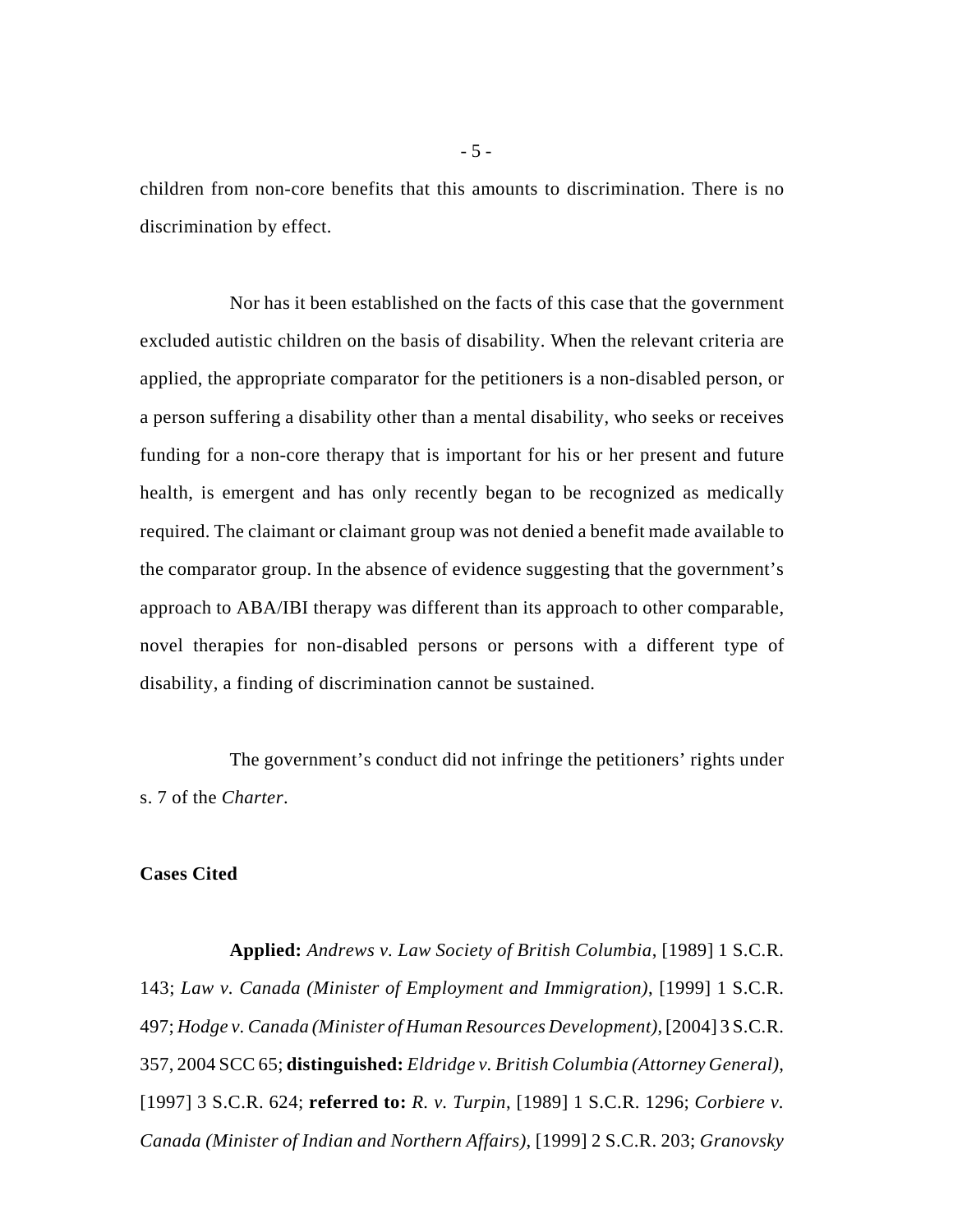*v. Canada (Minister of Employment and Immigration)*, [2000] 1 S.C.R. 703, 2000 SCC 28; *Nova Scotia (Attorney General) v. Walsh*, [2002] 4 S.C.R. 325, 2002 SCC 83; *Battlefords and District Co-operative Ltd. v. Gibbs*, [1996] 3 S.C.R. 566; *Nova Scotia (Workers' Compensation Board) v. Martin*, [2003] 2 S.C.R. 504, 2003 SCC 54; *British Columbia (Public Service Employee Relations Commission) v. BCGSEU*, [1999] 3 S.C.R. 3; *R. v. Malmo-Levine*, [2003] 3 S.C.R. 571, 2003 SCC 74; *Canadian Foundation for Children, Youth and the Law v. Canada (Attorney General)*, [2004] 1 S.C.R. 76, 2004 SCC 4.

# **Statutes and Regulations Cited**

*Canada Health Act*, R.S.C. 1985, c. C-6, ss. 2 "health care practitioner", "hospital", "hospital services", "insured health services", "medical practitioner", "physician services", 3, 4 [repl. 1995, c. 17, s. 35], 7, 9, 10, 12(1).

*Canadian Charter of Rights and Freedoms*, ss. 1, 7, 15, 24(1).

*Constitution Act, 1867*.

*Interpretation Act*, R.S.B.C. 1996, c. 238, s. 29 "medical practitioner".

*Medical and Health Care Services Regulation*, B.C. Reg. 426/97, ss. 17, 22, 25.1.

*Medicare Protection Act*, R.S.B.C. 1996, c. 286, Preamble, s. 1 "beneficiary", "benefits", "commission", "health care practitioner", "medical practitioner", "practitioner", 2, 4(1), (2), (3), 5(1), (2), 26(1), (3), (4).

APPEAL and CROSS-APPEAL from a judgment of the British Columbia Court of Appeal (2002), 220 D.L.R. (4th) 411, [2003] 1 W.W.R. 42, 173 B.C.A.C. 114, 283 W.A.C. 114, 6 B.C.L.R. (4th) 201, 99 C.R.R. (2d) 139, [2002] B.C.J. No. 2258 (QL), 2002 BCCA 538, affirming a decision of the British Columbia Supreme Court, [2000] 8 W.W.R. 227, 78 B.C.L.R. (3d) 55, 77 C.R.R. (2d) 293, [2000] B.C.J. No. 1547 (QL), 2000 BCSC 1142, with supplementary reasons (2001), 197 D.L.R.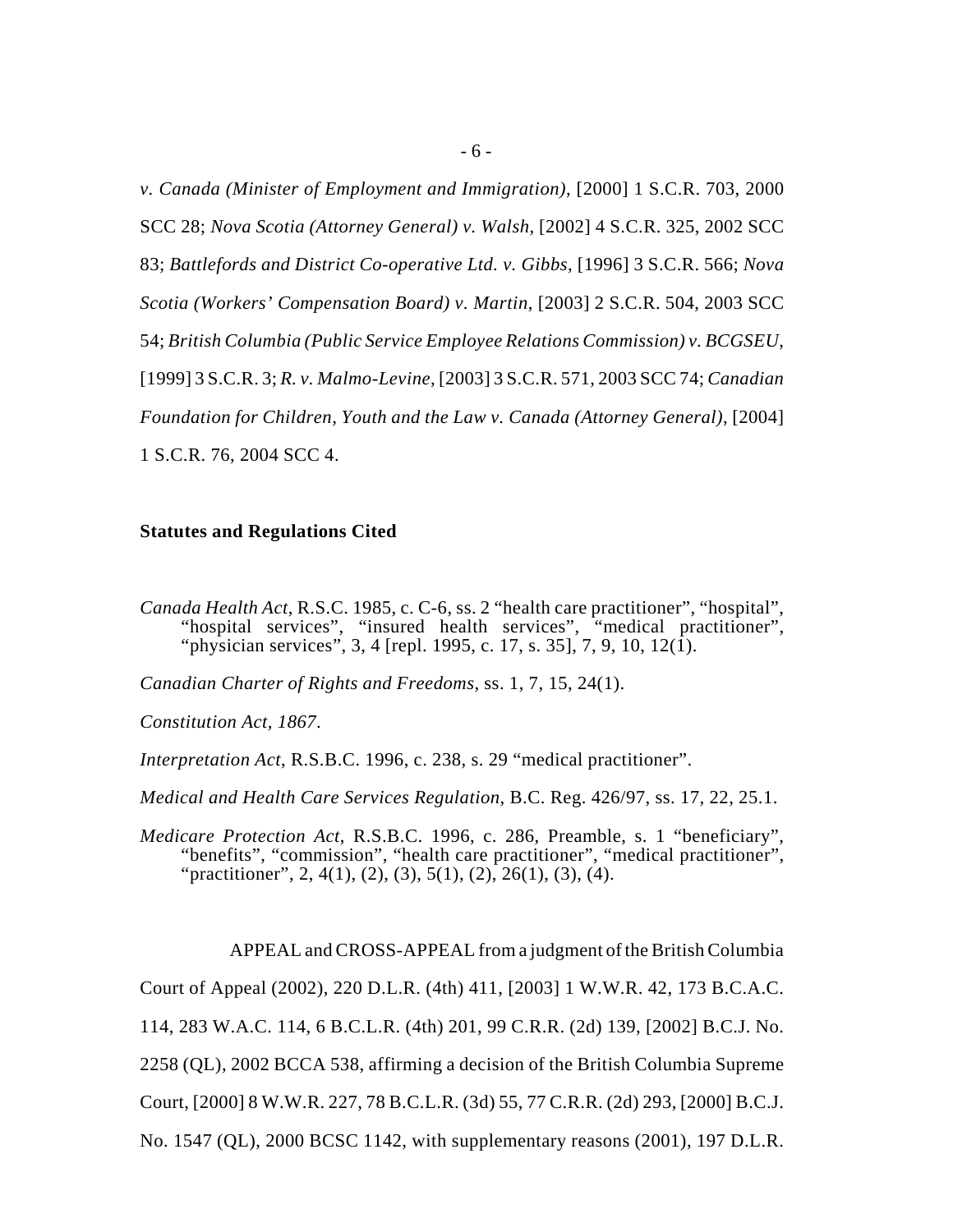(4th) 165, [2001] 3 W.W.R. 447, 84 B.C.L.R. (3d) 259, 80 C.R.R. (2d) 233, [2001] B.C.J. No. 215 (QL), 2001 BCSC 220. Appeal allowed and cross-appeal dismissed.

*D. Geoffrey G. Cowper*, *Q.C.*, and *Lisa J. Mrozinski*, for the appellants/respondents on cross-appeal.

*C. E. Hinkson*, *Q.C.*, and *Birgitta von Krosigk*, for the respondents/appellants on cross-appeal.

*Graham Garton*, *Q.C.*, and *Michael H. Morris*, for the intervener the Attorney General of Canada.

*Robert E. Charney* and *Sarah Kraicer*, for the intervener the Attorney General of Ontario.

*Isabelle Harnois*, for the intervener the Attorney General of Quebec.

*Catherine J. Lunn*, for the intervener the Attorney General of Nova Scotia.

Written submissions only by *Gaétan Migneault*, for the intervener the Attorney General of New Brunswick.

*Ruth M. DeMone*, for the intervener the Attorney General of Prince Edward Island.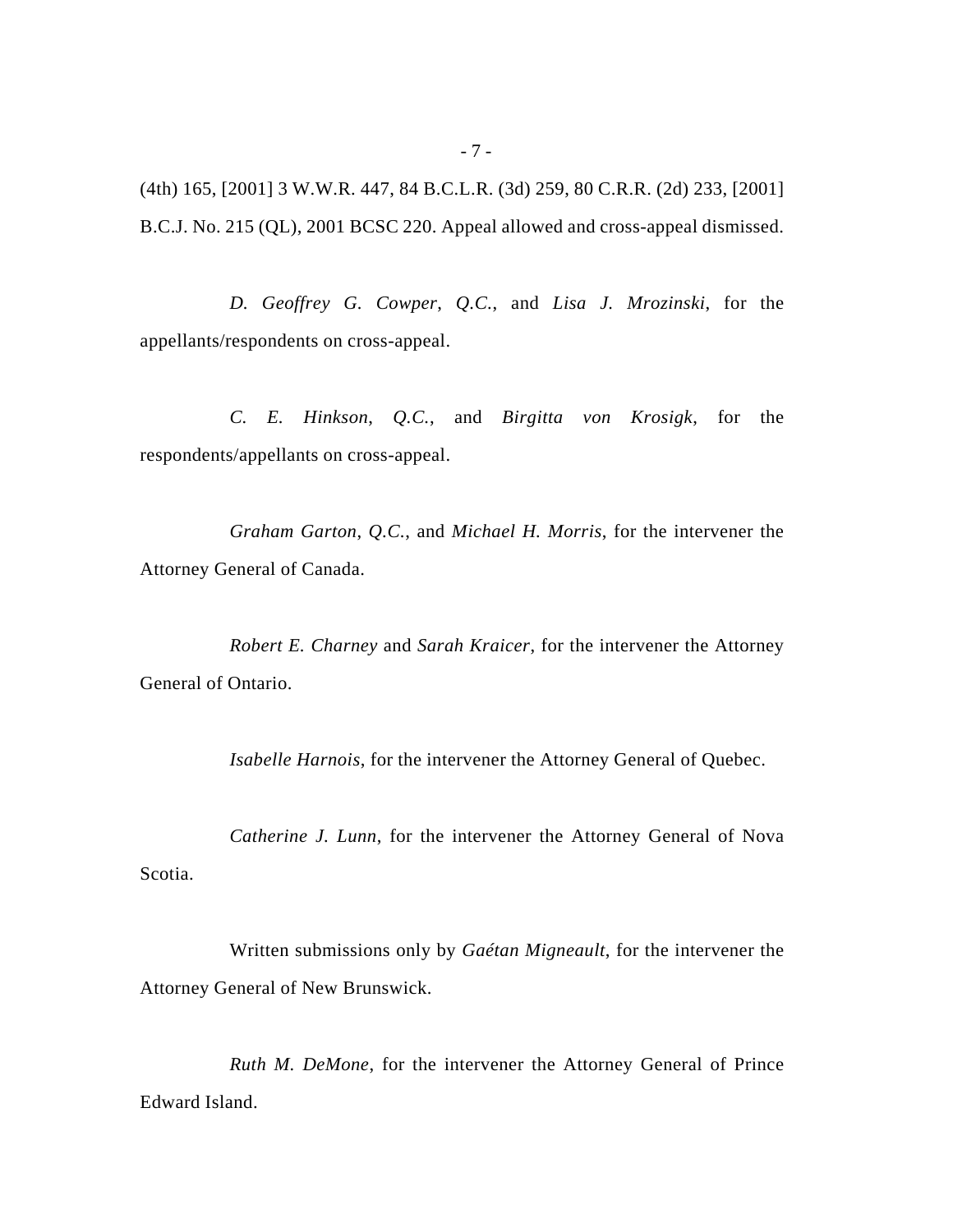*Margaret Unsworth*, for the intervener the Attorney General of Alberta.

*Donald H. Burrage*, *Q.C.*, and *Barbara Barrowman*, for the intervener the Attorney General of Newfoundland and Labrador.

*Elizabeth J. Shilton*, *Fay Faraday* and *Ena Chadha*, for the interveners the Canadian Association for Community Living and the Council of Canadians with Disabilities.

*Dianne Pothier* and *Fiona Sampson*, for the interveners the Women's Legal Education and Action Fund and the DisAbled Women's Network Canada.

*Domenic A. Crolla* and *Meghan K. O'Brien*, for the intervener the Autism Society Canada.

*Douglas C. Mitchell*, for the intervener Michelle Dawson.

*Elizabeth M. (Ellie) Venhola*, *Janet L. Hutchison* and *Michael R. Loughlan*, for the interveners the Families for Effective Autism Treatment of Alberta Foundation and the Families for Early Autism Treatment of Ontario.

*Mary Eberts* and *Jonathan Strug*, for the intervener the Friends of Children with Autism.

The judgment of the Court was delivered by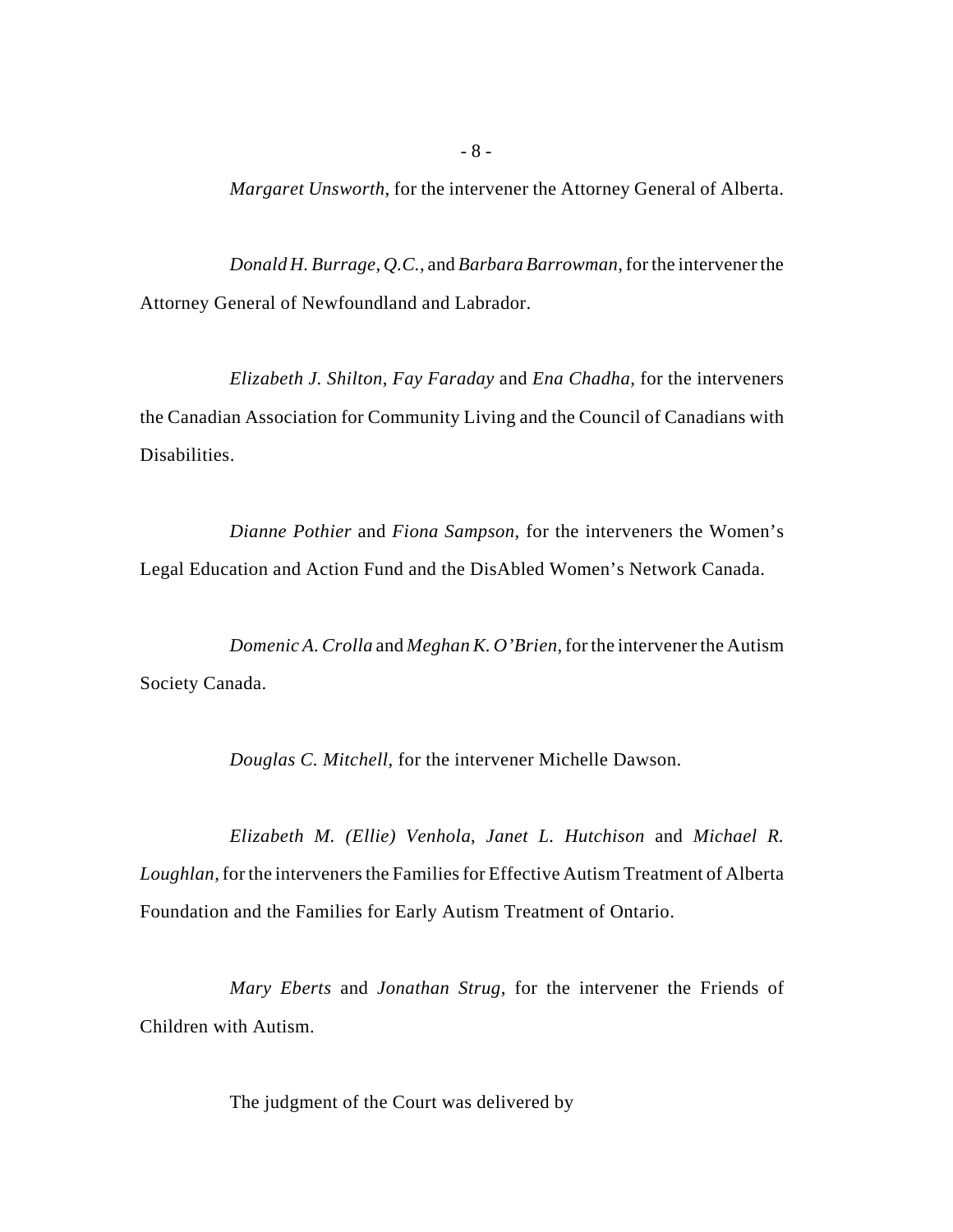### THE CHIEF JUSTICE —

### I. Introduction

1 This case raises the issue of whether the Province of British Columbia's refusal to fund a particular treatment for preschool-aged autistic children violates the right to equality under the *Canadian Charter of Rights and Freedoms.* The petitioners are autistic children and their parents. They argue that the government's failure to fund applied behavioral therapy for autism unjustifiably discriminated against them. In the background lies the larger issue of when, if ever, a province's public health plan under the *Canada Health Act*, R.S.C. 1985, c. C-6 ("*CHA*"), is required to provide a particular health treatment outside the "core" services administered by doctors and hospitals.

2 One sympathizes with the petitioners, and with the decisions below ordering the public health system to pay for their therapy. However, the issue before us is not what the public health system should provide, which is a matter for Parliament and the legislature. The issue is rather whether the British Columbia Government's failure to fund these services under the health plan amounted to an unequal and discriminatory denial of benefits under that plan, contrary to s. 15 of the *Charter.* Despite their forceful argument, the petitioners fail to establish that the denial of benefits violated the *Charter*.

3 The government must provide the services authorized by law in a nondiscriminatory manner. Here, however, discrimination has not been established. First, the claim for discrimination is based on the erroneous assumption that the *CHA*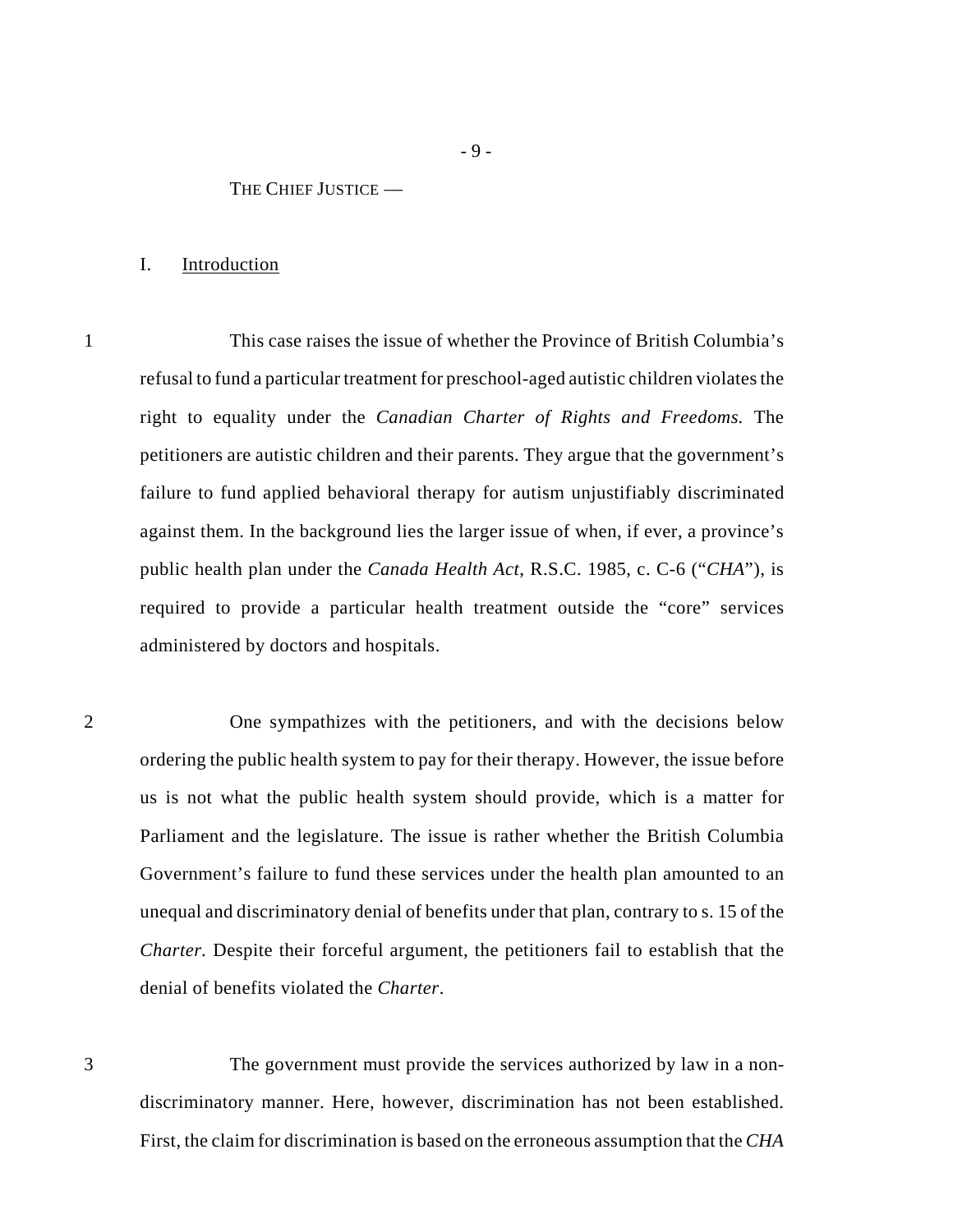and the relevant British Columbia legislation provided the benefit claimed. Second, on the facts here and applying the appropriate comparator, it is not established that the government excluded autistic children on the basis of disability. For these reasons, the claim fails and the appeal is allowed.

### II. History of the Case

4 The four infant petitioners suffer from autism, a neuro-behavioural syndrome caused by a dysfunction of the central nervous system that impairs social interaction, hinders communication and results in repetitive, stereotyped behaviour. The symptoms and effects of autism vary from mild to severe. Over 90 percent of untreated autistic children end up in group homes or other residential facilities.

5 The cause and cure of autism remain unknown. However, a 1987 study published by a Texas researcher, Dr. O. Ivar Lovaas, suggested that applied behavioural therapy based on the repetitive use of stimuli and emphasized cues might help some autistic children between ages three and six. The therapy is intensive and therefore expensive — between \$45,000 and \$60,000 per year. It is not always successful; the trial judge found only that in "some cases" it may produce "significant results" ((2000), 78 B.C.L.R. (3d) 55, 2000 BCSC 1142, at para. 51). While increasingly accepted, Applied Behavioural Analysis ("ABA") or Intensive Behavioural Intervention ("IBI") therapy is not uncontroversial. Objections range from its reliance in its early years on crude and arguably painful stimuli, to its goal of changing the child's mind and personality. Indeed one of the interveners in this appeal, herself an autistic person, argues against the therapy.

- 10 -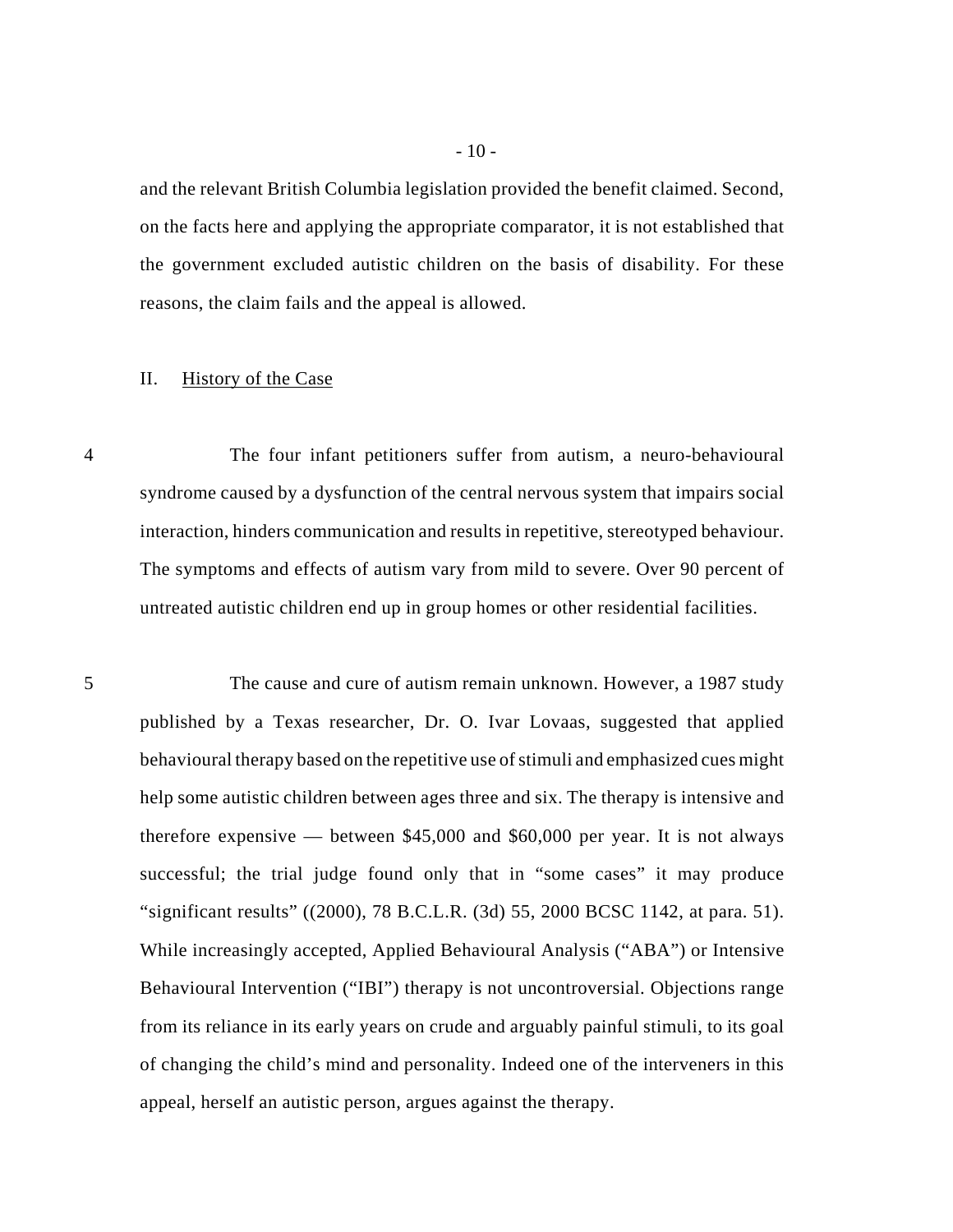6 The infant petitioners received Lovaas therapy. Their parents, the adult petitioners, funded the treatment, although Connor Auton's mother ultimately became unable to continue for financial reasons. Until the government forbade it on the ground that new options were being evaluated, some families used funds for support services from the Ministry of Children and Families to help finance Lovaas therapy for their children with the tacit support of Ministry workers in some regions. Over a period of years, the petitioners and others lobbied the Ministers of Health, of Education, and of Children and Families for funding for Lovaas therapy, without success. In 1995, the petitioners commenced this action.

- 11 -

7 In the years leading up to the trial in 2000, the government funded a number of programs for autistic children and their families. This was done through the Ministry of Children and Families, which in 1997 had been given responsibility for child and youth mental health. The programs included infant development, supported child care, at-home respite, respite relief, contracted respite, occupational therapy, physical therapy, speech and language therapy, homemaker and home support services, hearing services, child care workers and specific behavioural support. Under the latter category, some programs attempted to positively treat autism. The Ministry provided services to autistic children through contracted agencies, some of which employed some behavioural analysis techniques. However, the focus was on teaching families the techniques to enable them to work themselves with the children.

8 An early intervention ABA/IBI program called LEAP had been established in Ladner but it was underfunded and equipped to serve only six children. Other centres and groups provided some ABA/IBI but the Crown's expert, Dr. Glen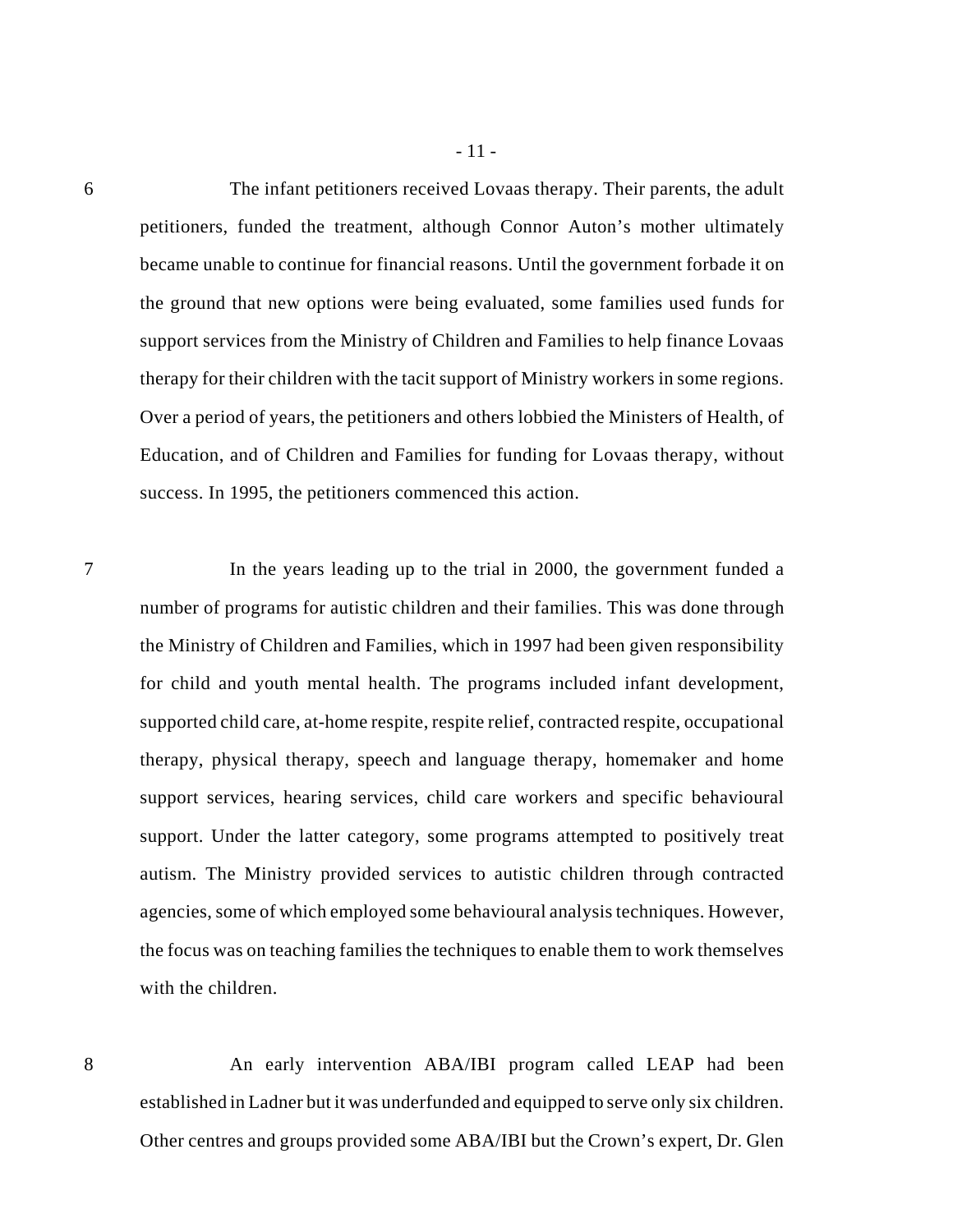Davies, testified that these programs were not intensive, not delivered early enough in the child's development, and were rarely of sufficient duration to maximize the child's development. Finally, in May 1999, the Ministry announced an Autism Action Plan and an Autism Action Implementation Plan, which acknowledged the importance of early intervention, diagnosis and assessment, but stated that services for autistic children had to be balanced with services to children with other special needs. Moreover, the plan did not specifically target ABA/IBI therapy. As of the date of trial a year or so later, the Ministry had not produced much. No new funding had been provided and a concrete plan for intensive early treatment remained to be developed.

9 In a nutshell, at the time of trial the government funded a number of programs for young autistic children, and appeared to be moving toward funding some form of early intervention therapy. However, it had not established funding for intensive, universal ABA/IBI therapy available to all autistic children between the ages of three and six.

10 This delay appears to have been due to a number of factors. The first was the 1997 decision to transfer child and youth mental health from the Ministry of Health to the Ministry of Children and Families, which put a non-medical slant on treatment. The second was financial constraint: in 1998, the deputy ministers of the ministries of Health, Education, and Children and Families informed families that the government was not "in a resource position" to fund ABA/IBI therapy.

11 A final factor may have been the emergent and somewhat controversial nature of ABA/IBI therapy, although by the time of the trial the evidence was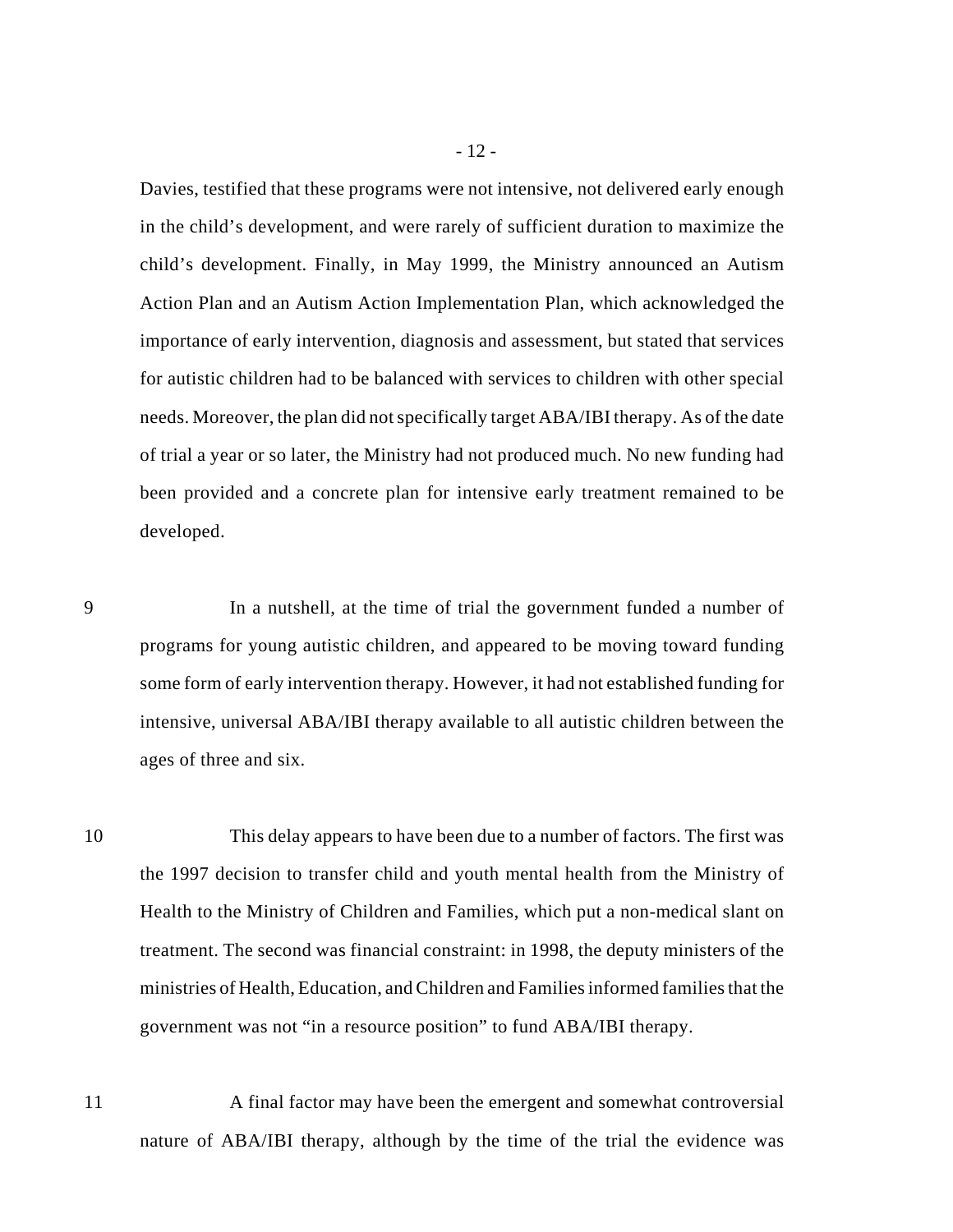sufficient to convince the trial judge that it was "medically necessary" (para. 102). At the time of trial in 2000, ABA/IBI funding for autistic children was only beginning to be recognized as desirable and was far from universal. Alberta established funding for it in 1999, as did Ontario. Prince Edward Island was providing up to 20 hours of ABA/IBI per week at the time of trial, and Newfoundland and Manitoba had instituted pilot projects in 1999. In the United States "several jurisdictions" included ABA/IBI in educational or Medicaid programs, and the New York State Department Guidelines and the 1999 U.S. Report of the Surgeon General on Mental Health recognized ABA/IBI as the treatment of choice (trial judgment, at para. 82).

12 The petitioners sought funding for Lovaas therapy, a particular type of ABA/IBI therapy, from all three ministries. However, the trial judge dealt only with the claim against the Ministry of Health because she considered the issue "to be primarily a health issue" (para. 88).

13 Having thus narrowed the claim, the trial judge went on to find that applied behavioural therapy is a "medically necessary" service for autistic children. I note that she used the term "medically necessary" to mean, in a general way, a medical service that is essential to the health and medical treatment of an individual. She ruled that by denying a "medically necessary" service to a disadvantaged group (autistic children, a subset of the mentally disabled), while providing "medically necessary" services to non-autistic children and mentally disabled adults, the government discriminated against autistic children, since "[t]he absence of treatment programmes for autistic children must consciously or unconsciously be based on the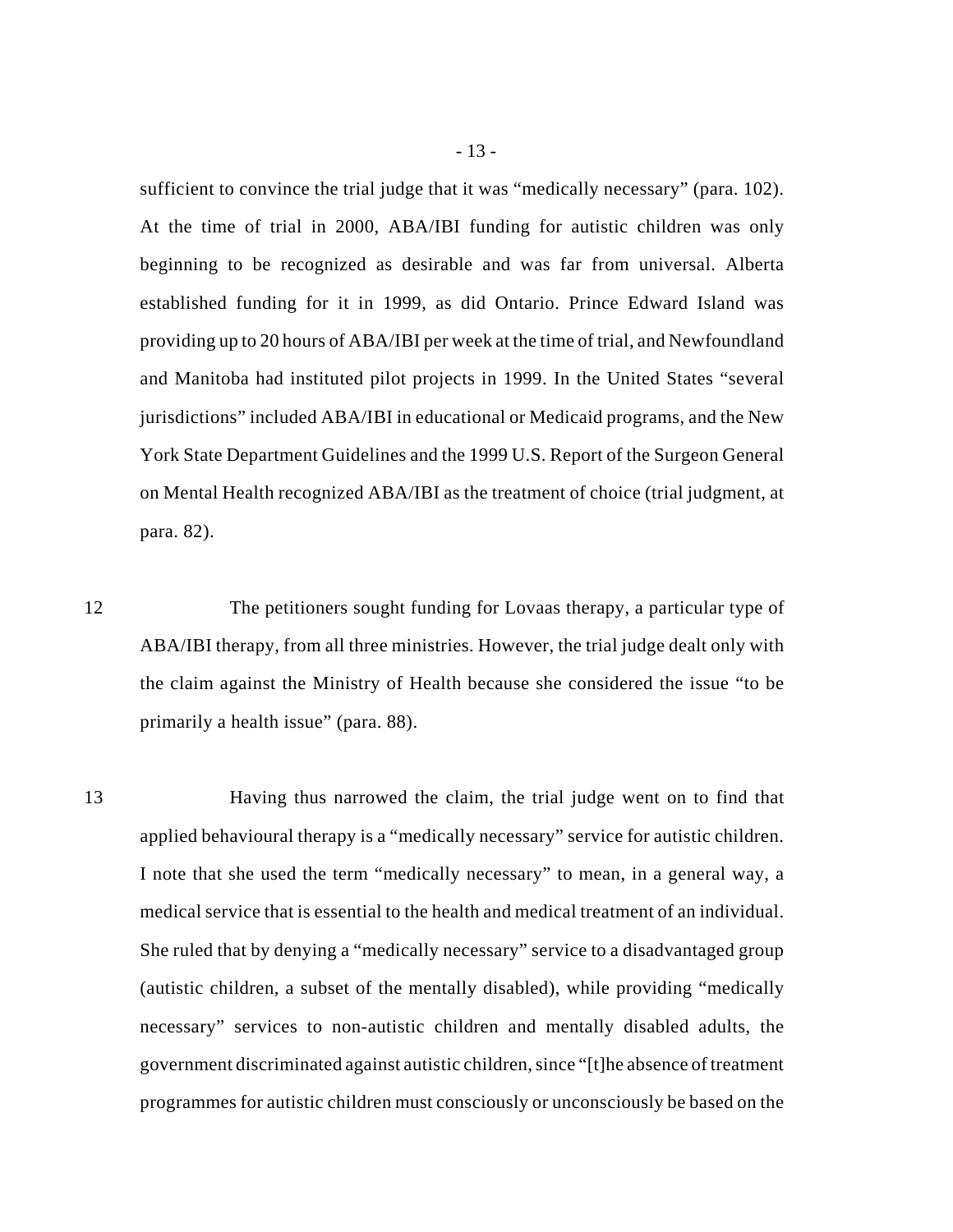premise that one cannot effectively treat autistic children . . . [which is] a misconceived stereotype" (para. 127). She concluded, at para. 139:

> The Crown has failed to take into account and accommodate the infant petitioners' already disadvantaged position, resulting in differential treatment. That unequal treatment, which is based on the enumerated ground of mental disability, is discriminatory. Here the only accommodation possible is funding for effective treatment.

- 14 The trial judge went on to find that the discrimination was not justified under s. 1 of the *Charter.* She accepted that the government was entitled to judicial deference in allocating finite resources among vulnerable groups, but held that this did not immunize its decision to deny funding for ABA/IBI from *Charter* review, given that the exclusion of ABA/IBI therapy undermined the "primary objective" of medicare legislation, namely the provision of "universal health care" (para. 151).
- 15 The trial judge granted: (1) a declaration that failure to fund ABA/IBI breached s. 15 of the *Charter*; (2) a direction that the Crown fund early intensive behavioural therapy for children with autism; and (3) a "symbolic" award of \$20,000 under s. 24(1) of the *Charter* to each of the adult petitioners as damages for the financial and emotional burdens of litigation ((2001), 197 D.L.R. (4th) 165, 2001 BCSC 220, at paras. 64-65). She did not direct funding or reimbursement for the specific therapy requested and used, Lovaas therapy, on the ground that it was up to the government, not the court, to determine the nature and extent of ABA/IBI therapy funded on appropriate professional advice (para. 25).

16 The Court of Appeal agreed with the trial judge that the government had discriminated contrary to s. 15 of the *Charter* and that this could not be justified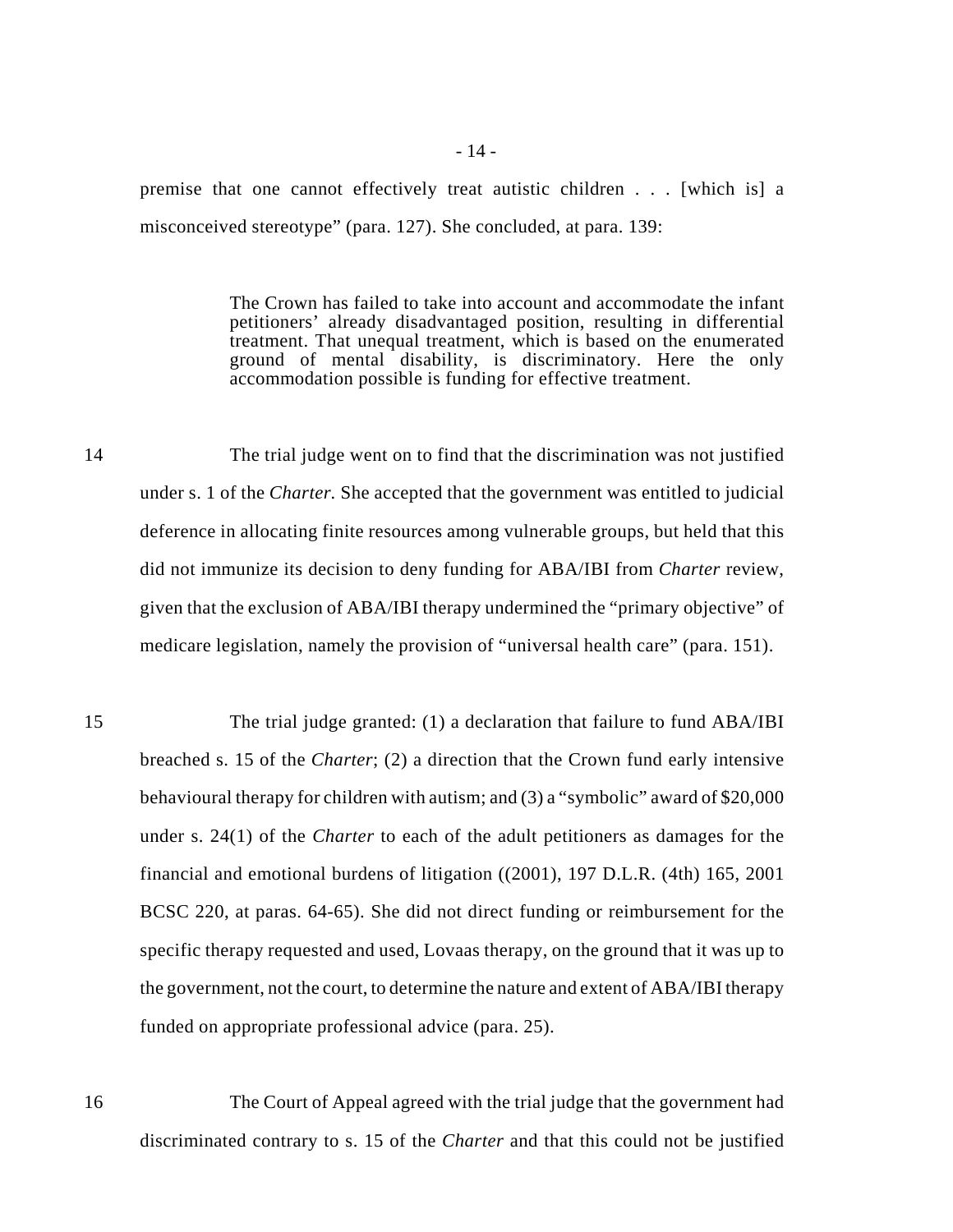under s. 1 ((2002), 220 D.L.R. (4th) 411, 2002 BCCA 538). The discrimination lay in "the failure of the health care administrators of the Province to consider the individual needs of the infant complainants by funding treatment" (para. 51). This, to the appellate court, constituted "a statement that their mental disability is less worthy of assistance than the transitory medical problems of others", thus creating a "socially constructed handicap" that worsened the position of an already disadvantaged group (para. 51).

17 The government was unable to satisfy its justificative burden under s. 1 of the *Charter.* It failed to establish a rational connection or proportionality between the objective of properly allocating limited resources between multiple demands and the denial of ABA/IBI therapy, given the importance of meeting the needs of autistic children and the potential benefits for the children and the community that would flow from ABA/IBI treatment. The Court of Appeal allowed the cross-appeal by adding funding for ABA/IBI treatment pursuant to medical opinion.

18 The government now appeals to this Court, and asks that these decisions be set aside.

III. Analysis

# A. *Did the Government's Conduct Infringe the Petitioners' Equality Rights Under Section 15 of the Charter?*

19 Section 15(1) of the *Charter* provides: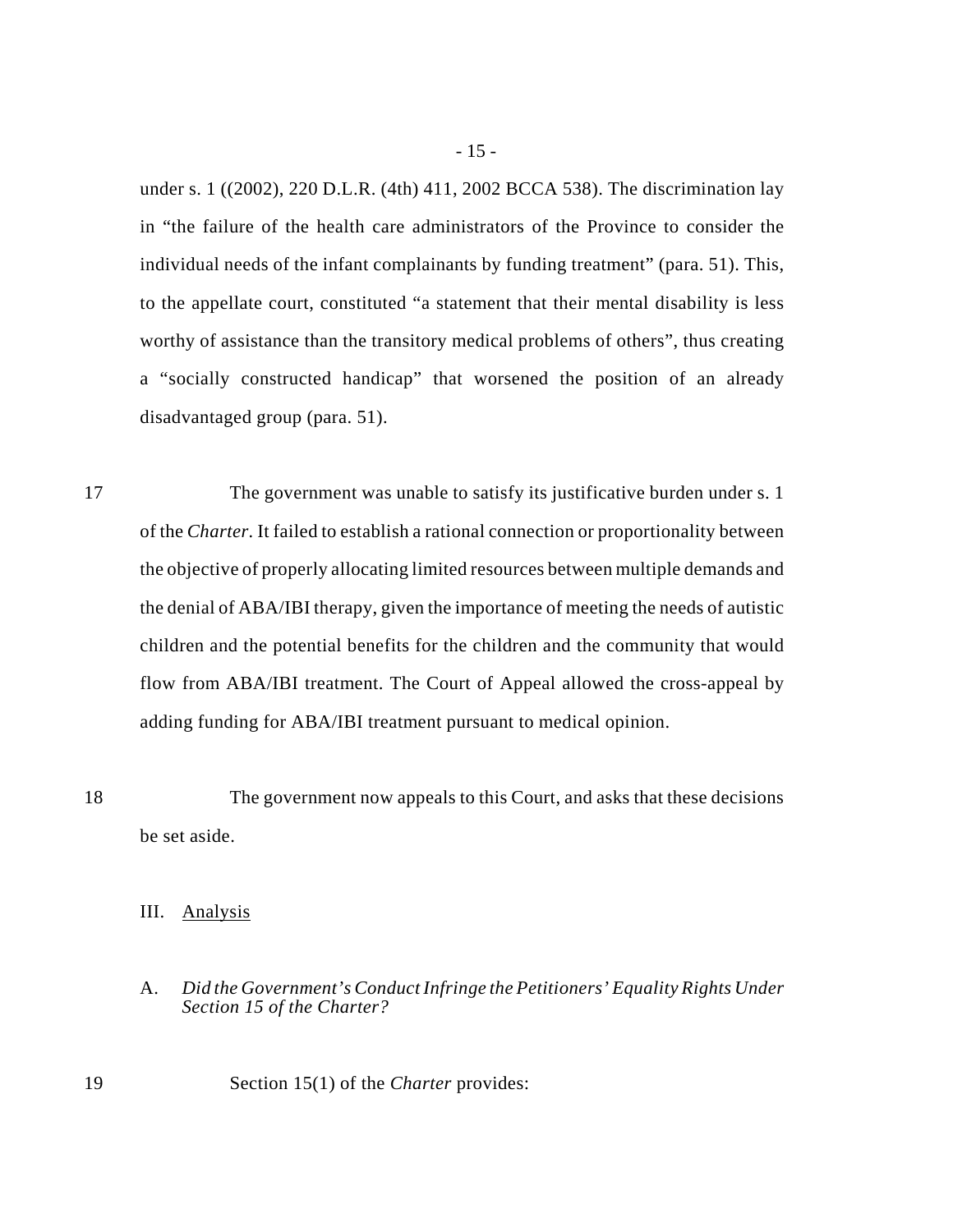Every individual is equal before and under the law and has the right to the equal protection and equal benefit of the law without discrimination and, in particular, without discrimination based on race, national or ethnic origin, colour, religion, sex, age or mental or physical disability.

20 This case engages s. 15's guarantee of "equal benefit of the law without discrimination . . . based on . . . mental . . . disability".

21 Different cases have formulated the requirements for a successful s. 15(1) claim in different ways. Nevertheless, there is "broad agreement on the general analytic framework": *Eldridge v. British Columbia (Attorney General)*, [1997] 3 S.C.R. 624, at para. 58. In *Andrews v. Law Society of British Columbia*, [1989] 1 S.C.R. 143, at pp. 168 *et seq*. — this Court's seminal statement on the interpretation of s.  $15(1)$  —, the s. 15 analysis was described in two steps: first, whether there is unequal treatment under the law; and, second, whether the treatment is discriminatory. Similarly in *Eldridge*, *supra*, which also concerned a claim for medical services, La Forest J., at para. 58, put the test as follows:

> A person claiming a violation of s. 15(1) must first establish that, because of a distinction drawn between the claimant and others, the claimant has been denied "equal protection" or "equal benefit" of the law. Secondly, the claimant must show that the denial constitutes discrimination on the basis of one of the enumerated grounds listed in s. 15(1) or one analogous thereto.

22 The dual requirements of *Andrews*, *supra*, and *Eldridge*, *supra*, were broken into three requirements in *Law v. Canada (Minister of Employment and Immigration)*, [1999] 1 S.C.R. 497, at para. 88: (1) differential treatment under the law; (2) on the basis of an enumerated or analogous ground; (3) which constitutes discrimination.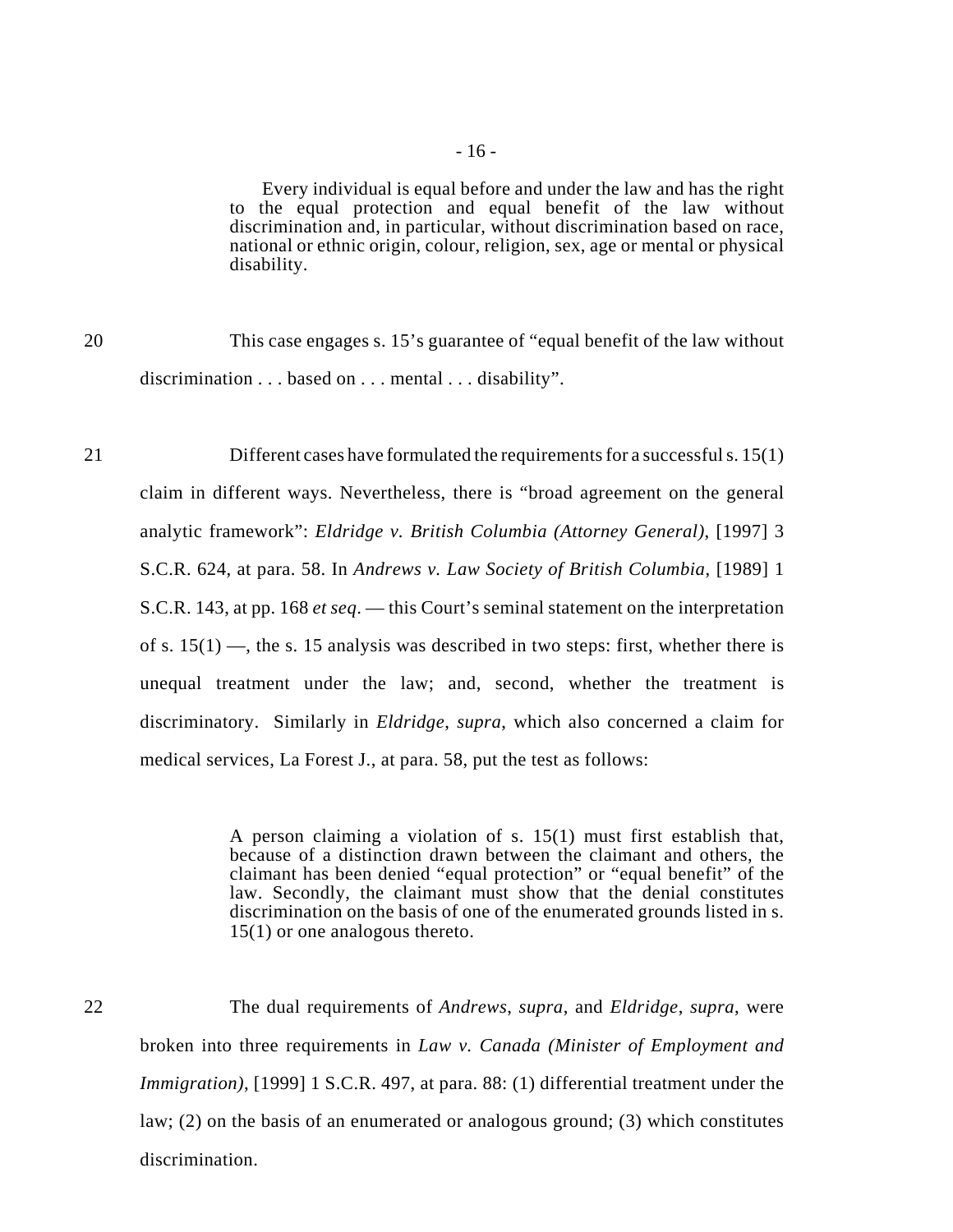23 There is no magic in a particular statement of the elements that must be established to prove a claim under s. 15(1). It is the words of the provision that must guide. Different cases will raise different issues. In this case, as will be discussed, an issue arises as to whether the benefit claimed is one provided by the law. The important thing is to ensure that all the requirements of s. 15(1), as they apply to the case at hand, are met.

- 17 -

24 A complicating factor is that however one states the requirements for s. 15(1), they inevitably overlap. For example, the nature of the benefit, the enumerated or analogous ground at issue, and the choice of a correct comparator play a role in all three steps: see *Hodge v. Canada (Minister of Human Resources Development)*, [2004] 3 S.C.R. 357, 2004 SCC 65. Frameworks thus do not describe discreet linear steps; rather, they serve as a guide to ensure that the language and purpose of s. 15(1) are respected.

25 Whatever framework is used, an overly technical approach to s. 15(1) is to be avoided. In *Andrews*, *supra*, at pp. 168-69, McIntyre J. warned against adopting a narrow, formalistic analytical approach, and stressed the need to look at equality issues substantively and contextually. The Court must look at the reality of the situation and assess whether there has been discriminatory treatment having regard to the purpose of s. 15(1), which is to prevent the perpetuation of pre-existing disadvantage through unequal treatment.

26 In this case, the following issues arise from an application of the language of s.  $15(1)$  to the facts: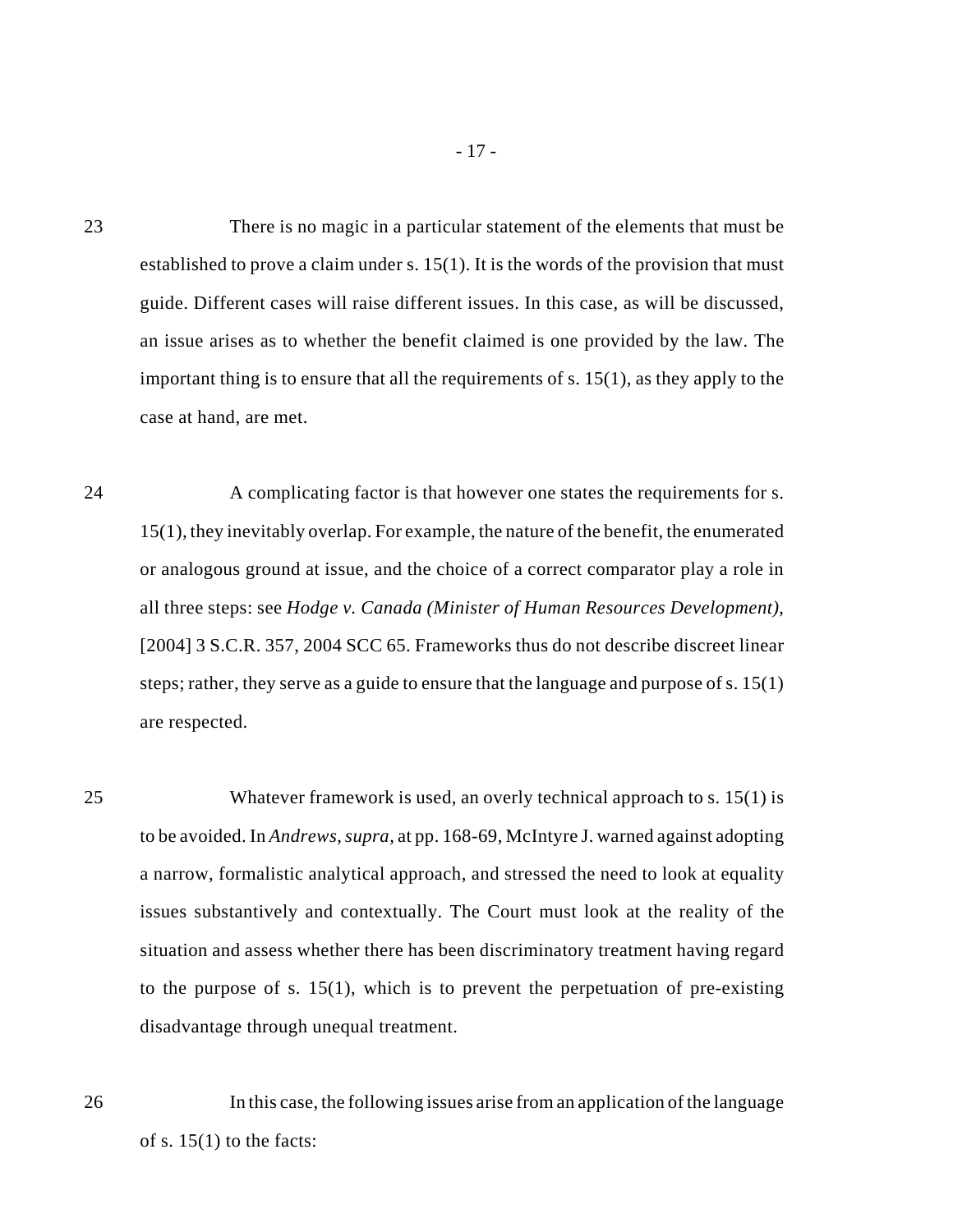(1) Is the claim for a benefit provided by  $law$ ? If not, what relevant benefit is provided by law?

(2) Was the relevant benefit denied to the claimants while being granted to a comparator group alike in all ways relevant to benefit, except for the personal characteristic associated with an enumerated or analogous ground?

(3) If the claimants succeed on the first two issues, is discrimination established by showing that the distinction denied their equal human worth and human dignity?

# (1) Is the Claim for a Benefit Provided by Law?

27 In order to succeed, the claimants must show unequal treatment under the law — more specifically that they failed to receive a benefit that the law provided, or was saddled with a burden the law did not impose on someone else. The primary and oft-stated goal of s. 15(1) is to combat discrimination and ameliorate the position of disadvantaged groups within society. Its specific promise, however, is confined to benefits and burdens "of the law". Combatting discrimination and ameliorating the position of members of disadvantaged groups is a formidable task and demands a multi-pronged response. Section 15(1) is part of that response. Section 15(2)'s exemption for affirmative action programs is another prong of the response. Beyond these lie a host of initiatives that governments, organizations and individuals can undertake to ameliorate the position of members of disadvantaged groups.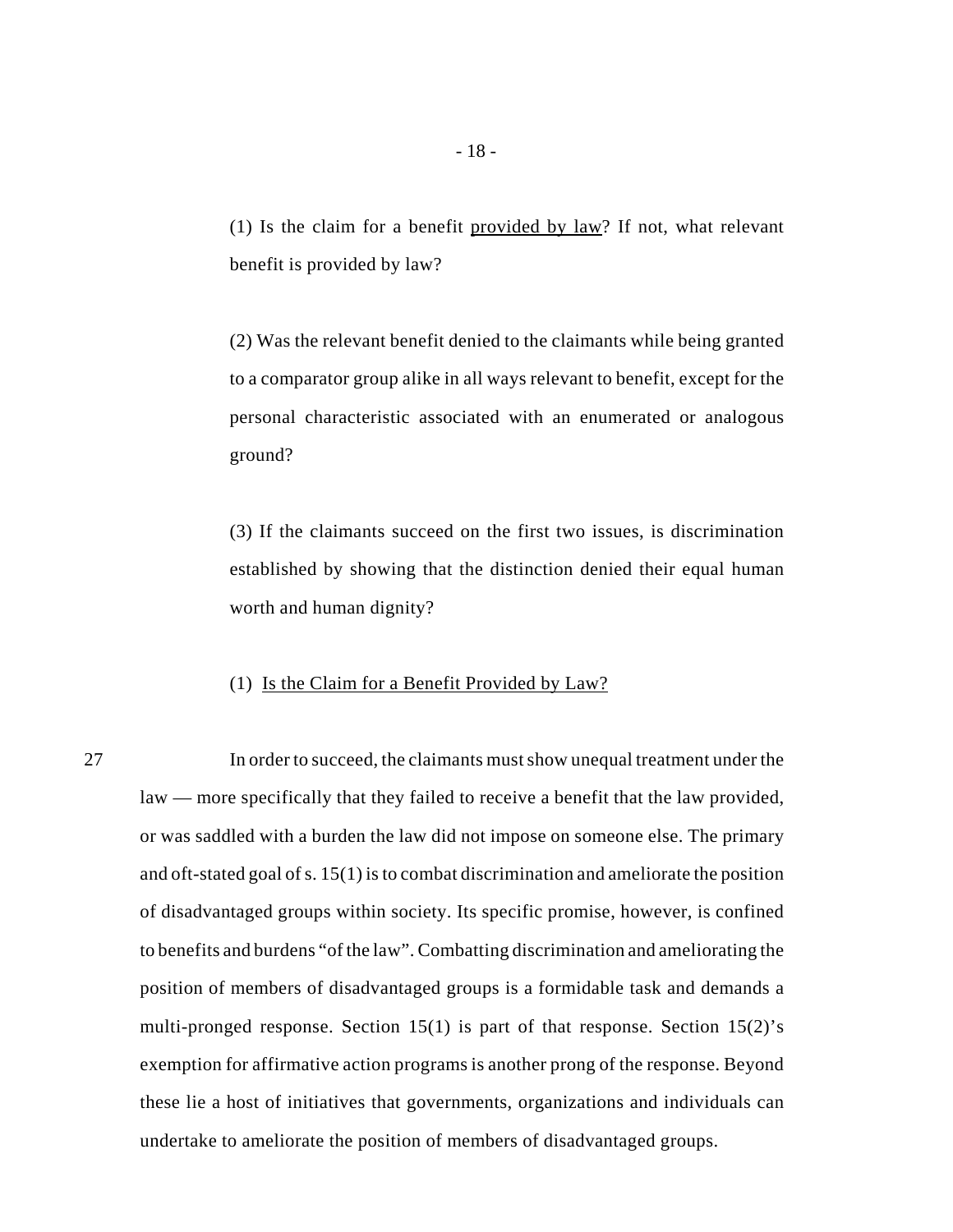28 The specific role of s. 15(1) in achieving this objective is to ensure that when governments choose to enact benefits or burdens, they do so on a nondiscriminatory basis. This confines s. 15(1) claims to benefits and burdens imposed by law. As stated in *R. v. Turpin*, [1989] 1 S.C.R. 1296, at p. 1329:

> The guarantee of equality before the law is designed to advance the value that all persons be subject to the equal demands and burdens of the law and not suffer any greater disability in the substance and application of the law than others. [Emphasis added.]

29 Most s. 15(1) claims relate to a clear statutory benefit or burden. Consequently, the need for the benefit claimed or burden imposed to emanate from law has not been much discussed. Nevertheless, the language of s. 15(1) as well as the jurisprudence demand that it be met before a s.  $15(1)$  claim can succeed.

30 In this case, the issue of whether the benefit claimed is one conferred by law does arise, and must be carefully considered. The claim, as discussed, is for funding for a "medically necessary" treatment. The unequal treatment is said to lie in funding medically required treatments for non-disabled Canadian children or adults with mental illness, while refusing to fund medically required ABA/IBI therapy to autistic children. The decisions under appeal proceeded on this basis. The trial judge, affirmed by the Court of Appeal, ruled that the discrimination lay in denying a "medically necessary" service to a disadvantaged group while providing "medically necessary" services for others. Thus the benefit claimed, in essence, is funding for all medically required treatment.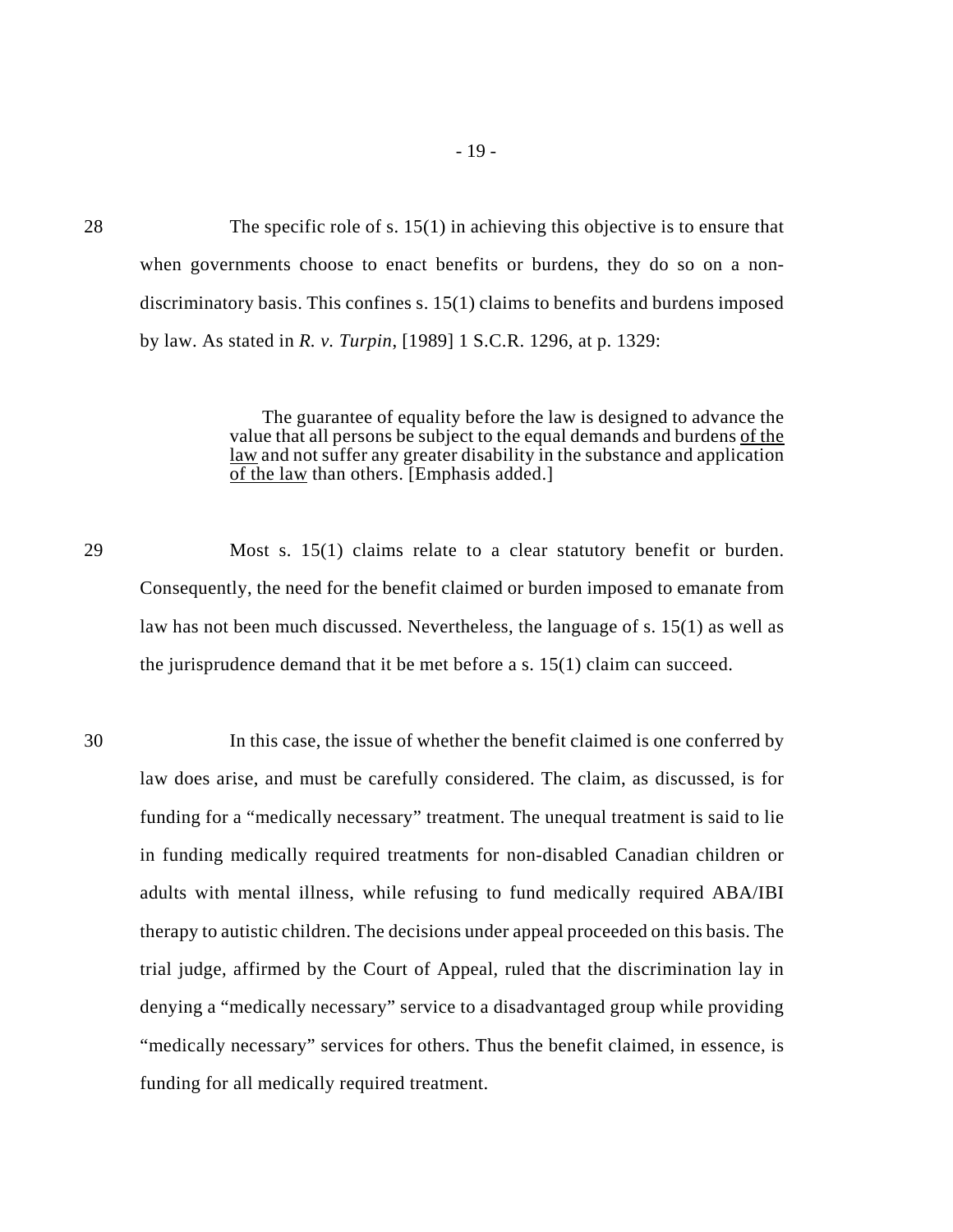31 This raises the question of whether the legislative scheme in fact provides anyone with all medically required treatment. An examination of the scheme shows that it does not: see Appendix A (Relevant Legislative and Regulatory Provisions) and Appendix B (Interaction of the Relevant Legislative and Regulatory Provisions).

32 The scheme designates two distinct categories of funded treatment based on service. First, the scheme provides complete funding for services delivered by medical practitioners, referred to as "core" services. This is required by the *CHA*. Many medically necessary or required services, including ABA/IBI therapy for autistic children, fall outside this core.

33 Secondly, the *CHA* permits the provinces at their discretion to fund noncore medical services — services that are not delivered by physicians. British Columbia does this by naming classes of "health care practitioners" whose services may be partially funded. It then falls to the Medical Services Commission, an administrative body, to designate particular practitioners and procedures within these categories for funding.

34 It was suggested that the reference by the *Medicare Protection Act*, R.S.B.C. 1996, c. 286 ("*MPA*"), to "medically required" services is an indication that all medically required or necessary non-core services must be funded. However, the Act does not say this. Section 1 uses the phrase "medically required services" in conjunction with the services of doctors or "medical practitioners" or an "approved diagnostic facility" (s. 1 "benefits", paras. (a) and (c)). Only these services are funded on the basis of being "medically required". "Medically required" in the *MPA* does not touch the services of "health care practitioners" which are funded only if the

- 20 -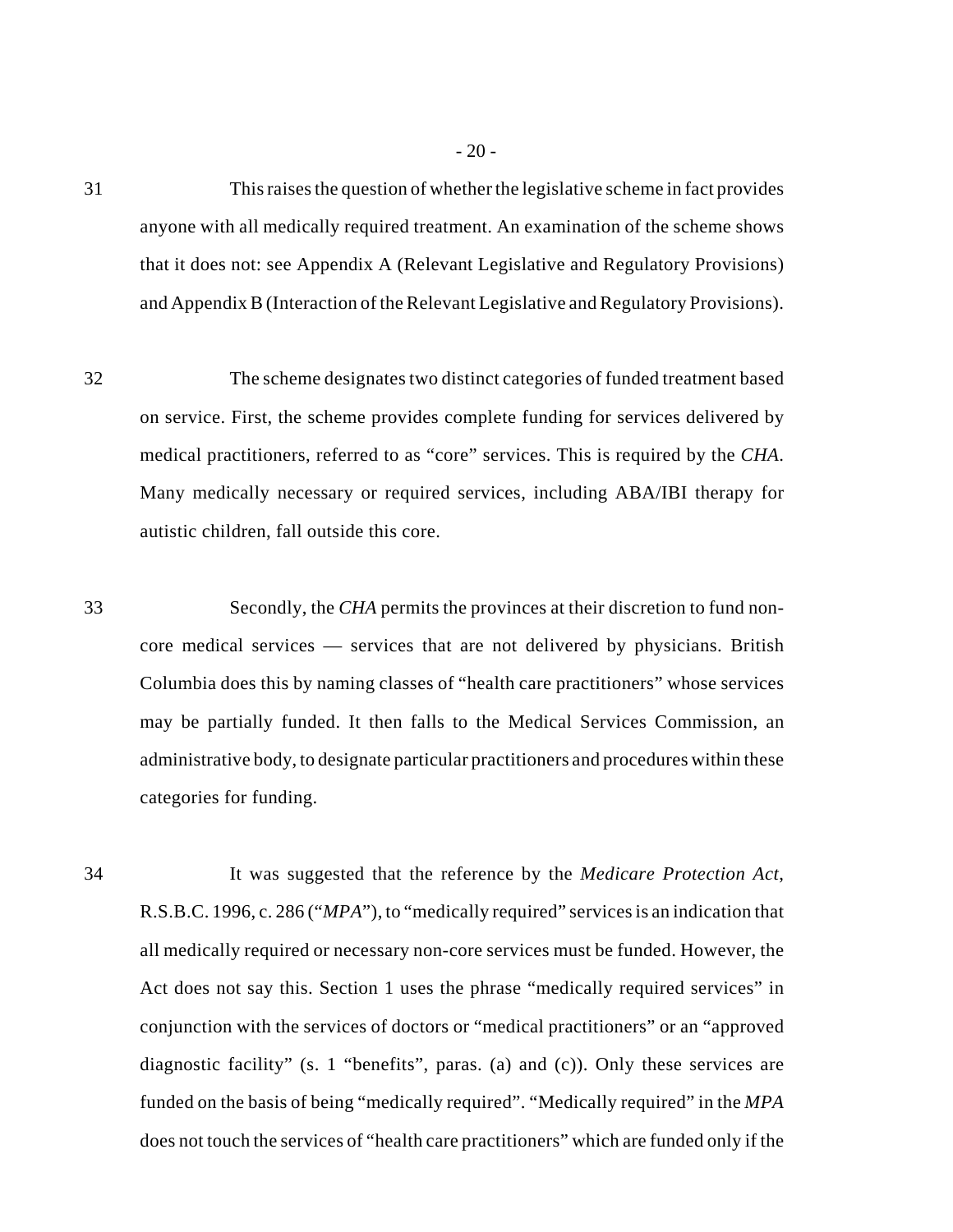Province chooses to place a class of health care practitioner on an "enrolled" list by legislation or regulation: *MPA*, s. 1 "benefits", para. (b).

35 In summary, the legislative scheme does not promise that any Canadian will receive funding for all medically required treatment. All that is conferred is core funding for services provided by medical practitioners, with funding for non-core services left to the Province's discretion. Thus, the benefit here claimed — funding for all medically required services — was not provided for by the law.

36 More specifically, the law did not provide funding for ABA/IBI therapy for autistic children. The British Columbia *MPA* authorized partial funding for the services of the following health care practitioners: chiropractors, dentists, optometrists, podiatrists, physical therapists, massage therapists and naturopathic doctors. In addition, provincial regulations authorized funding for the services of physical therapists, massage therapists and nurses. At the time of trial, the Province had not named providers of ABA/IBI therapy as "health care practitioners", whose services could be funded under the plan.

37 It followed that the Medical Services Commission, charged with administration of the *MPA*, had no power to order funding for ABA/IBI therapy. The Commission, as an administrative body, had no authority to enlarge the class of "health care practitioners". That could be done only by the government. Since the government had not designated ABA/IBI therapists as "health care practitioners", the Commission was not permitted to list their services for funding. This is how things stood at the time of trial. British Columbia's law governing non-core benefits did not provide the benefit that the petitioners were seeking.

- 21 -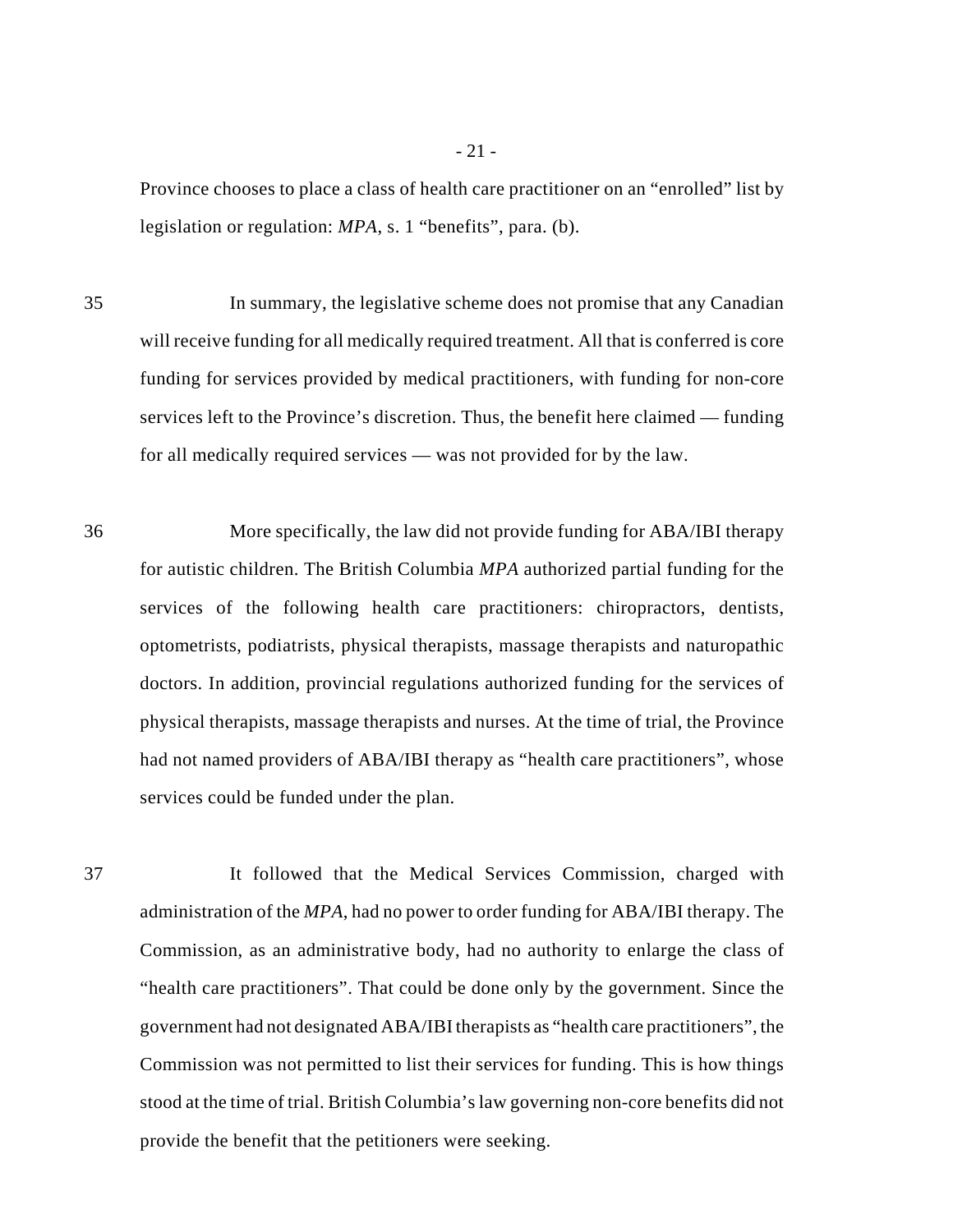38 The petitioners rely on *Eldridge* in arguing for equal provision of medical benefits. In *Eldridge*, this Court held that the Province was obliged to provide translators to the deaf so that they could have equal access to core benefits accorded to everyone under the British Columbia medicare scheme. The decision proceeded on the basis that the law provided the benefits at issue — physician-delivered consultation and maternity care. However, by failing to provide translation services for the deaf, the Province effectively denied to one group of disabled people the benefit it had granted by law. *Eldridge* was concerned with unequal access to a benefit that the law conferred and with applying a benefit-granting law in a nondiscriminatory fashion. By contrast, this case is concerned with access to a benefit that the law has not conferred. For this reason, *Eldridge* does not assist the petitioners.

- 22 -

39 However, this does not end the inquiry. Courts should look to the reality of the situation to see whether the claimants have been denied benefits of the legislative scheme other than those they have raised. This brings up the broader issue of whether the legislative scheme is discriminatory, since it provides non-core services to some groups while denying funding for ABA/IBI therapy to autistic children. The allegation is that the scheme is itself discriminatory, by funding some non-core therapies while denying equally necessary ABA/IBI therapy.

40 This argument moves beyond the legislative definition of "benefit". As pointed out in *Hodge*, *supra*, at para. 25:

> . . . the legislative definition, being the subject matter of the equality rights challenge, is not the last word. Otherwise, a survivor's pension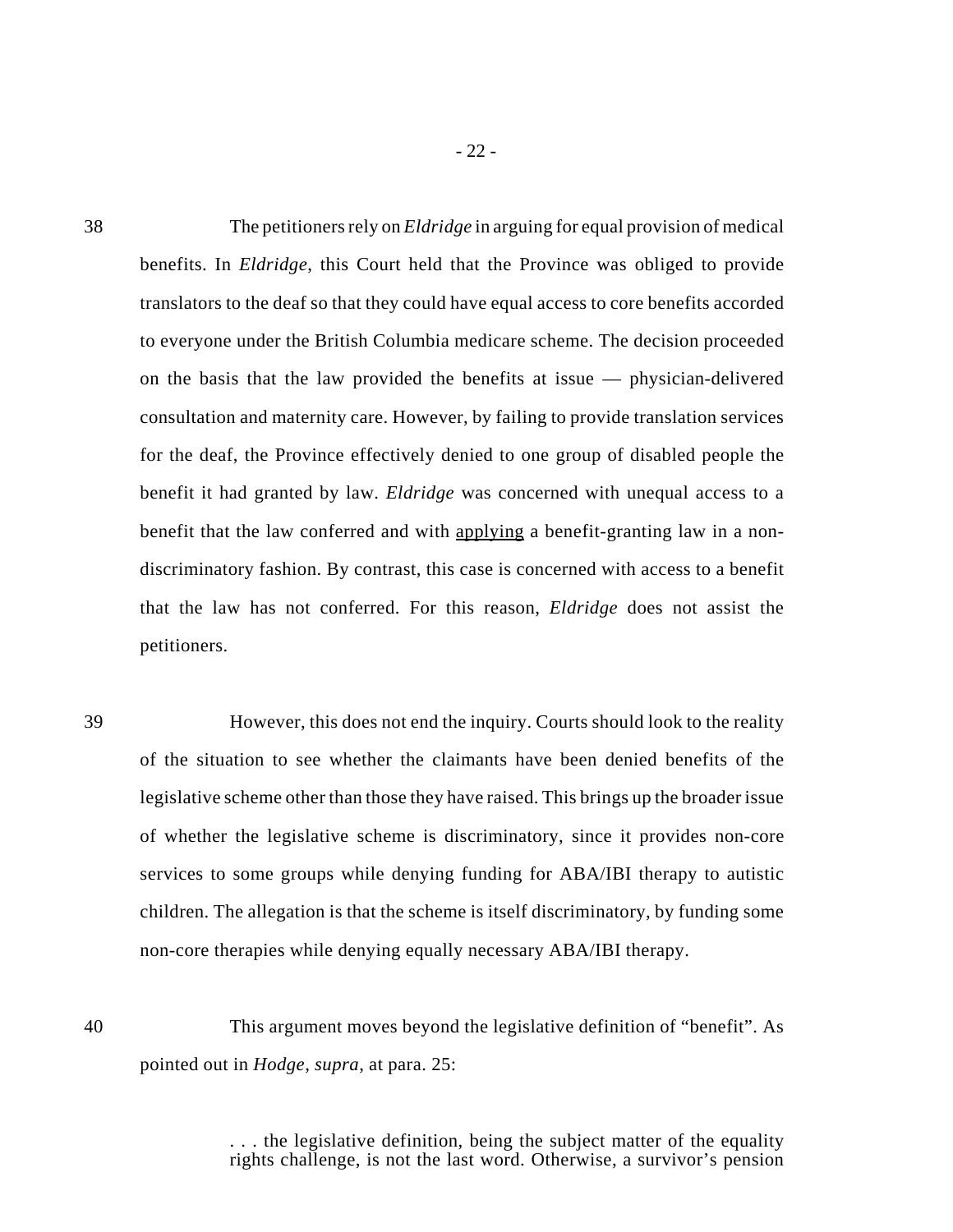restricted to white protestant males could be defended on the ground that all surviving white protestant males were being treated equally.

We must look behind the words and ask whether the statutory definition is itself a means of perpetrating inequality rather than alleviating it. Section 15(1) requires not merely formal equality, but substantive equality: *Andrews*, *supra*, at p. 166.

41 It is not open to Parliament or a legislature to enact a law whose policy objectives and provisions single out a disadvantaged group for inferior treatment: *Corbiere v. Canada (Minister of Indian and Northern Affairs)*, [1999] 2 S.C.R. 203. On the other hand, a legislative choice not to accord a particular benefit absent demonstration of discriminatory purpose, policy or effect does not offend this principle and does not give rise to s. 15(1) review. This Court has repeatedly held that the legislature is under no obligation to create a particular benefit. It is free to target the social programs it wishes to fund as a matter of public policy, provided the benefit itself is not conferred in a discriminatory manner: *Granovsky v. Canada (Minister of Employment and Immigration)*, [2000] 1 S.C.R. 703, 2000 SCC 28, at para. 61; *Nova Scotia (Attorney General) v. Walsh*, [2002] 4 S.C.R. 325, 2002 SCC 83, at para. 55; *Hodge*, *supra*, at para. 16.

42 A statutory scheme may discriminate either directly, by adopting a discriminatory policy or purpose, or indirectly, by effect. Direct discrimination on the face of a statute or in its policy is readily identifiable and poses little difficulty. Discrimination by effect is more difficult to identify. Where stereotyping of persons belonging to a group is at issue, assessing whether a statutory definition that excludes a group is discriminatory, as opposed to being the legitimate exercise of legislative power in defining a benefit, involves consideration of the purpose of the legislative

- 23 -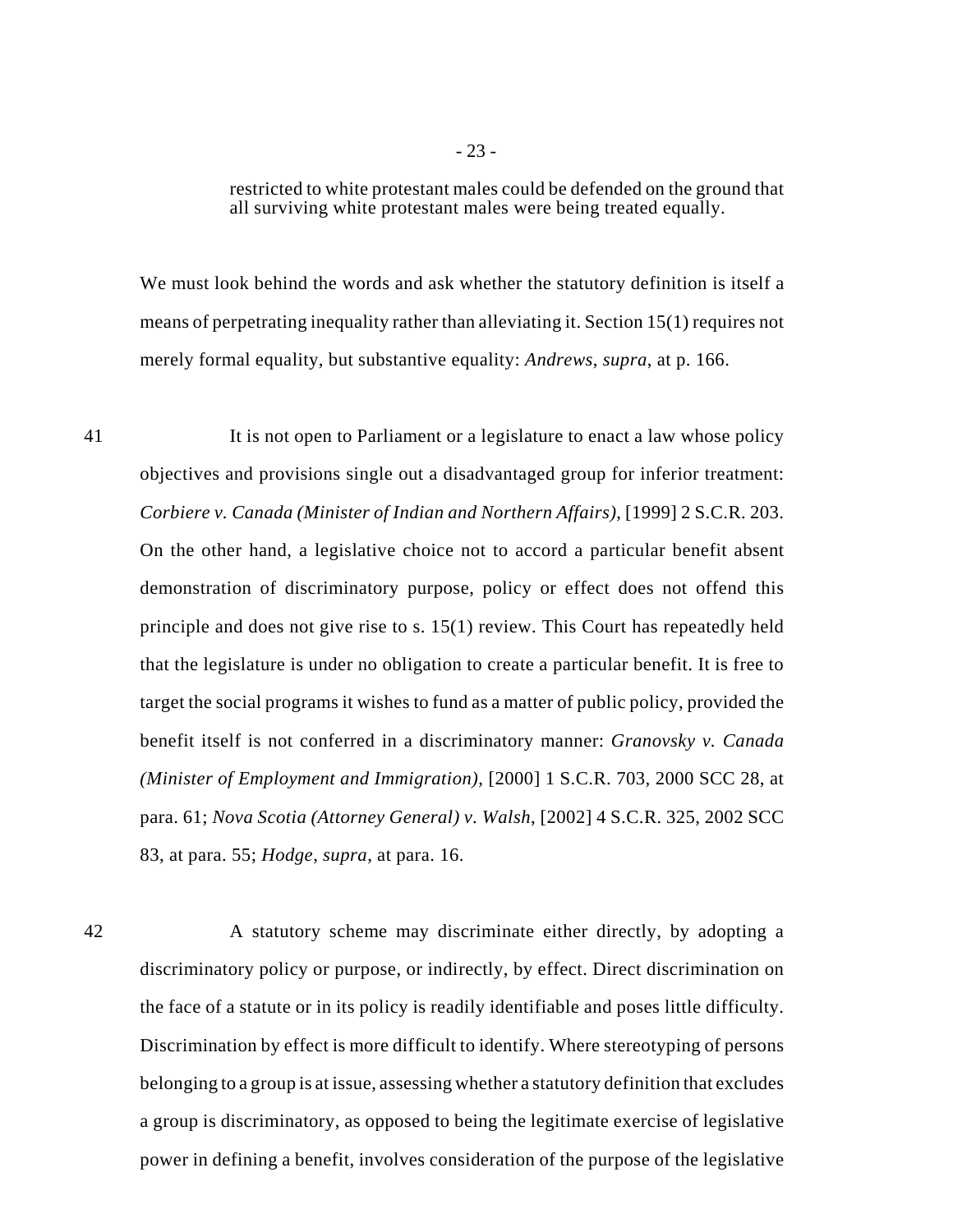scheme which confers the benefit and the overall needs it seeks to meet. If a benefit program excludes a particular group in a way that undercuts the overall purpose of the program, then it is likely to be discriminatory: it amounts to an arbitrary exclusion of a particular group. If, on the other hand, the exclusion is consistent with the overarching purpose and scheme of the legislation, it is unlikely to be discriminatory. Thus, the question is whether the excluded benefit is one that falls within the general scheme of benefits and needs which the legislative scheme is intended to address.

43 The legislative scheme in the case at bar, namely the *CHA* and the *MPA*, does not have as its purpose the meeting of all medical needs. As discussed, its only promise is to provide full funding for core services, defined as physician-delivered services. Beyond this, the provinces may, within their discretion, offer specified noncore services. It is, by its very terms, a partial health plan. It follows that exclusion of particular non-core services cannot, without more, be viewed as an adverse distinction based on an enumerated ground. Rather, it is an anticipated feature of the legislative scheme. It follows that one cannot infer from the fact of exclusion of ABA/IBI therapy for autistic children from non-core benefits that this amounts to discrimination. There is no discrimination by effect.

44 The correctness of this conclusion may be tested by considering the consequences to the legislative scheme of obliging provinces to provide non-core medical services required by disabled persons and people associated with other enumerated and analogous grounds, like gender and age. Subject to a finding of no discrimination at the third step, a class of people legally entitled to non-core benefits would be created. This would effectively amend the medicare scheme and extend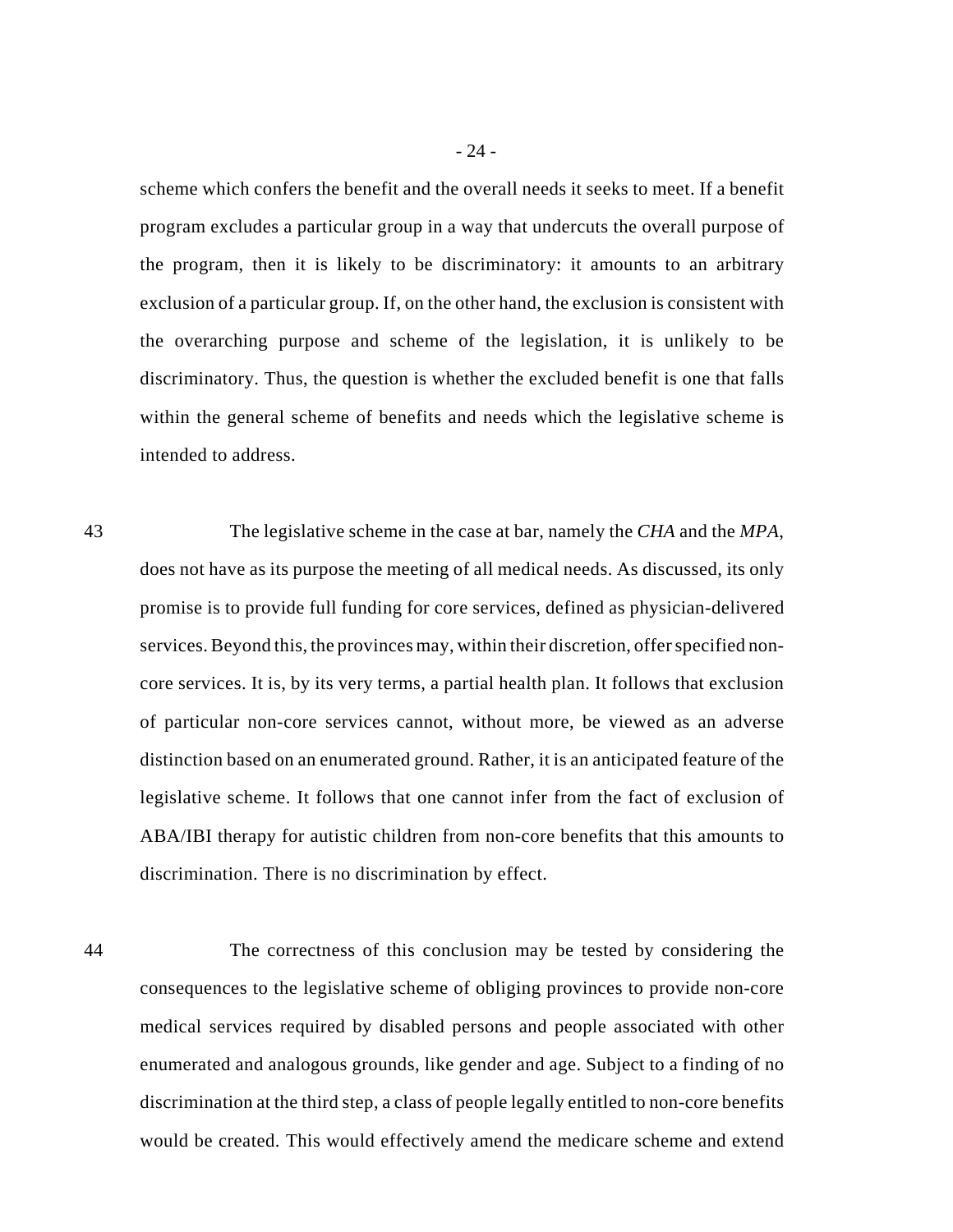benefits beyond what it envisions — core physician-provided benefits plus non-core benefits at the discretion of the Province.

45 Had the situation been different, the petitioners might have attempted to frame their legal action as a claim to the benefit of equal application of the law by the Medical Services Commission. This would not have been a substantive claim for funding for particular medical services, but a procedural claim anchored in the assertion that benefits provided by the law were not distributed in an equal fashion. Such a claim, if made out, would be supported by *Eldridge*, *supra.* The argument would be that the Medical Services Commission violated s. 15(1) by approving noncore services for non-disabled people, while denying equivalent services to autistic children and their families.

46 Such a claim depends on a prior showing that there is a benefit provided by law. There can be no administrative duty to distribute non-existent benefits equally. Had the legislature designated ABA/IBI therapists (or a broader group of therapists which included them) as "health care practitioners" under the *MPA* at the time of trial, this would have amounted to a legislated benefit, which the Commission would be charged with implementing. The Commission would then have been obliged to implement that benefit in a non-discriminatory fashion. However, this is not the case. Here, the legislature had not legislated funding for the benefit in question, and the Commission had no power to deal with it.

47 I conclude that the benefit claimed, no matter how it is viewed, is not a benefit provided by law. This is sufficient to end the inquiry. However, since this is the first case of this type to reach this Court, it is appropriate to consider whether the

- 25 -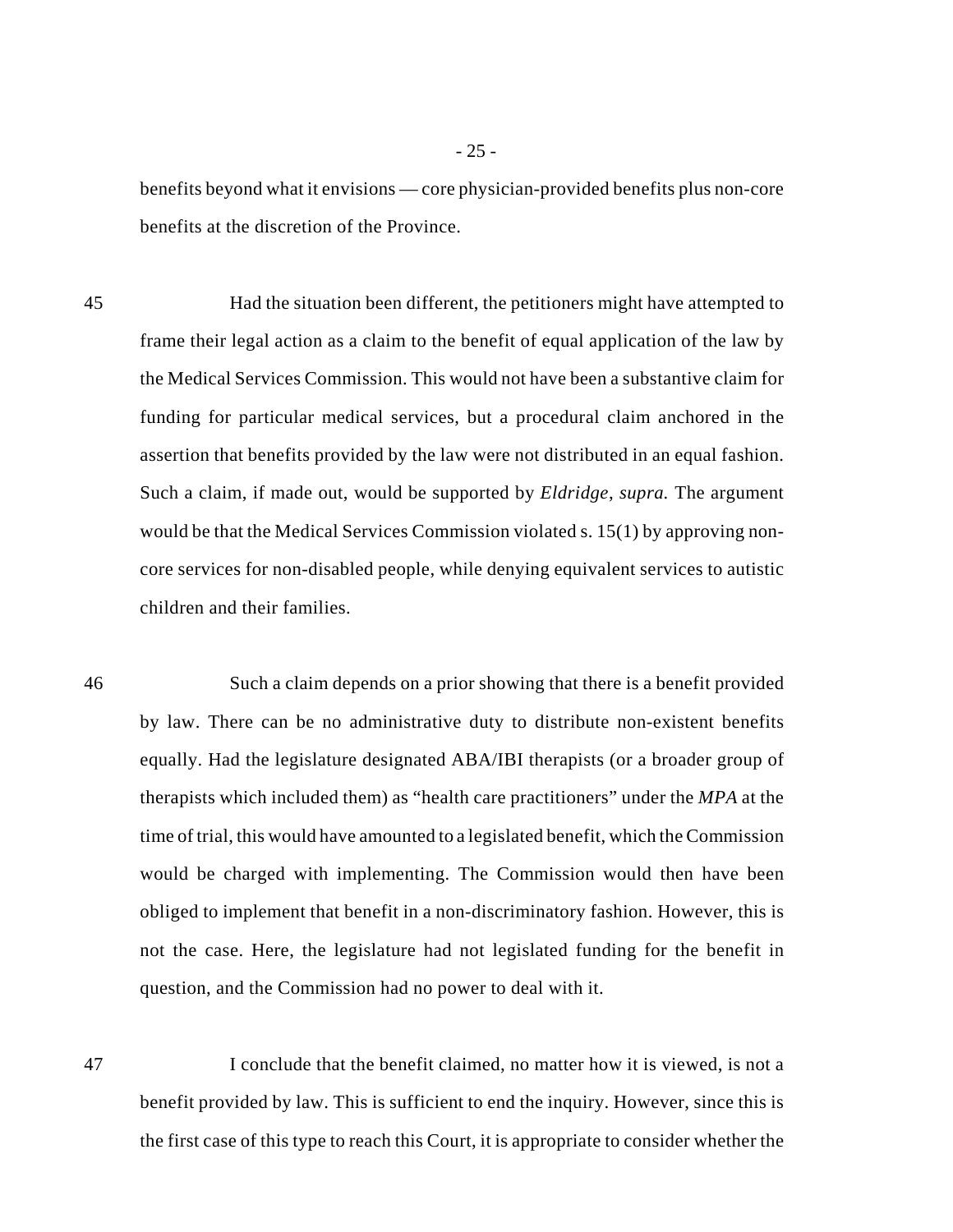petitioners would have succeeded had they established that ABA/IBI therapy was a benefit provided by law, by being designated as a non-core benefit.

# (2) Denial of a Benefit Granted to a Comparator Group, on an Enumerated or Analogous Ground

48 This question first requires us to determine the appropriate comparator group, and then to ask whether, as compared with people in that group, the petitioners have been denied a benefit.

49 The first task is to determine the appropriate comparator group. The petitioners suggested that they should be compared with non-disabled children and their parents, as well as adult persons with mental illness. A closer look reveals problems with both suggested comparators.

50 The law pertaining to the choice of comparators is extensively discussed in *Hodge*, *supra*, and need not be repeated here. That discussion establishes the following propositions.

51 First, the choice of the correct comparator is crucial, since the comparison between the claimants and this group permeates every stage of the analysis. "[M]isidentification of the proper comparator group at the outset can doom the outcome of the whole s. 15(1) analysis": *Hodge*, *supra*, at para. 18.

52 Second, while the starting point is the comparator chosen by the claimants, the Court must ensure that the comparator is appropriate and should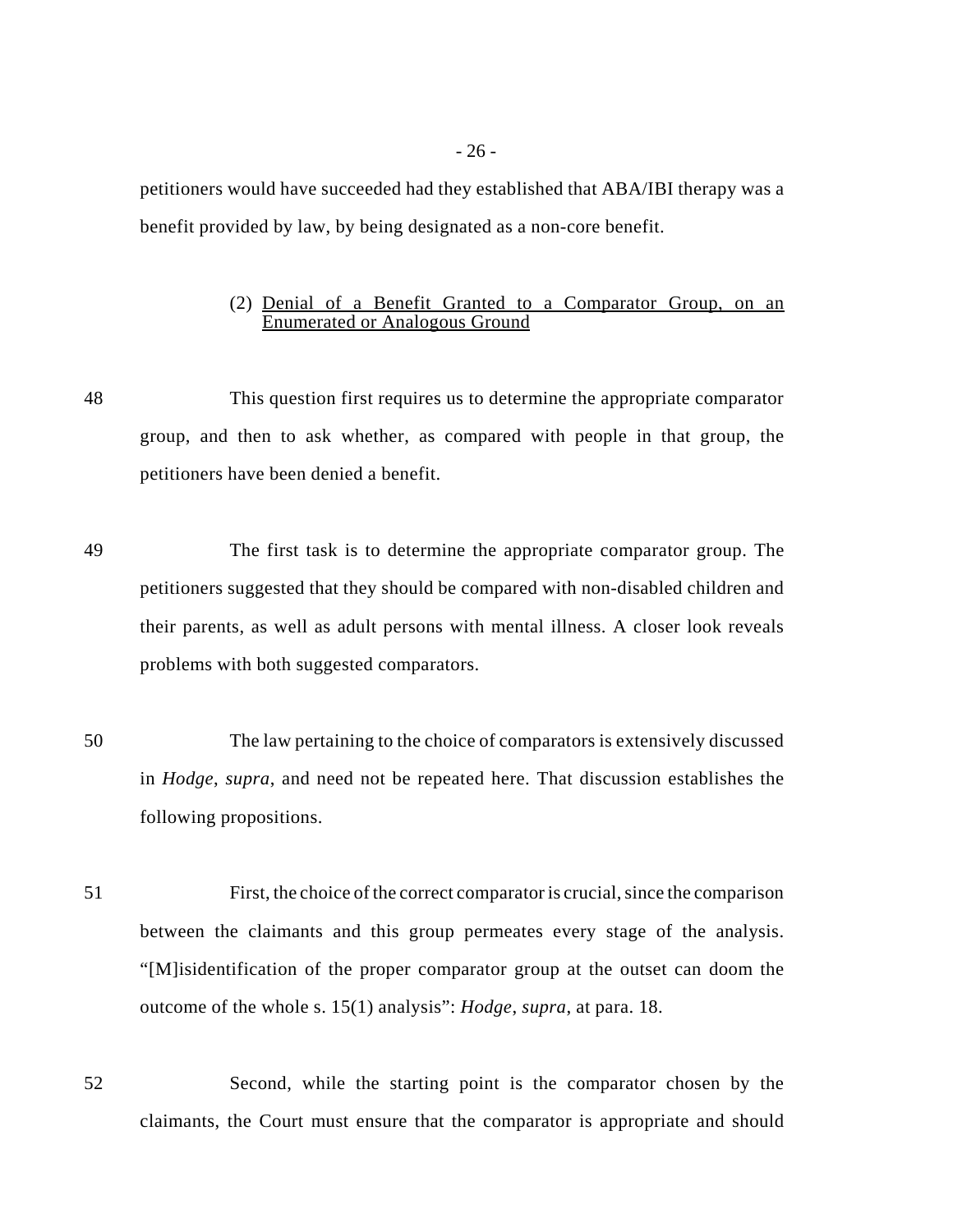substitute an appropriate comparator if the one chosen by the claimants is not appropriate: *Hodge*, *supra*, at para. 20.

53 Third, the comparator group should mirror the characteristics of the claimant or claimant group relevant to the benefit or advantage sought, except for the personal characteristic related to the enumerated or analogous ground raised as the basis for the discrimination: *Hodge*, *supra*, at para. 23. The comparator must align with both the benefit and the "universe of people potentially entitled" to it and the alleged ground of discrimination: *Hodge*, at paras. 25 and 31.

54 Fourth, a claimant relying on a personal characteristic related to the enumerated ground of disability may invite comparison with the treatment of those suffering a different type of disability, or a disability of greater severity: *Hodge*, *supra*, at paras. 28 and 32. Examples of the former include the differential treatment of those suffering mental disability from those suffering physical disability in *Battlefords and District Co-operative Ltd. v. Gibbs*, [1996] 3 S.C.R. 566, and the differential treatment of those suffering chronic pain from those suffering other workplace injuries in *Nova Scotia (Workers' Compensation Board) v. Martin*, [2003] 2 S.C.R. 504, 2003 SCC 54. An example of the latter is the treatment of persons with temporary disabilities compared with those suffering permanent disabilities in *Granovsky*, *supra*.

55 Applying these criteria, I conclude that the appropriate comparator for the petitioners is a non-disabled person or a person suffering a disability other than a mental disability (here autism) seeking or receiving funding for a non-core therapy important for his or her present and future health, which is emergent and only

- 27 -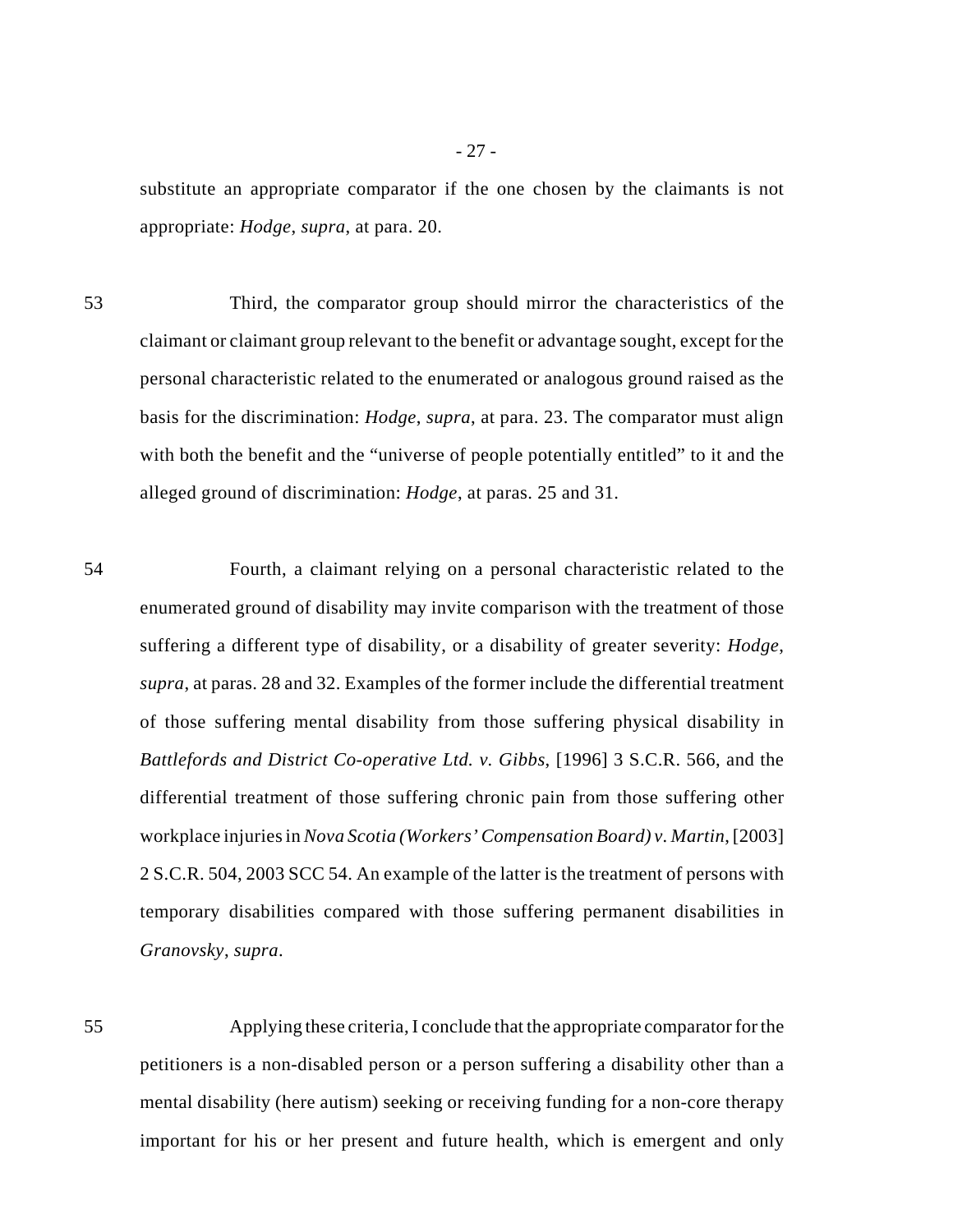recently becoming recognized as medically required. It will be recalled that in many jurisdictions ABA/IBI therapy remained unfunded at the time of trial. Indeed, it was only in the year preceding the trial that two Canadian provinces had authorized funding for ABA/IBI therapy to autistic children. The comparators, as noted, must be like the claimants in all ways save for characteristics relating to the alleged ground of discrimination. People receiving well-established non-core therapies are not in the same position as people claiming relatively new non-core benefits. Funding may be legitimately denied or delayed because of uncertainty about a program and administrative difficulties related to its recognition and implementation. This has nothing to do with the alleged ground of discrimination. It follows that comparison with those receiving established therapies is inapt.

56 The petitioners' comparators were deficient in that they focussed on the non-existent medical benefit of medically required care, as discussed above. However, even if I were to assume that the benefit is one provided by law — more particularly, that the B.C. legislation had listed ABA/IBI therapists as "health care practitioners" whose services could be considered funded benefits — the petitioners' comparators would still be deficient, because they have left the recent and emergent nature of ABA/IBI therapy out of the equation. This error was replicated in the decisions below.

57 The remaining question is whether, applying the appropriate comparator, the claimant or claimant group was denied a benefit made available to the comparator group. Differential treatment having regard to the appropriate comparator may be established either by showing an explicit distinction (direct discrimination) or by showing that the effect of the government action amounted to singling the claimant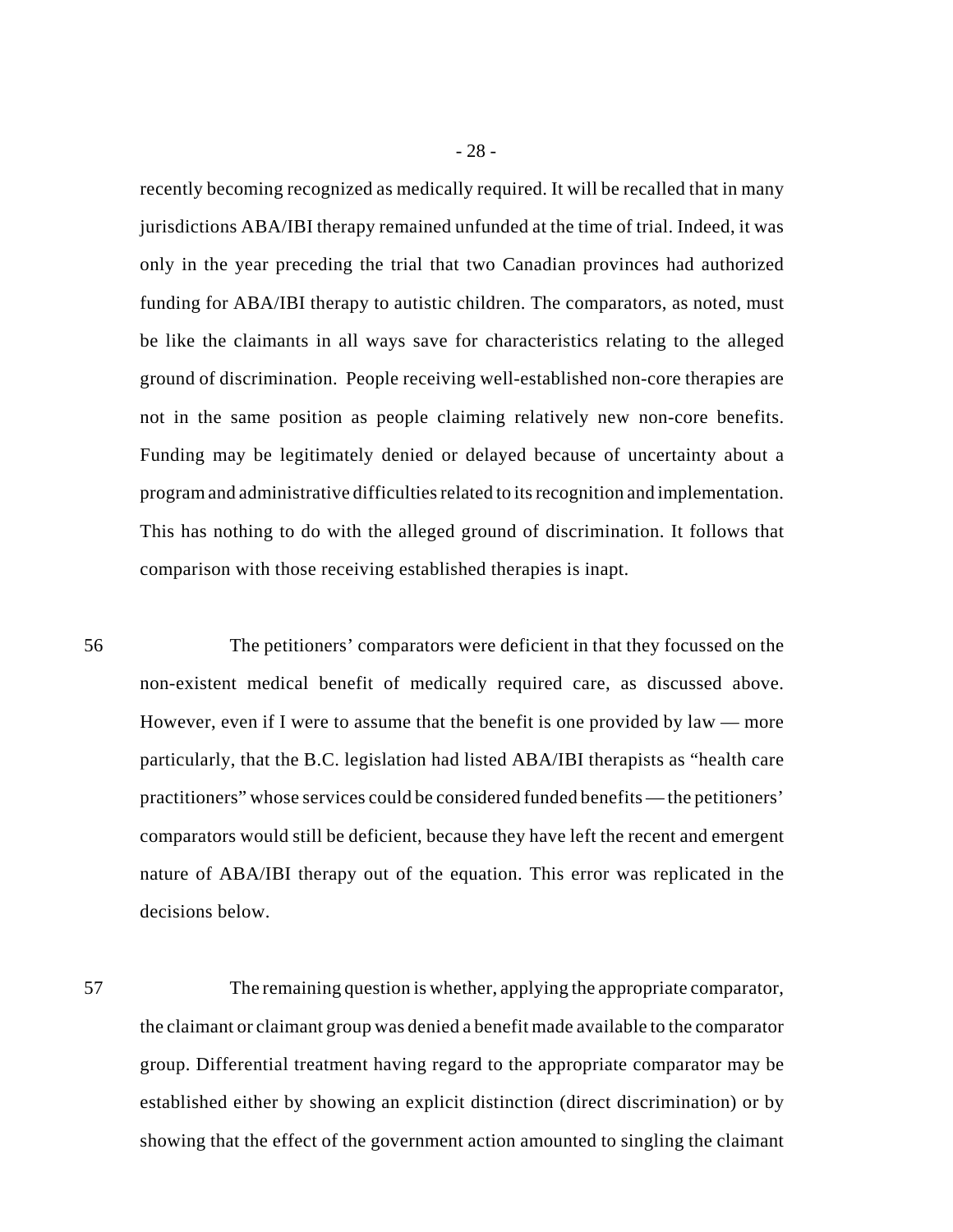out for less advantageous treatment on the basis of the alleged ground of discrimination (indirect discrimination). In indirect discrimination, the terms on which the claimants are denied the benefit operate as a proxy for their group status. For example, in *British Columbia (Public Service Employee Relations Commission) v. BCGSEU*, [1999] 3 S.C.R. 3, facially neutral physical requirements for firefighters were set at aerobic levels not generally attainable by female firefighters — levels, moreover, which were not required for performance of the job. The specified aerobic levels made no mention of gender. On their face, they did not discriminate. Yet, in effect, they excluded women, not on the basis of ability to do the job, but on the basis of gender. The aerobic levels served as a proxy for gender. Hence, they were held to discriminate on the basis of gender.

58 As discussed, the appropriate comparator in this case is a member of a non-disabled group or a person suffering a disability other than a mental disability that requests or receives funding for non-core therapy important to present and future health, but which is emergent and only recently becoming recognized as medically required. On the evidence adduced here, differential treatment either directly or by effect is not established. There was no evidence of how the Province had responded to requests for new therapies or treatments by non-disabled or otherwise disabled people. We know that it was slow in responding to the demands for ABA/IBI funding for autistic children. But we do not know whether it acted in a similar manner with respect to other new therapies.

59 Indeed, the conduct of the government considered in the context of the emergent nature of ABA/IBI therapy for autistic children raises doubts about whether there was a real denial or differential treatment of autistic children. The government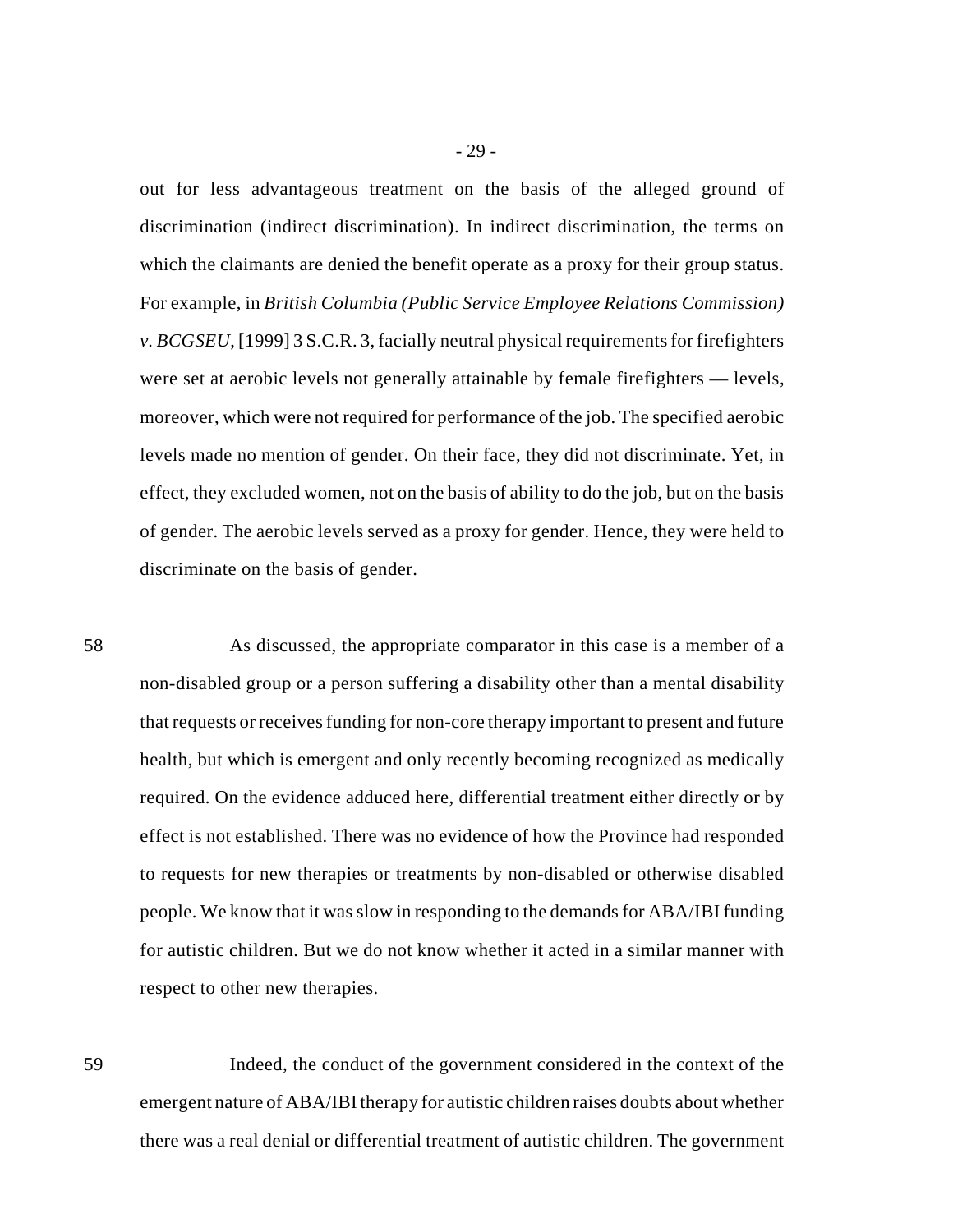put in place a number of programs, albeit not intensive ABA/IBI therapy, directed to helping autistic children and their families. In the year before the trial, the government had announced an Autism Action Plan and an Autism Action Implementation Plan which acknowledged the importance of early intervention, diagnosis and assessment. The government's failing was to delay putting in place what was emerging in the late-1990s as the most, indeed the only known, effective therapy for autism, while continuing to fund increasingly discredited treatments.

60 As discussed earlier, the delay in providing funding for ABA/IBI therapy seems to have been related to three factors. The first was the inauspicious decision to transfer child and youth mental health from the Ministry of Health to the Ministry of Children and Families, which meant that the decision makers lacked medical and psychiatric expertise and viewed autism from a social rather than medical perspective. The second was financial concerns and competing claims on insufficient resources. The third was the emergent nature of the recognition that ABA/IBI therapy was appropriate and medically required.

61 With hindsight, it is possible to say that the government should have moved more quickly. But on the evidence before us, it is difficult to say that the government in purpose or effect put autistic children and their families "on the back burner" when compared to non-disabled or otherwise disabled groups seeking emergent therapies. Rather, to use the trial judge's phrase, the government's failing was that its actions to that point did not meet the "gold standard of scientific methodology" ((2000), 78 B.C.L.R. (3d) 55, at para. 66).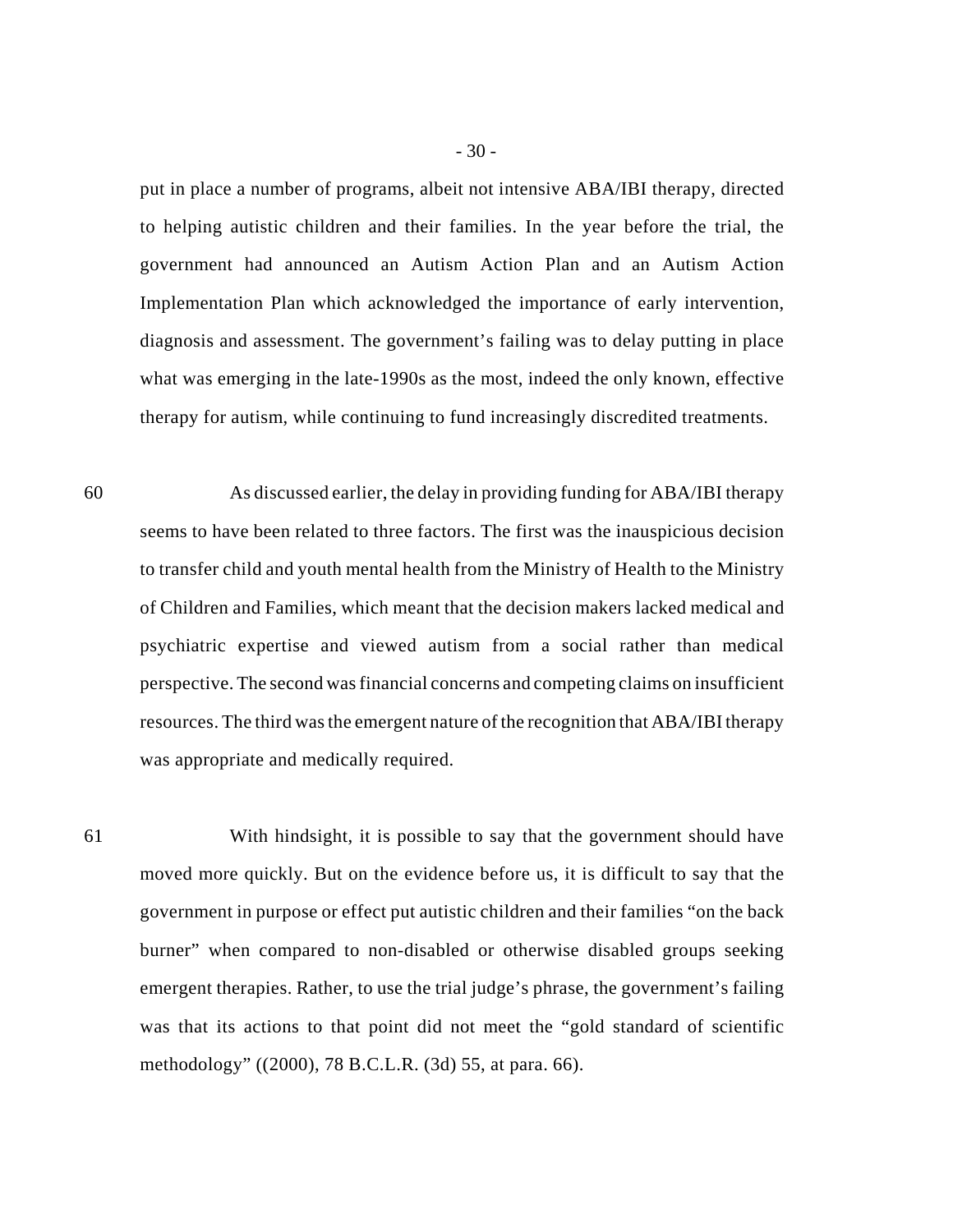62 The issue, however, is not whether the government met the gold standard of scientific methodology, but whether it denied autistic people benefits it accorded to others in the same situation, save for mental disability. There is no evidence suggesting that the government's approach to ABA/IBI therapy was different than its approach to other comparable, novel therapies for non-disabled persons or persons with a different type of disability. In the absence of such evidence, a finding of discrimination cannot be sustained.

- 31 -

### (3) Discrimination

63 If differential denial of a benefit provided by law on a ground enumerated in s. 15(1) or analogous thereto were established, it would still be necessary to examine whether the distinction was discriminatory in the sense of treating autistic children as second-class citizens and denying their fundamental human dignity. The failure to establish the basis for a claim for discrimination deprives us of the necessary foundation for this final inquiry.

# B. *Did the Government's Conduct Infringe the Petitioners' Rights Under Section 7 of the Charter?*

64 Section 7 of the *Charter* provides:

Everyone has the right to life, liberty and security of the person and the right not to be deprived thereof except in accordance with the principles of fundamental justice.

65 The petitioners raise s. 7 on cross-appeal. The trial judge found it unnecessary to consider this argument, having found a violation of s. 15. Saunders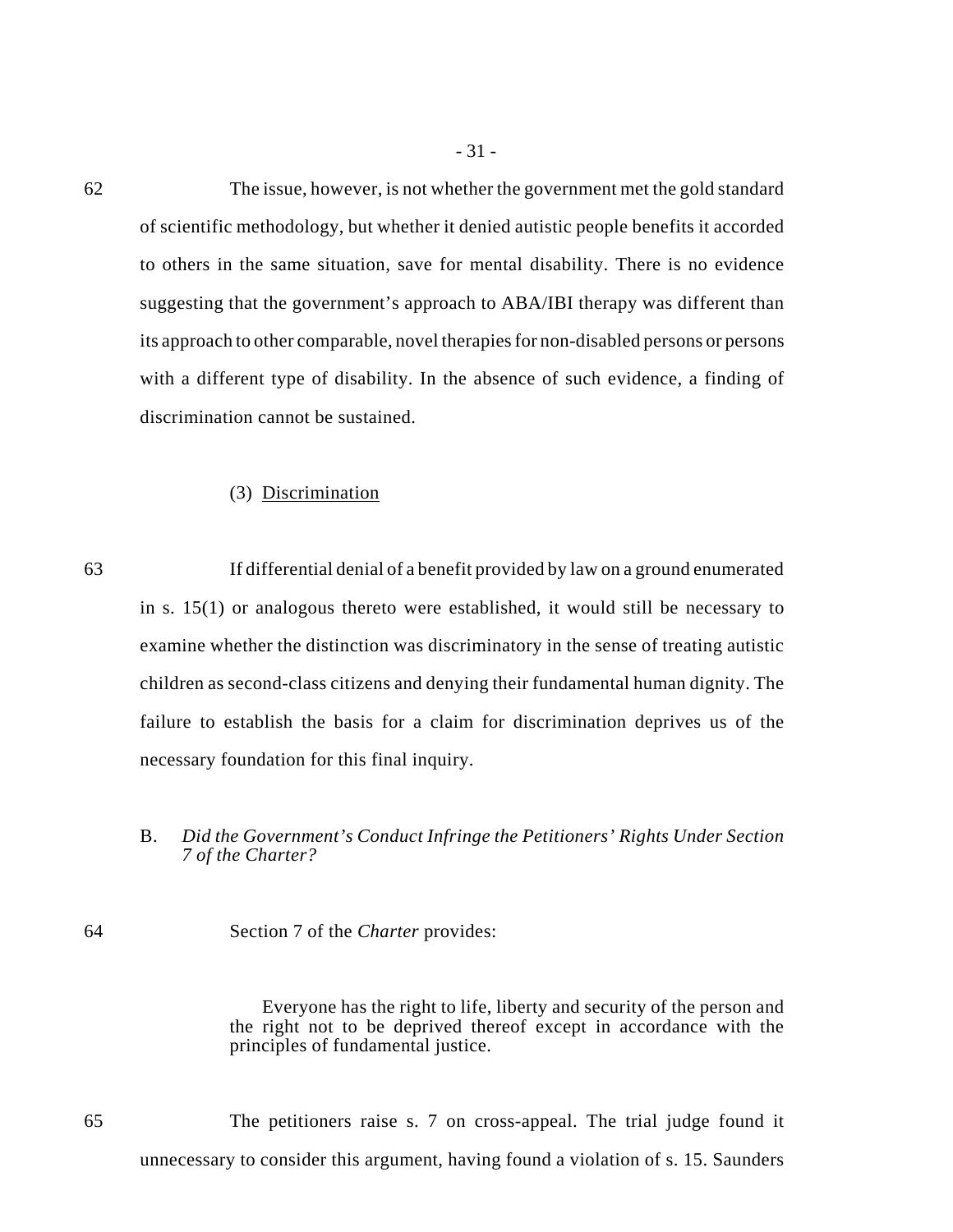J.A., for the majority of the Court of Appeal, addressed the question briefly and found that no violation had been established.

- 66 Section 7 was raised only fleetingly in written and oral submissions before this Court. The petitioners do not clearly identify the principle of fundamental justice which they allege to have been breached by the denial of funding for Lovaas or other ABA/IBI-based therapy. Nor do they argue that the denial of funding or the statutory scheme violate the prohibition against arbitrariness or requirements for procedural safeguards. To accede to the petitioners' s. 7 claim would take us beyond the parameters discussed by this Court in *R. v. Malmo-Levine*, [2003] 3 S.C.R. 571, 2003 SCC 74, at para. 113, and *Canadian Foundation for Children, Youth and the Law v. Canada (Attorney General)*, [2004] 1 S.C.R. 76, 2004 SCC 4, at para. 8. The record before us does not support taking this step.
- 67 Thus, the limited submissions before us do not permit us to conclude that the government's conduct in the case at bar infringed the petitioners' s. 7 rights.

# IV. Conclusion

68 The Province of British Columbia's appeal is allowed. The cross-appeal of the petitioners is dismissed.

# 69 I would answer the constitutional questions as follows:

1. Do the definitions of "benefits" and "health care practitioner" in s. 1 of the *Medicare Protection Act*, R.S.B.C. 1996, c. 286, and ss. 17- 29 of the *Medical and Health Care Services Regulation*, B.C. Reg. 426/97, infringe s. 15(1) of the *Canadian Charter of Rights and*

- 32 -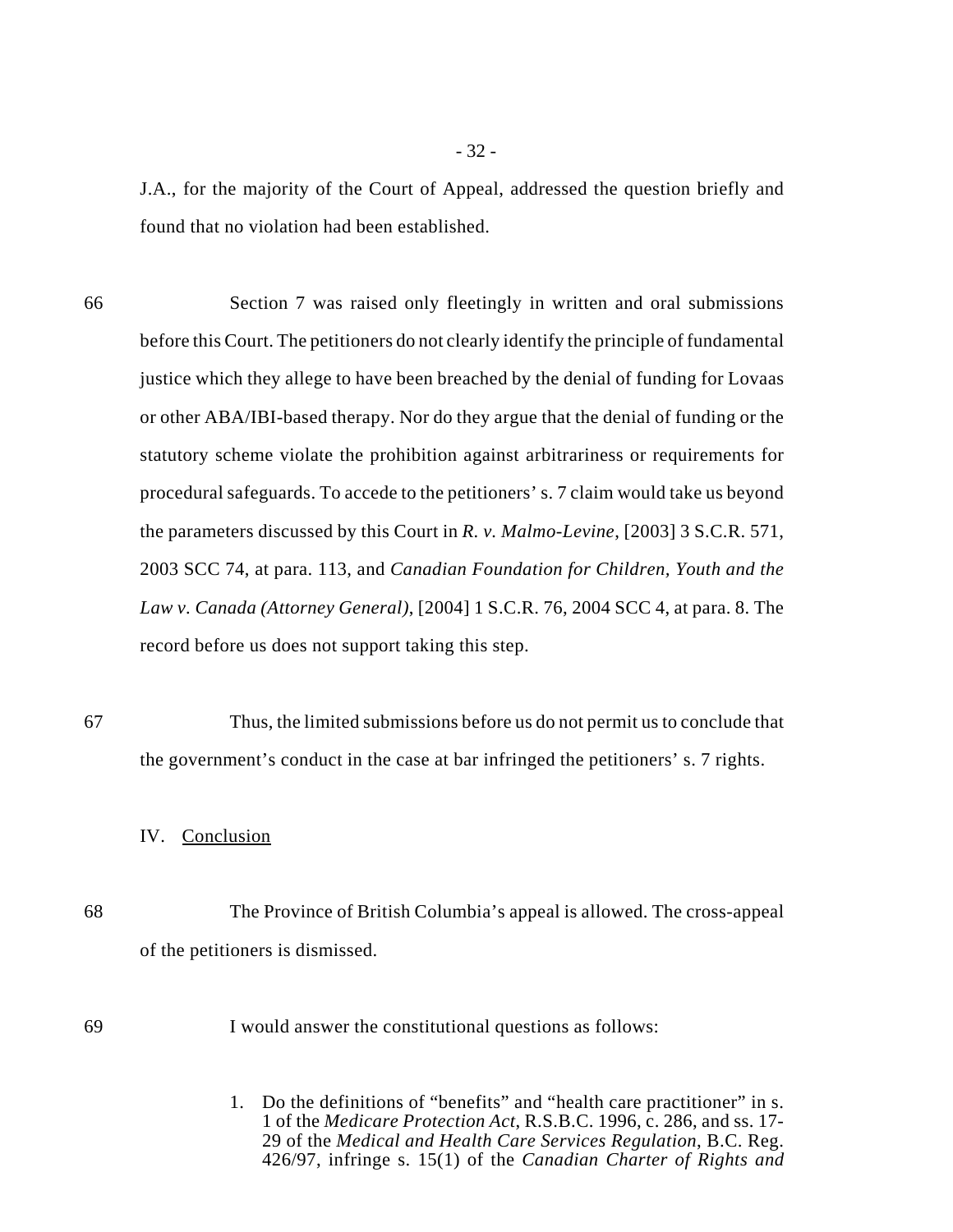*Freedoms* by failing to include services for autistic children based on applied behavioural analysis?

No.

2. If so, is the infringement a reasonable limit prescribed by law as can be demonstrably justified in a free and democratic society under s. 1 of the *Canadian Charter of Rights and Freedoms*?

It is unnecessary to answer this question.

3. Do the definitions of "benefits" and "health care practitioner" in s. 1 of the *Medicare Protection Act*, R.S.B.C. 1996, c. 286, and ss. 17- 29 of the *Medical and Health Care Services Regulation*, B.C. Reg. 426/97, infringe s. 7 of the *Canadian Charter of Rights and Freedoms* by failing to include services for autistic children based on applied behavioural analysis?

No.

4. If so, is the infringement a reasonable limit prescribed by law as can be demonstrably justified in a free and democratic society under s. 1 of the *Canadian Charter of Rights and Freedoms*?

It is unnecessary to answer this question.

# **APPENDIX A**

Relevant Legislative and Regulatory Provisions

(1) *Canada Health Act*, R.S.C. 1985, c. C-6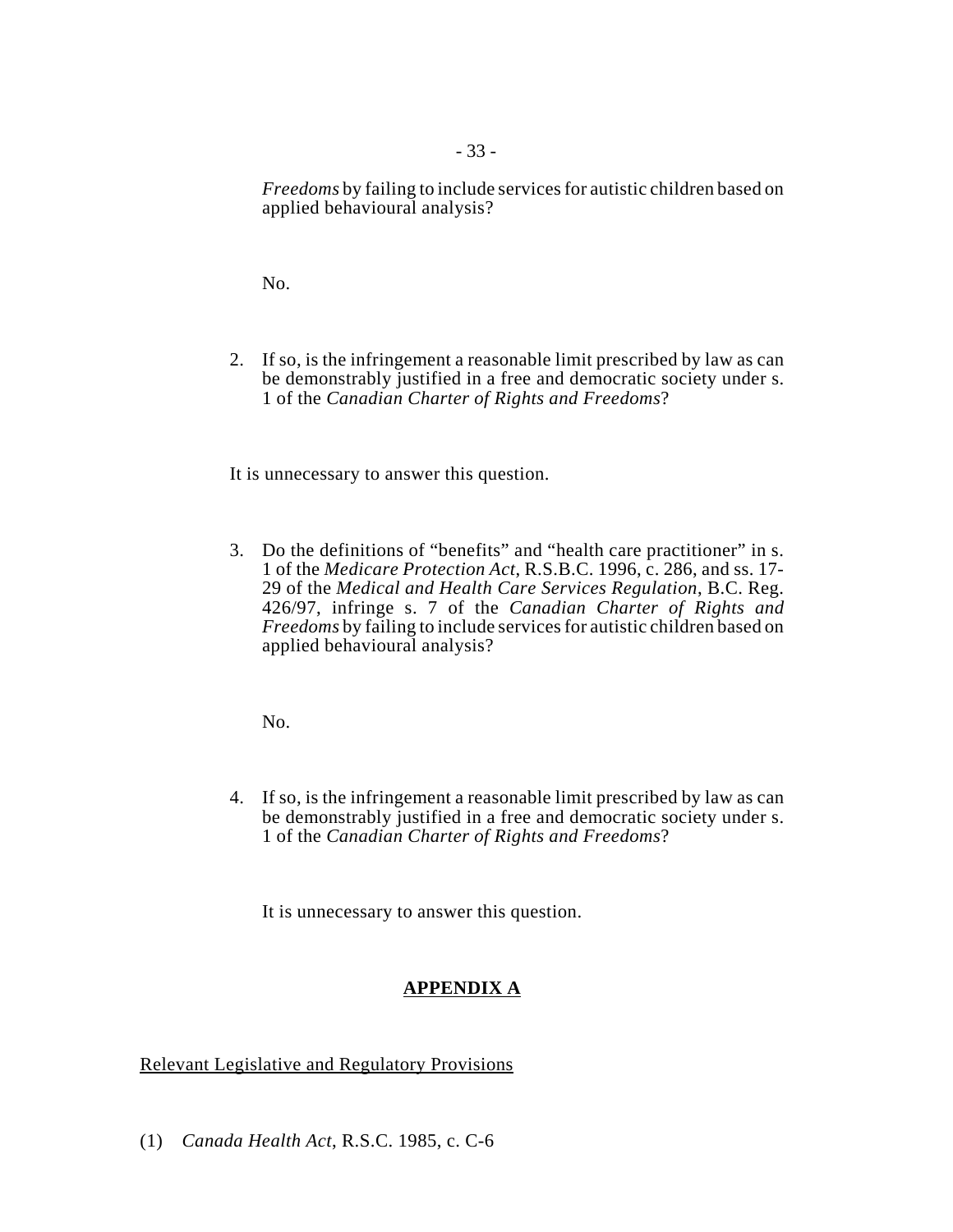**2.** In this Act,

. . .

- 34 -

- "health care practitioner" means a person lawfully entitled under the law of a province to provide health services in the place in which the services are provided by that person;
- "hospital" includes any facility or portion thereof that provides hospital care, including acute, rehabilitative or chronic care, but does not include

(*a*) a hospital or institution primarily for the mentally disordered, or

(*b*) a facility or portion thereof that provides nursing home intermediate care service or adult residential care service, or comparable services for children;

"hospital services" means any of the following services provided to inpatients or out-patients at a hospital, if the services are medically necessary for the purpose of maintaining health, preventing disease or diagnosing or treating an injury, illness or disability, namely,

(*a*) accommodation and meals at the standard or public ward level and preferred accommodation if medically required,

(*b*) nursing service,

(*c*) laboratory, radiological and other diagnostic procedures, together with the necessary interpretations,

(*d*) drugs, biologicals and related preparations when administered in the hospital,

(*e*) use of operating room, case room and anaesthetic facilities, including necessary equipment and supplies,

(*f*) medical and surgical equipment and supplies,

(*g*) use of radiotherapy facilities,

(*h*) use of physiotherapy facilities, and

(*i*) services provided by persons who receive remuneration therefor from the hospital,

but does not include services that are excluded by the regulations;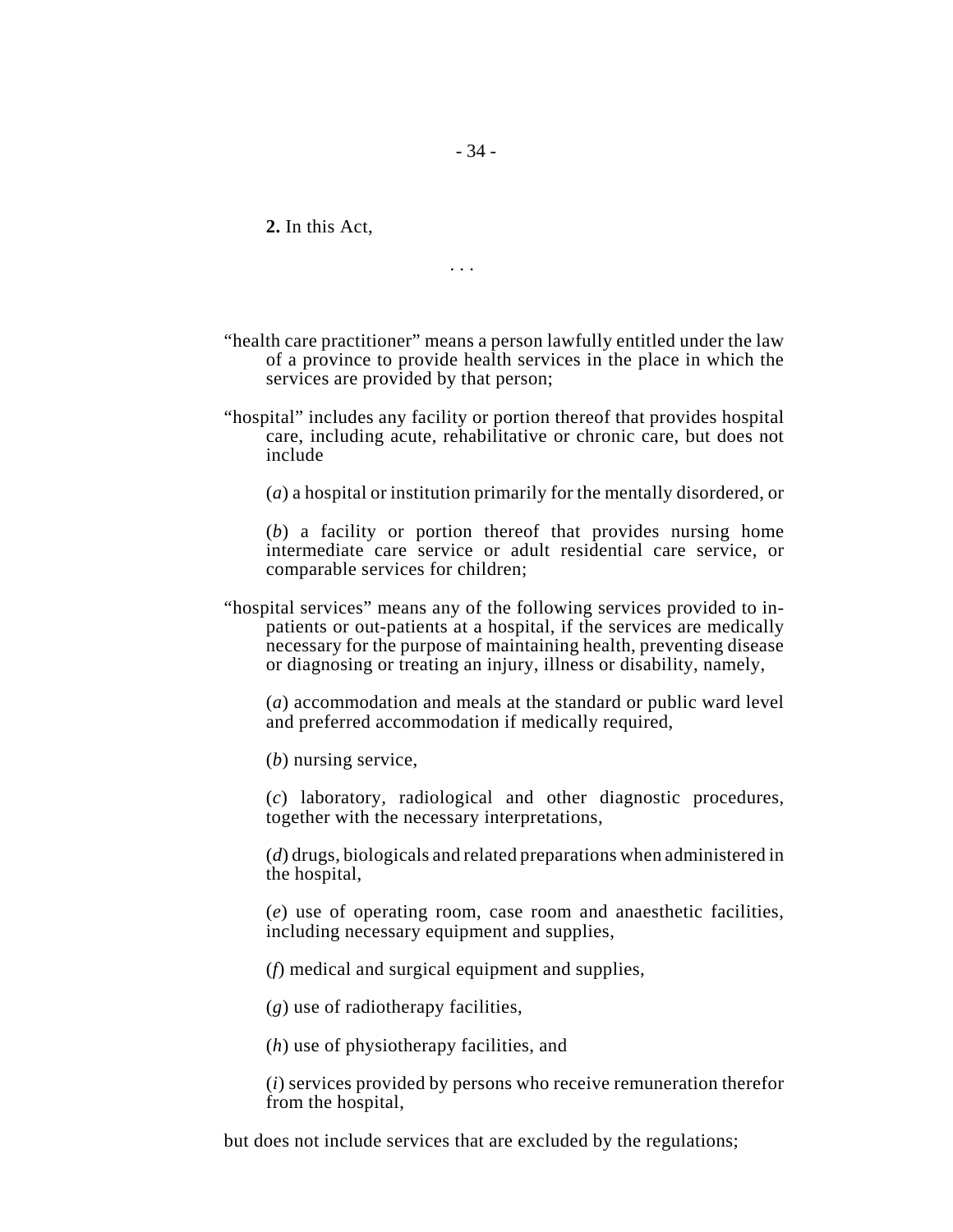"insured health services" means hospital services, physician services and surgical-dental services provided to insured persons, but does not include any health services that a person is entitled to and eligible for under any other Act of Parliament or under any Act of the legislature of a province that relates to workers' or workmen's compensation;

"medical practitioner" means a person lawfully entitled to practise medicine in the place in which the practice is carried on by that person;

. . .

. . .

"physician services" means any medically required services rendered by medical practitioners;

. . .

#### CANADIAN HEALTH CARE POLICY

**3.** It is hereby declared that the primary objective of Canadian health care policy is to protect, promote and restore the physical and mental well-being of residents of Canada and to facilitate reasonable access to health services without financial or other barriers.

#### PURPOSE

**4.** The purpose of this Act is to establish criteria and conditions in respect of insured health services and extended health care services provided under provincial law that must be met before a full cash contribution may be made.

# . . .

#### PROGRAM CRITERIA

**7.** In order that a province may qualify for a full cash contribution referred to in section 5 for a fiscal year, the health care insurance plan of the province must, throughout the fiscal year, satisfy the criteria described in sections 8 to 12 respecting the following matters:

- (*a*) public administration;
- (*b*) comprehensiveness;
- (*c*) universality;
- (*d*) portability; and
- (*e*) accessibility.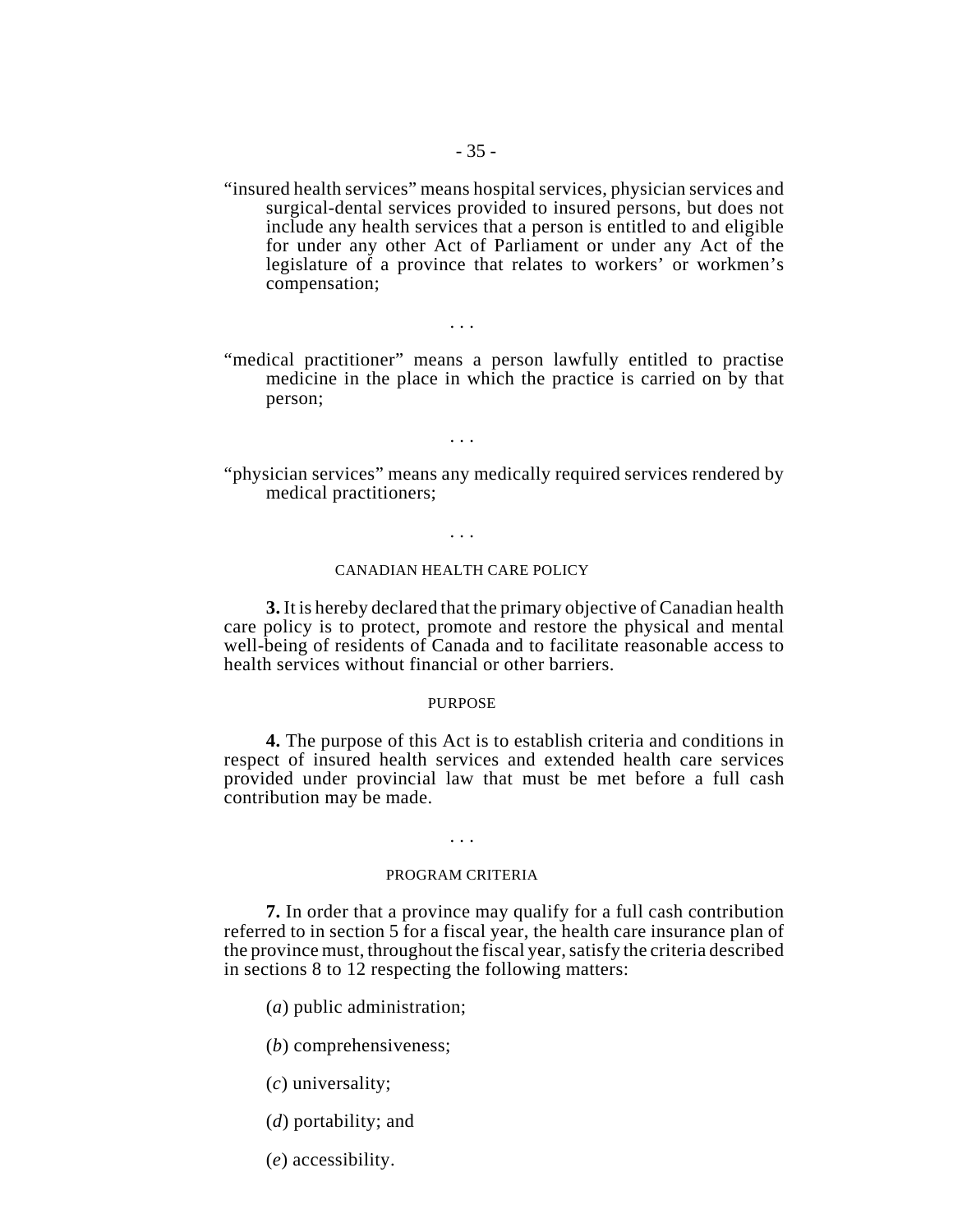**9.** In order to satisfy the criterion respecting comprehensiveness, the health care insurance plan of a province must insure all insured health services provided by hospitals, medical practitioners or dentists, and where the law of the province so permits, similar or additional services rendered by other health care practitioners.

**10.** In order to satisfy the criterion respecting universality, the health care insurance plan of a province must entitle one hundred per cent of the insured persons of the province to the insured health services provided for by the plan on uniform terms and conditions.

. . .

**12.** (1) In order to satisfy the criterion respecting accessibility, the health care insurance plan of a province

(*a*) must provide for insured health services on uniform terms and conditions and on a basis that does not impede or preclude, either directly or indirectly whether by charges made to insured persons or otherwise, reasonable access to those services by insured persons;

(*b*) must provide for payment for insured health services in accordance with a tariff or system of payment authorized by the law of the province;

(*c*) must provide for reasonable compensation for all insured health services rendered by medical practitioners or dentists; and

(*d*) must provide for the payment of amounts to hospitals, including hospitals owned or operated by Canada, in respect of the cost of insured health services.

. . .

#### (2) *Medicare Protection Act*, R.S.B.C. 1996, c. 286

# **Preamble**

WHEREAS the people and government of British Columbia believe that medicare is one of the defining features of Canadian nationhood and are committed to its preservation for future generations;

WHEREAS the people and government of British Columbia wish to confirm and entrench universality, comprehensiveness, accessibility, portability and public administration as the guiding

. . .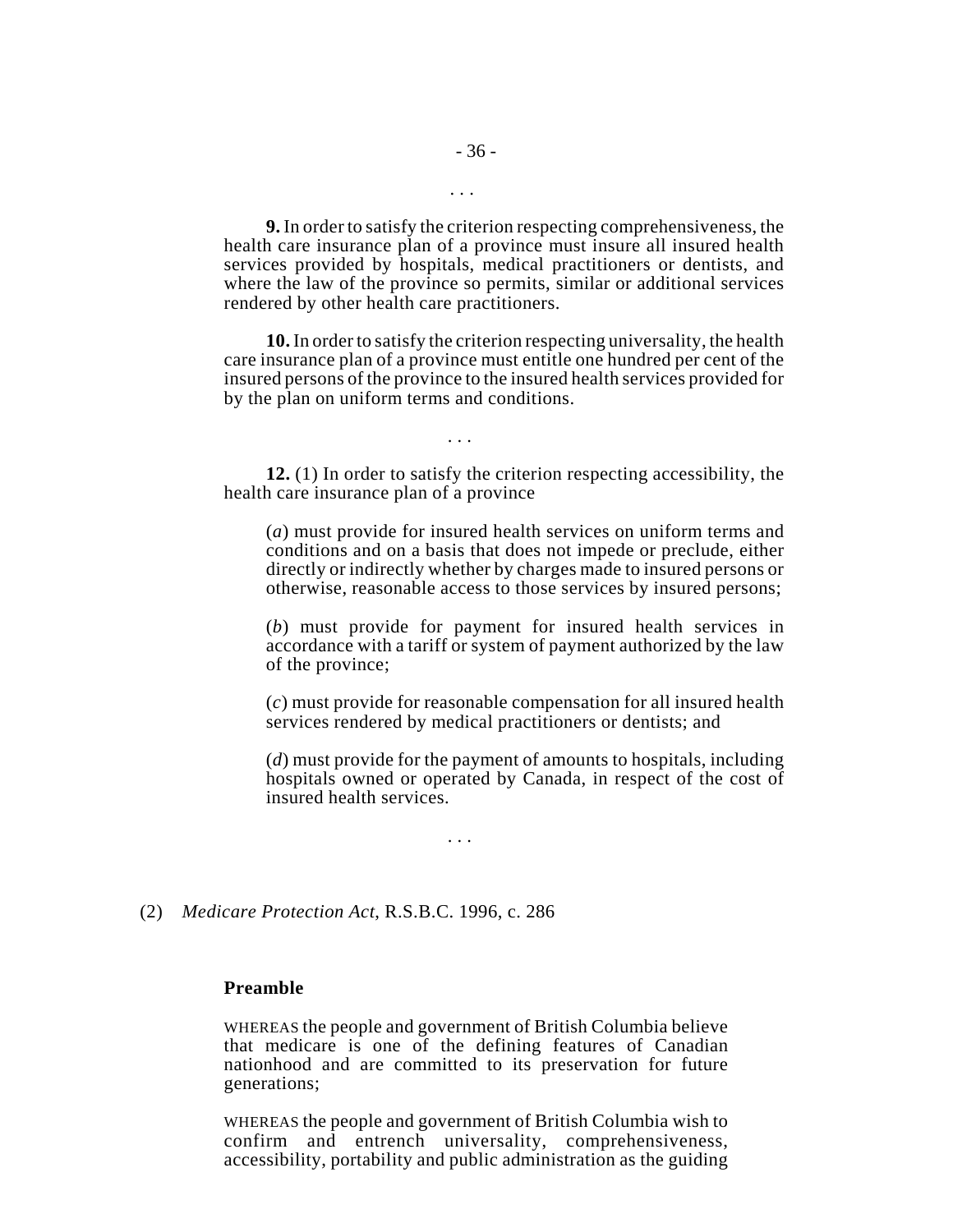principles of the health care system of British Columbia and are committed to the preservation of these principles in perpetuity;

WHEREAS the people and government of British Columbia recognize a responsibility for the judicious use of medical services in order to maintain a fiscally sustainable health care system for future generations;

AND WHEREAS the people and government of British Columbia believe it to be fundamental that an individual's access to necessary medical care be solely based on need and not on the individual's ability to pay.

**1** In this Act:

. . .

**"beneficiary"** means a resident who is enrolled in accordance with section 7, and includes that resident's spouse or child who is a resident and has been enrolled under section 7;

**"benefits"** means

- (a) medically required services rendered by a medical practitioner who is enrolled under section 13, unless the services are determined under section 5 by the commission not to be benefits,
- (b) required services prescribed as benefits under section 51 and rendered by a health care practitioner who is enrolled under section 13, or
- (c) unless determined by the commission under section 5 not to be benefits, medically required services performed
	- (i) in an approved diagnostic facility, and
	- (ii) by or under the supervision of an enrolled medical practitioner who is acting
		- (A) on order of a person in a prescribed category of persons, or
		- (B) in accordance with protocols approved by the commission;

. . .

. . .

**"commission"** means the Medical Services Commission continued under section 3;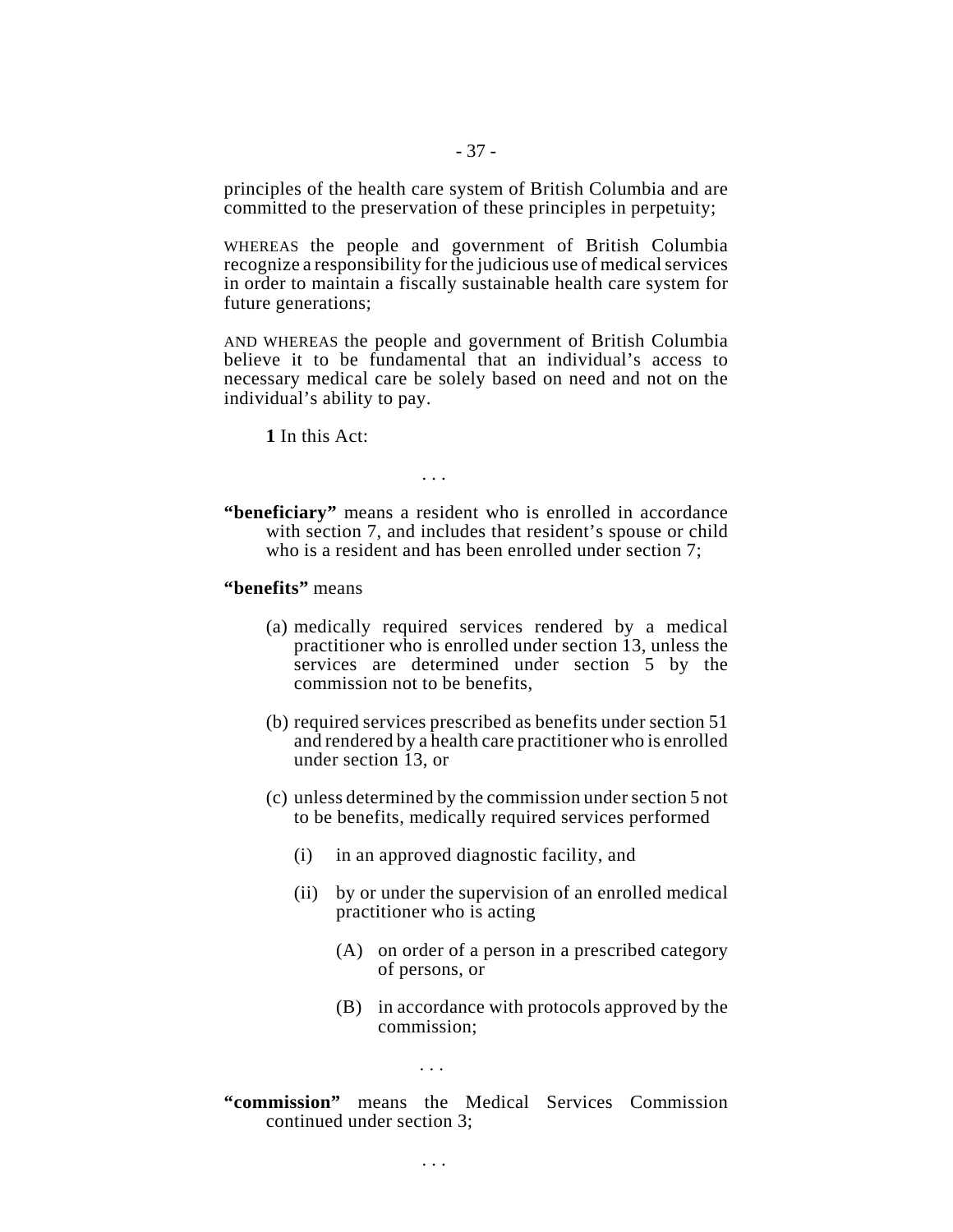# **"health care practitioner"** means a person registered as

- (a) a chiropractor under the *Chiropractors Act*,
- (b) a dentist under the *Dentists Act*,
- (c) [Repealed 1999-12-13.]
- (d) an optometrist under the *Optometrists Act*,
- (e) a podiatrist under the *Podiatrists Act*, or
- (f) a member of a health care profession or occupation that may be prescribed;

. . .

# **"practitioner"** means

(a) a medical practitioner, or

(b) a health care practitioner

who is enrolled under section 13;

. . .

#### **Purpose**

**2** The purpose of this Act is to preserve a publicly managed and fiscally sustainable health care system for British Columbia in which access to necessary medical care is based on need and not an individual's ability to pay.

# **PART 1 — MEDICAL SERVICES COMMISSION**

. . .

#### **Special committees respecting health care practitioners**

**4** (1) After consultation with the appropriate licensing body, the Lieutenant Governor in Council may establish one or more special committees to exercise the powers, duties or functions of the commission under this Act that are specified by the Lieutenant Governor in Council for a body of health care practitioners.

(2) A special committee established under subsection (1) is composed of the persons the Lieutenant Governor in Council

**<sup>&</sup>quot;medical practitioner"** means a medical practitioner as defined in section 29 of the *Interpretation Act*;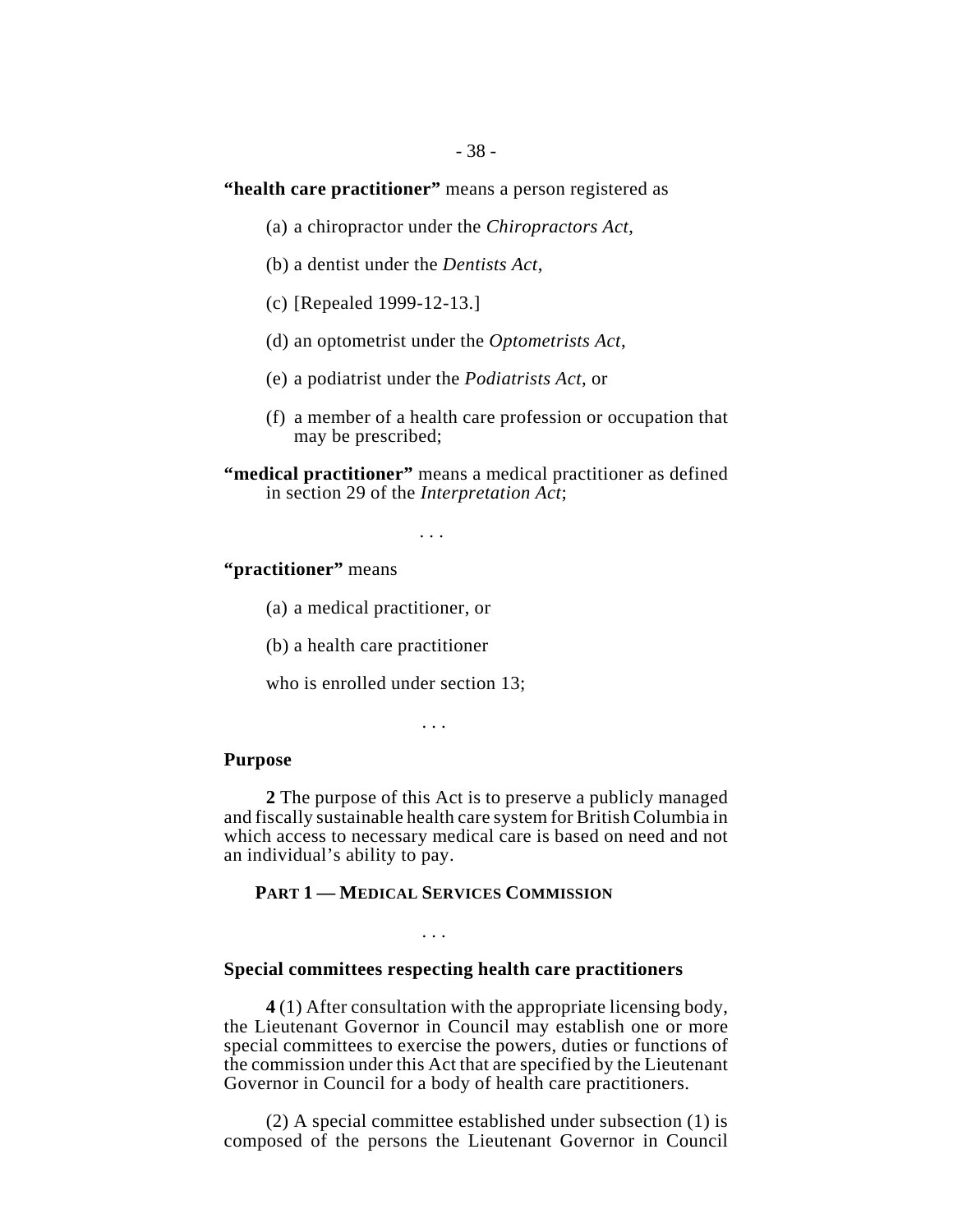specifies and exercises its powers, duties or functions on the terms and conditions the Lieutenant Governor in Council specifies.

(3) A special committee established under subsection (1) may establish a panel and the powers, duties and functions of the special committee may be exercised, subject to the regulations, by the panel.

. . .

# **Responsibilities and powers of the commission**

**5** (1) The commission may do one or more of the following:

. . .

- (h) determine whether a person is a medical practitioner or a health care practitioner;
- (i) determine for the purposes of this Act whether a person meets the requirements established in the regulations for premium assistance;
- (j) determine whether a service is a benefit or whether any matter is related to the rendering of a benefit;

. . .

(u) exercise other powers or functions that are authorized by the regulations or the minister.

(2) The commission must not act under subsection (1) in a manner that does not satisfy the criteria described in section 7 of the *Canada Health Act* (Canada).

. . .

# **PART 5 — PAYMENTS**

. . .

### **Payment schedules and benefit plans**

- **26** (1) The commission
- (a) must establish payment schedules that specify the amounts that may be paid to or on behalf of practitioners for rendering benefits under this Act, less applicable patient visit charges, and
- (b) may establish different categories of practitioners for the purposes of those payment schedules.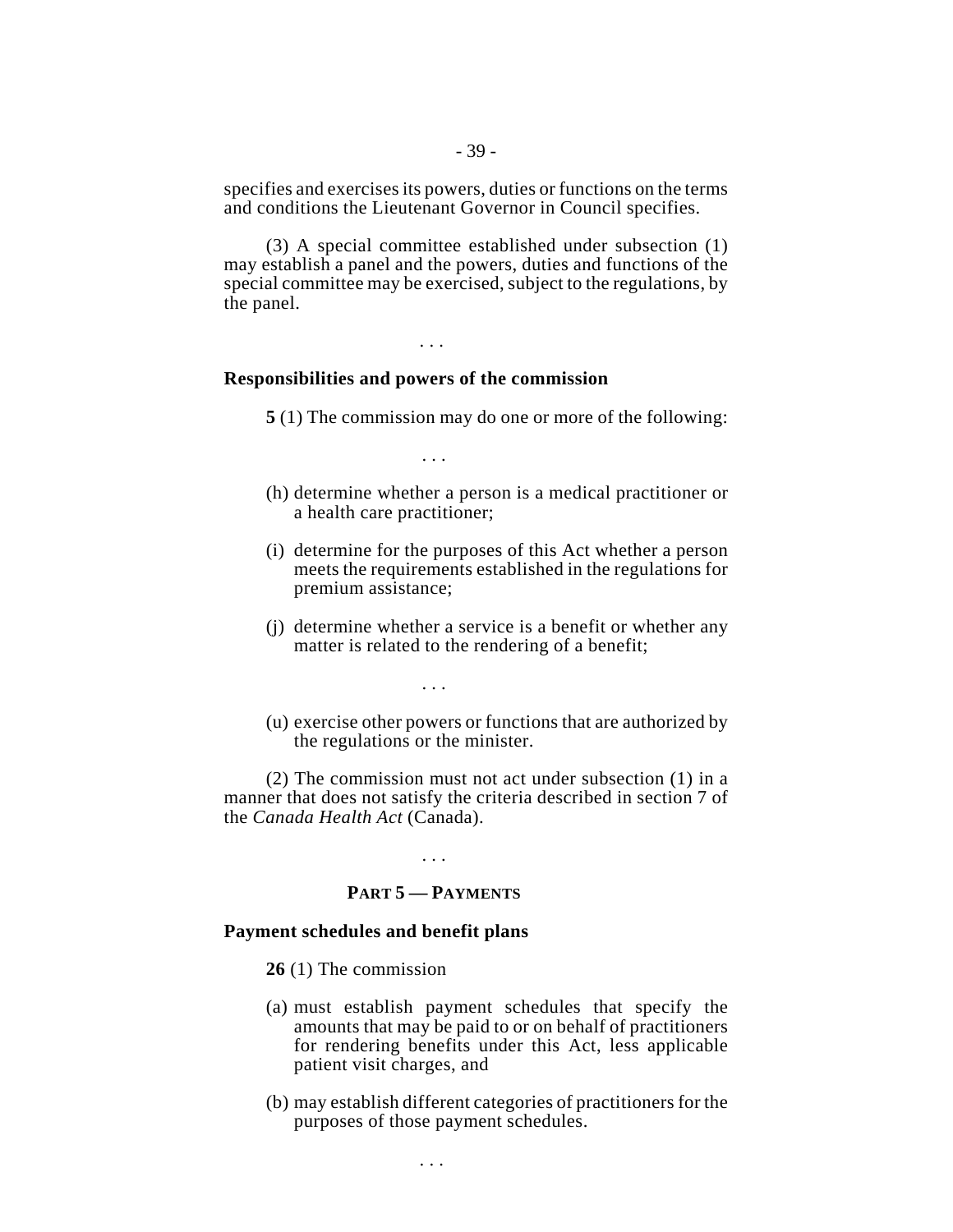(3) The commission may, at any time, amend the payment schedules

- (a) in any manner that the commission considers necessary or advisable, and
- (b) without limiting paragraph (a), by increasing or decreasing any amount in a payment schedule.

(4) An amendment referred to in subsection (3) (b) may apply

- (a) to a specified geographical area,
- (b) to a category of practitioners,
- (c) to a category of practitioners within a specified geographical area, or
- (d) to a specified benefit or class of benefits within a specified geographical area.
- (3) *Medical and Health Care Services Regulation*, B.C. Reg. 426/97

#### **Definition of health care practitioner**

**17** The following health care professions and occupations are prescribed for the purposes of paragraph (f) of the definition of "health care practitioner" in section 1 of the *Medicare Protection Act*:

- (a) physical therapy;
- (b) massage therapy;
- (c) naturopathic medicine.

. . .

# **Nursing services**

**22** (1) Subject to section 27, the extended role services of a registered nurse are benefits if

(a) an arrangement for the rendering and for the payment of these services is approved by the commission,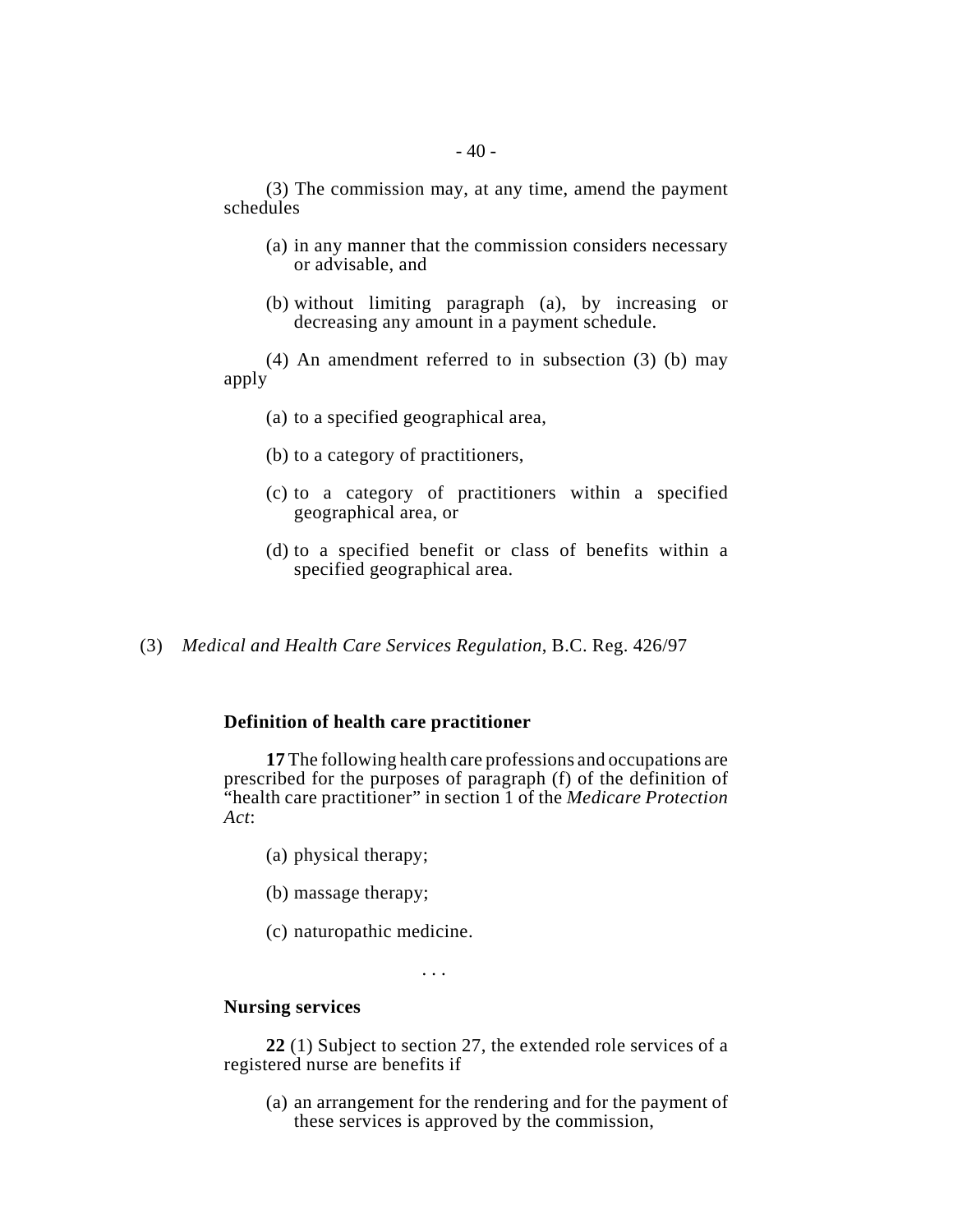- 41 -
- (b) a medical practitioner is not normally available at the place in British Columbia where these services are rendered, and
- (c) the services are described in an adequate clinical record.

(2) A registered nurse performing the services described in subsection (1) is a health care practitioner for the purposes of paragraph (f) of the definition of "health care practitioner" in the *Medicare Protection Act*.

. . .

# **Supplemental services**

**25.1** (1) Subject to section 27, a chiropractic, massage, naturopathic, physical therapy or non-surgical podiatric service is a benefit if the service is

- (a) listed in a payment schedule for supplemental services,
- (b) rendered in British Columbia to a beneficiary who
	- (i) is receiving premium assistance under section 10, 11, 12 or 13, or
	- (ii) pays no premiums as a result of section 13,
- (c) rendered by an enrolled health care practitioner, and
- (d) described in an adequate clinical record.

(2) Subject to subsection (1), chiropractic, massage, naturopathic, physical therapy and non-surgical podiatric services are benefits up to a combined maximum of 10 visits during each calendar year.

(4) *Interpretation Act*, R.S.B.C. 1996, c. 238

### **Expressions defined**

**29** In an enactment:

. . .

**"medical practitioner"** means a person entitled to practise under the *Medical Practitioners Act*;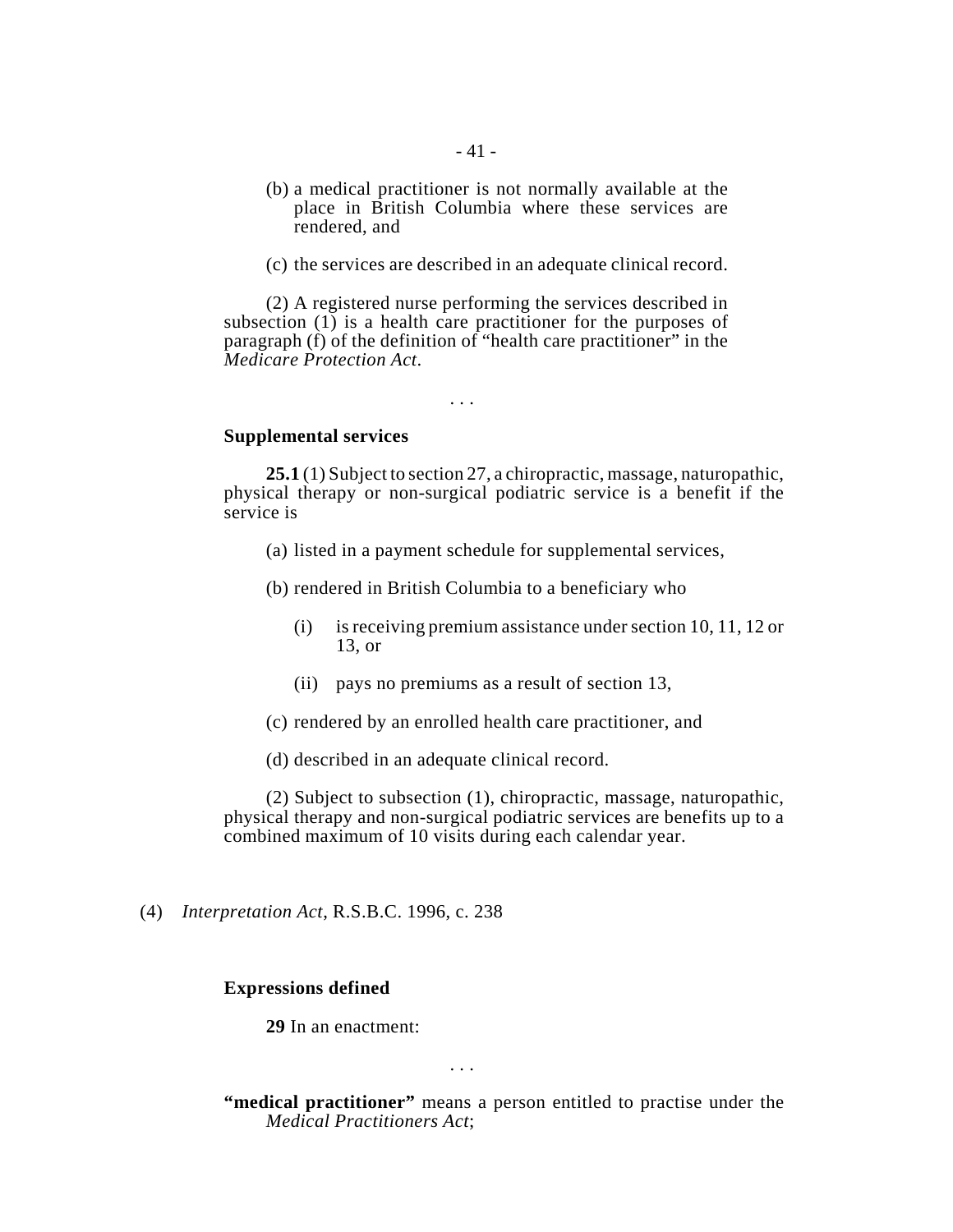# **APPENDIX B**

# Interaction of the Relevant Legislative and Regulatory Provisions

Under the *Constitution Act, 1867*, delivery of health care services lies primarily with the provinces. The federal government, however, has authority under its spending power to attach conditions to financial grants to the provinces that are used to pay for social programs. This authority is the foundation of the *Canada Health Act*, R.S.C. 1985, c. C-6 ("*CHA*"), which allows the federal government to set broad boundaries around the provinces' design and administration of their health insurance plans if the provinces are to access federal funds for health care. As the framework within which the provinces operate, the *CHA* forms a backdrop to this appeal.

To receive federal funding, the provinces must adhere to the five principles set out in the *CHA*: public administration, portability, universality, comprehensiveness and accessibility. The most important of these principles for this appeal are universality and comprehensiveness.

The principle of "universality" requires a provincial plan to provide one hundred percent of qualified provincial residents with insured services on uniform terms and conditions: *CHA*, s. 10. "[I]nsured health services" are "hospital services, physician services and surgical-dental services provided to insured persons", but do not include health services under any other Act: *CHA*, s. 2. "[H]ospital services" are "medically necessary" services provided to patients at a hospital, while "physician services" are "medically required" services rendered by medical practitioners: *CHA*,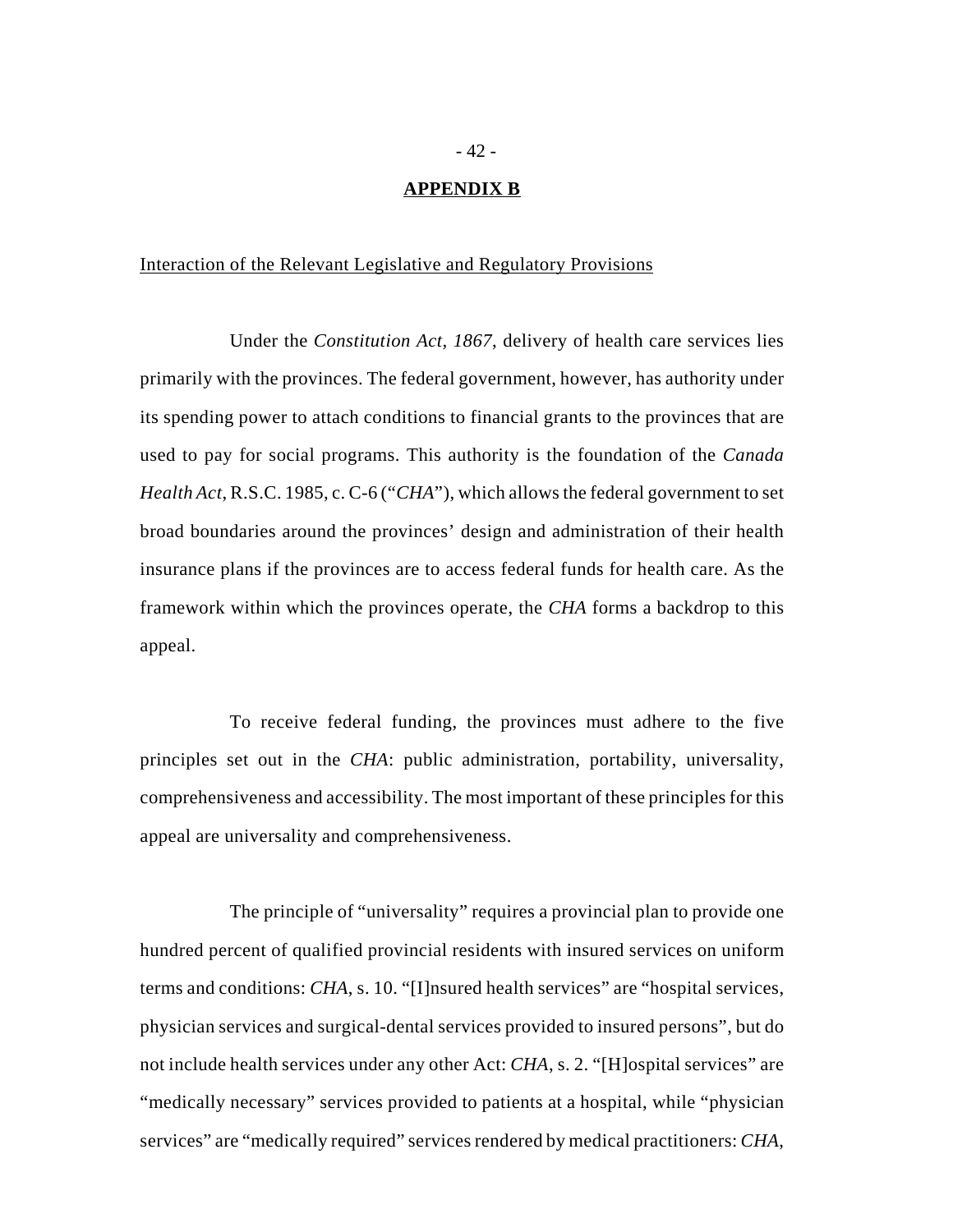s. 2. The principle of "comprehensiveness" requires a provincial health insurance plan to "insure all insured health services provided by hospitals, medical practitioners or dentists, and where the law of the province so permits, similar or additional services rendered by other health care practitioners": *CHA*, s. 9. What this means is that the scheme set up by the *CHA* requires provincial health insurance schemes to cover services provided by hospitals and physicians, but leaves coverage of a broader assortment of services up to the province. The former may be termed "core services", and the latter "non-core services".

In British Columbia, the relevant legislation is the *Medicare Protection Act*, R.S.B.C. 1996, c. 286 ("*MPA*"). The Preamble confirms the principles of the *CHA*, refers to medicare as "one of the defining features of Canadian nationhood", recognizes "responsibility for the judicious use of medical services in order to maintain a fiscally sustainable health care system", and states that it is "fundamental" that a person's "access to necessary medical care be solely based on need". The purpose of the *MPA* is "to preserve a publicly managed and fiscally sustainable health care system for British Columbia in which access to necessary medical care is based on need and not an individual's ability to pay": *MPA*, s. 2.

The *MPA* establishes and regulates the British Columbia Medical Services Plan. It entitles British Columbia residents enrolled as beneficiaries in the plan to have payment made to service providers for benefits they receive. "Benefits" are medically required services provided by a "medical practitioner" or "required services prescribed as benefits under section 51 and rendered by a health care practitioner": *MPA*, s. 1.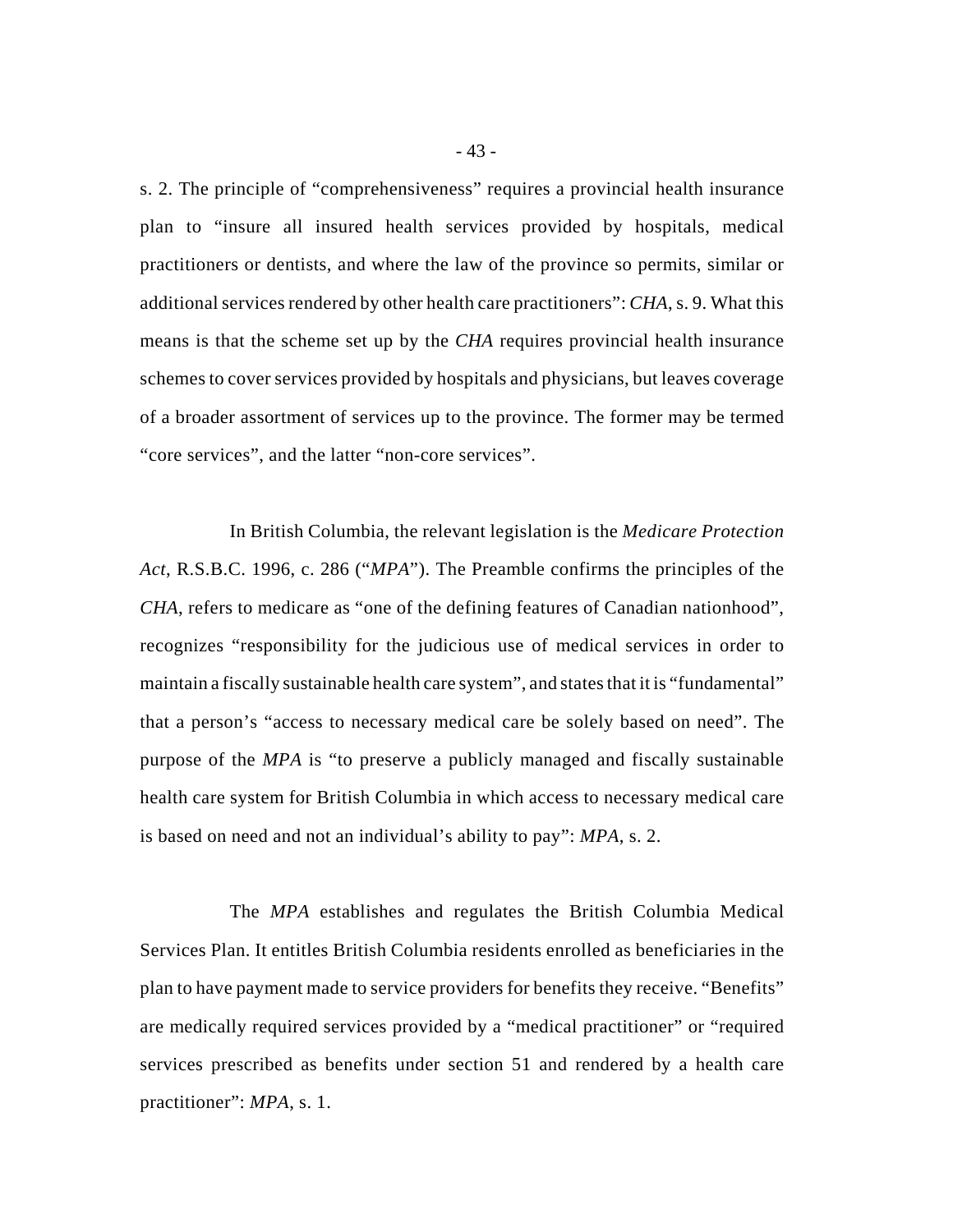The difference between services provided by a "medical practitioner" and those provided by a "health care practitioner" in the *MPA* corresponds to the distinction between core and non-core services found in the *CHA*. Services provided by "medical practitioners" encompass hospital and physician services, and must be provided to all residents on a fully funded basis to comply with the *CHA*. These core services are supplemented by partially funded, non-core services provided at the option of the province. In British Columbia, these include services provided by "health care practitioners", namely chiropractors, dentists, optometrists, podiatrists, and, by regulation, physical therapists, massage therapists, and nurses. Many potential service providers are not designated as health care practitioners by legislation or regulation, and hence are not eligible for funding by the scheme: for example, clinical psychologists, nutritional counsellors, and osteopaths. A service cannot be a benefit under the Medical Services Plan unless it is provided by a medical practitioner or by a health care practitioner, named in the Act or in a regulation.

The *MPA* also constitutes and defines the tasks of the Medical Services Commission, the regulatory agency charged with implementing aspects of the Medical Services Plan. It is composed of nine members: three from the British Columbia Medical Association; three from the provincial government; and three representing the public interest. Its powers and duties are specific and limited by statute. Section  $5(1)(i)$  gives it authority to determine whether a service is a benefit or whether any matter relates to the rendering of a benefit; s. 5(1)(h) allows the Commission to determine whether an individual is a medical practitioner or a health care practitioner. When the Commission determines that a service is a benefit, it can be added to the tariff of insured services. The Commission does not have discretion

- 44 -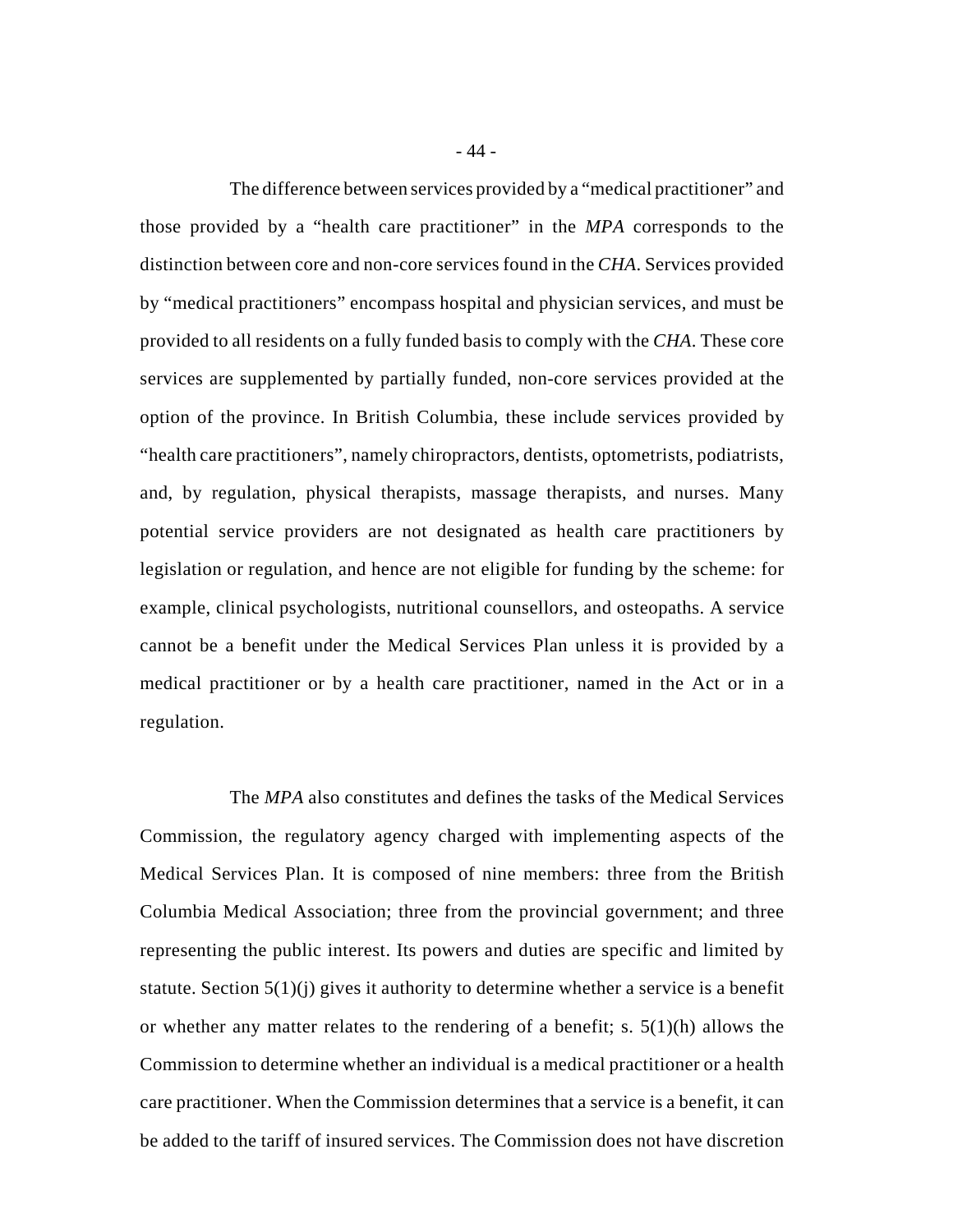to fund a service that is not provided by a medical practitioner. It has no legislative or regulatory power.

The process by which new benefits are added to the roster of insured services differs according to whether they are provided by medical practitioners (core benefits) or by other individuals (non-core benefits). The Medical Services Commission has the statutory discretion to add core benefits, since they are provided by medical practitioners under the Act. If the Commission is satisfied that the service is medically required and provided by a physician, it may add the service to the payment schedule. Where a service is provided by a health care practitioner listed in the Act or prescribed by regulation, a request for funding for that therapy is determined by a Supplementary Practitioner Special Committee, operating in the same manner as the Medical Services Commission. A Special Committee exists for each of the groups of approved supplementary health care practitioners. Where a potential provider of a non-core service has not been designated as a "health care practitioner" by regulation or by legislation, neither the Medical Services Commission nor the Special Committees has power to order funding for the service.

Limited provision of non-core benefits within the sole discretion of the province complies with the *CHA*. British Columbia, for example, insures only a narrow range of non-core services. Moreover, even when provided, non-core benefits are limited in terms of cost and in terms of the number of annual treatments. For example, at the time of the trial, chiropractic services were insured to a maximum of 12 visits per year for British Columbians under 65, with payment of a small patient visit charge. Beyond 12 visits, the responsibility for payment rested with the patient. Insured diagnostic services by an optometrist were limited to one examination every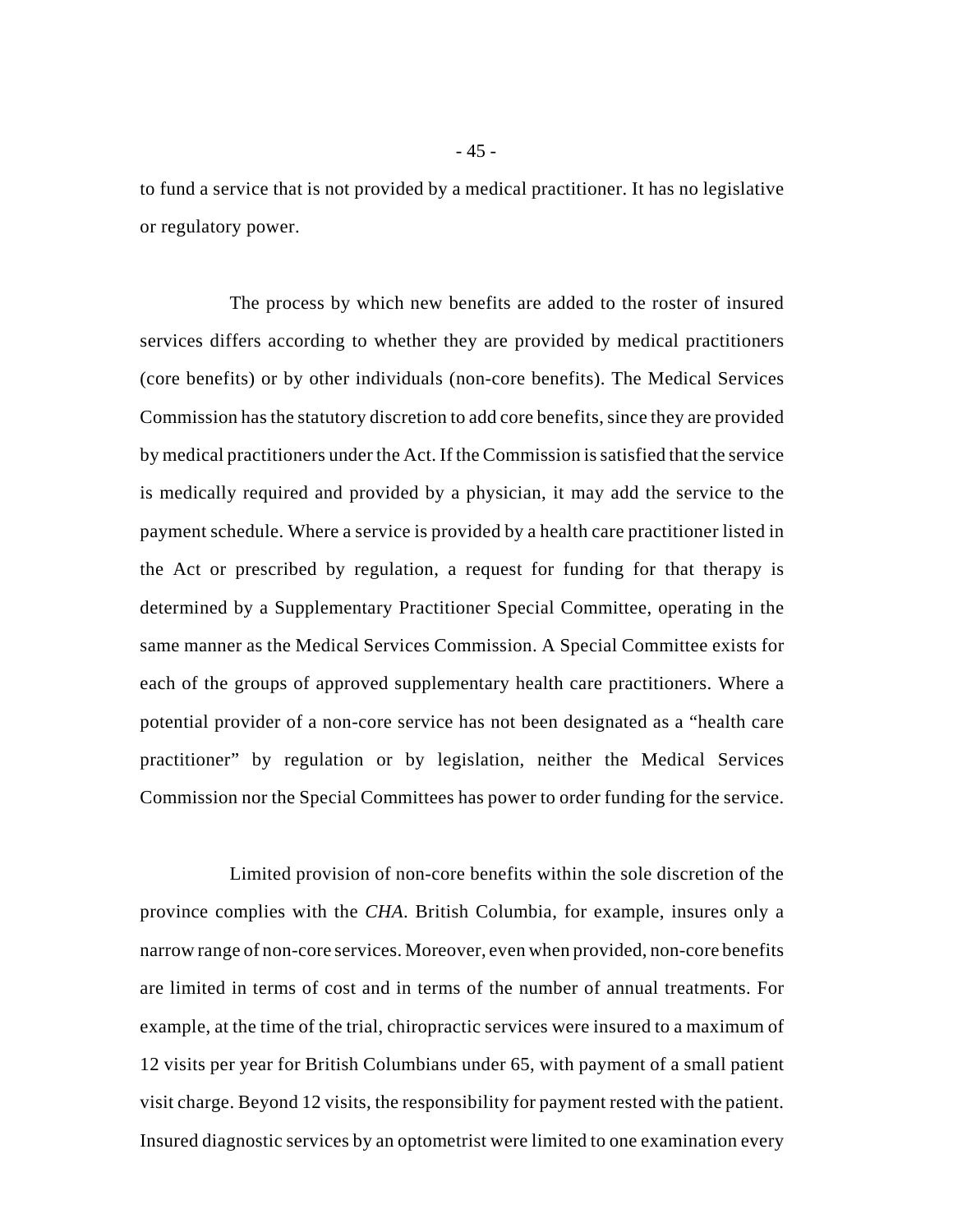two years for British Columbians between 16 and 65 years of age. No service by a health care practitioner is fully insured.

The *MPA* requires that a potential benefit be determined to be "medically required" before it is added to the roster of insured services. This term is not defined, however. No service is "medically required" under the statute until it has been designated as a benefit. An individual's physician may view a particular non-core service as "medically required" for his or her personal health. However, this does not make it "medically required" under the Act. That power rests solely with the provincial government.

To summarize, the *CHA* is a framework by which provinces must abide if they are to receive federal funding for health care. The framework rests on the principles of universal provision of insured benefits and comprehensiveness of coverage for insured core services, largely those provided by physicians and hospitals. Insurance of non-core services is left to provincial discretion.

In British Columbia, the *MPA* follows this model. Core services are those provided by medical practitioners and are fully funded. Non-core services may be funded if they are provided by health care practitioners, a limited list of occupations defined within the Act itself or by regulation by the Lieutenant Governor in Council. Only partial coverage of non-core services is provided. The Medical Services Commission may at its discretion add new therapies to the roster of insured core services provided they are delivered by a health care practitioner designated by the Act or regulation.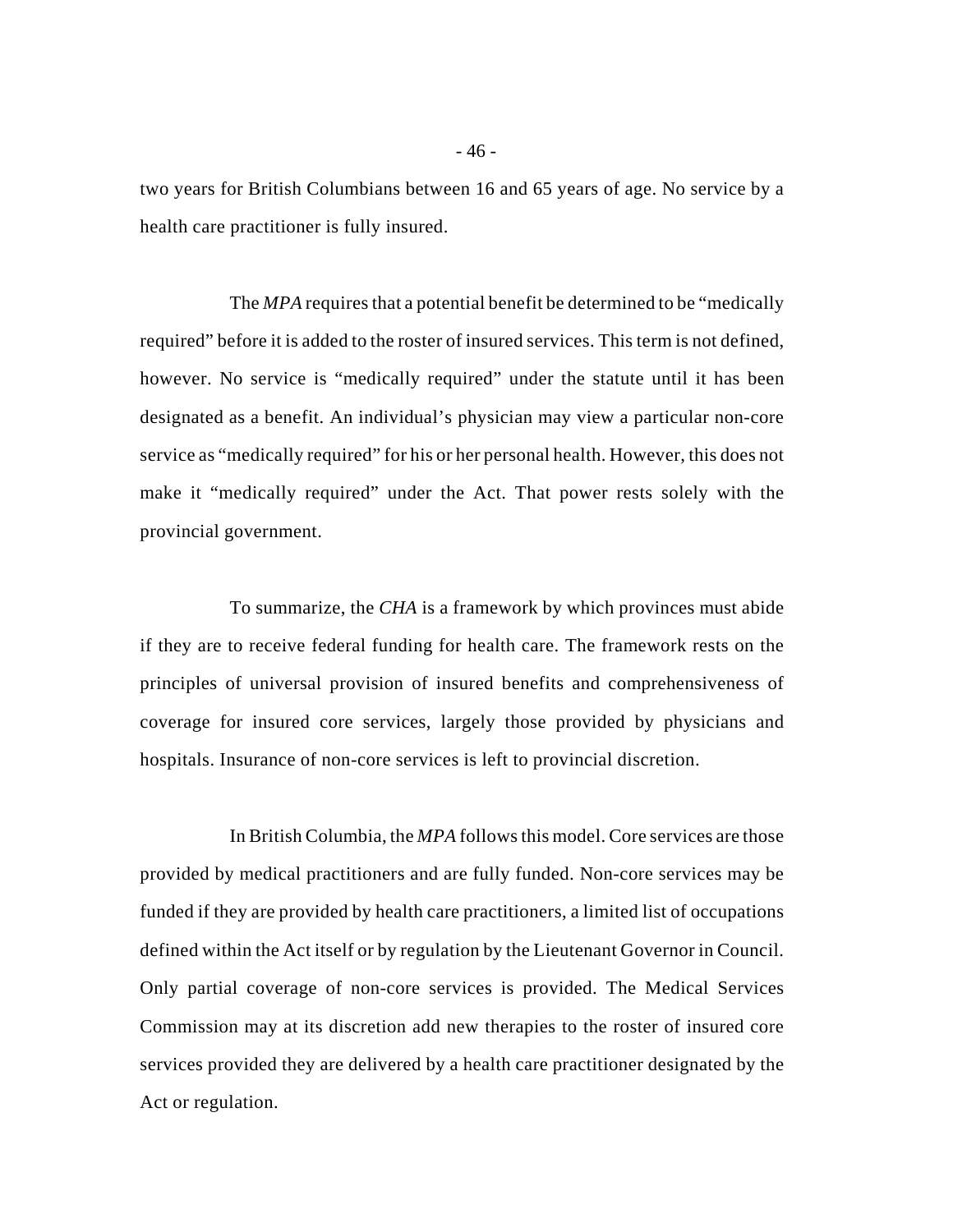*Appeal allowed and cross-appeal dismissed.*

*Solicitors for the appellants/respondents on cross-appeal: Fasken Martineau DuMoulin, Vancouver; Ministry of Attorney General, Victoria.*

*Solicitors for the respondents/appellants on cross-appeal: Harper Grey Easton, Vancouver; Bradbrooke Crawford Green, North Vancouver.*

*Solicitor for the intervener the Attorney General of Canada: Department of Justice, Ottawa.*

*Solicitor for the intervener the Attorney General of Ontario: Attorney General of Ontario, Toronto.*

*Solicitor for the intervener the Attorney General of Quebec: Department of Justice, Sainte-Foy.*

*Solicitor for the intervener the Attorney General of Nova Scotia: Department of Justice, Halifax.*

*Solicitor for the intervener the Attorney General of New Brunswick: Attorney General of New Brunswick, Fredericton.*

*Solicitor for the intervener the Attorney General of Prince Edward Island: Attorney General of Prince Edward Island, Charlottetown.*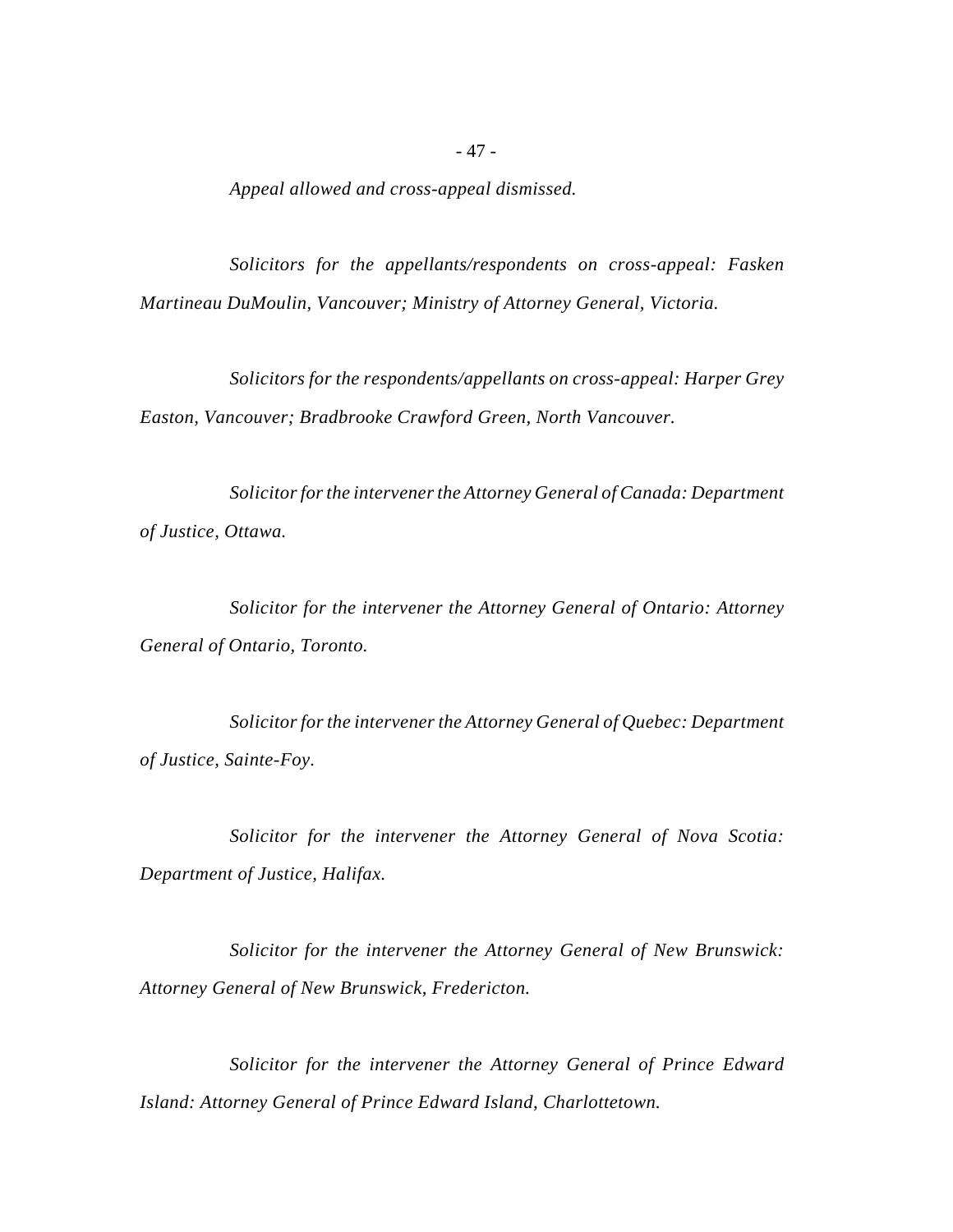*Solicitor for the intervener the Attorney General of Alberta: Alberta Justice, Edmonton.*

*Solicitor for the intervener the Attorney General of Newfoundland and Labrador: Department of Justice, St. John's.*

*Solicitors for the interveners the Canadian Association for Community Living and the Council of Canadians with Disabilities: Cavalluzzo Hayes Shilton McIntyre & Cornish; Advocacy Resource Centre for Persons with Disabilities, Toronto.*

*Solicitor for the interveners the Women's Legal Education and Action Fund and the DisAbled Women's Network Canada: Women's Legal Education and Action Fund, Toronto.*

*Solicitors for the intervener the Autism Society Canada: Gowling Lafleur Henderson, Ottawa.*

*Solicitors for the intervener Michelle Dawson: Irving, Mitchell & Associates, Montréal.*

*Solicitors for the interveners the Families for Effective Autism Treatment of Alberta Foundation and the Families for Early Autism Treatment of Ontario: Chamberlain Hutchison, Edmonton; Community Legal Clinic (Simcoe, Haliburton, Kawartha Lakes), Orillia.*